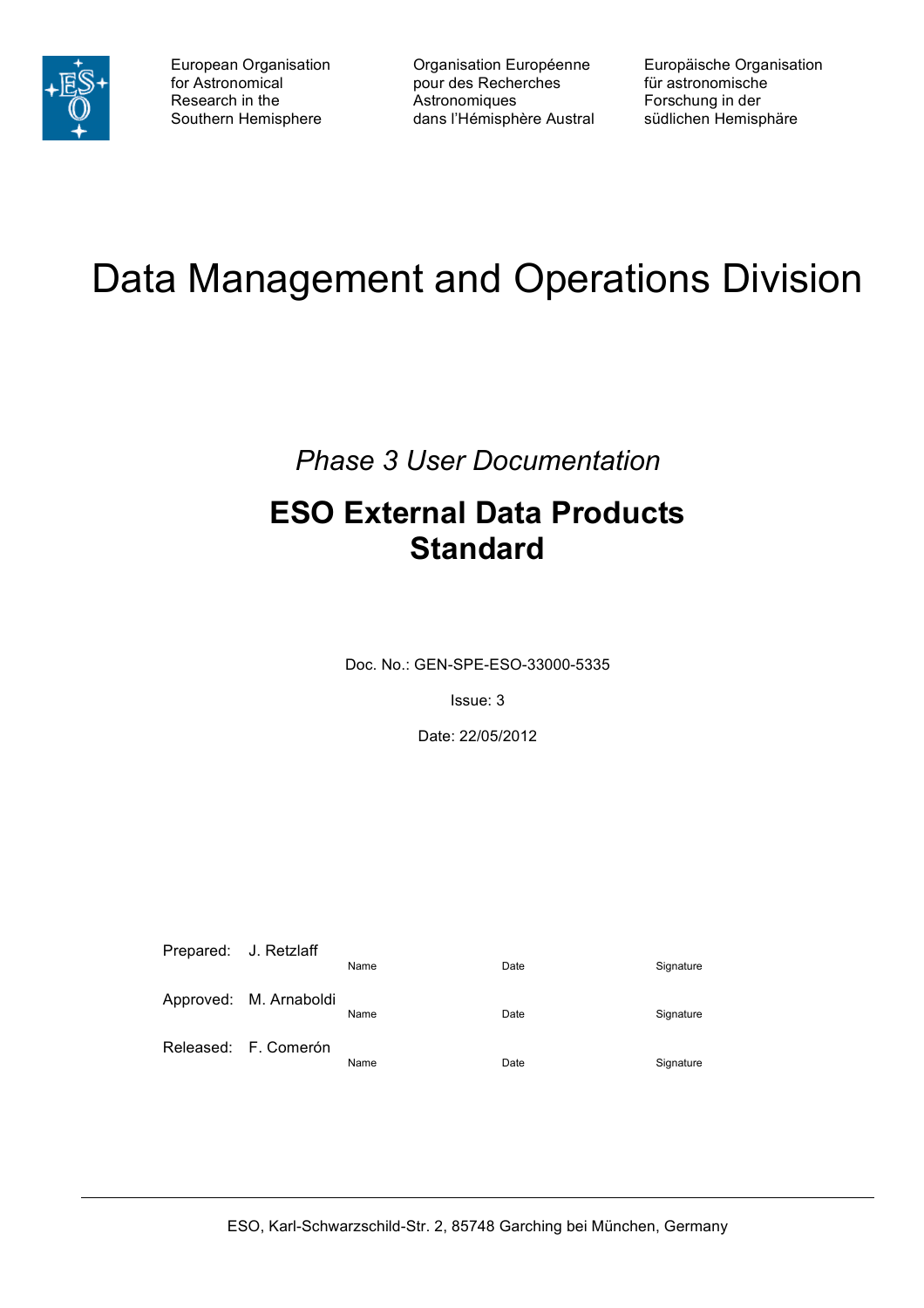

# CHANGE RECORD

| <b>ISSUE</b>   | <b>DATE</b> | SECTION/PARA.<br><b>AFFECTED</b> | REASON/INITIATION<br>DOCUMENTS/REMARKS                                                                                                                               |
|----------------|-------------|----------------------------------|----------------------------------------------------------------------------------------------------------------------------------------------------------------------|
| $\mathbf 1$    | 27.11.2010  | All                              | EDP standard initialised to support<br>the ESO Public Surveys Phase 3<br>Workshop, ESO Garching,<br>30.11.2010.                                                      |
| $\overline{2}$ | 07.03.2011  | 2.1<br>3.2.1, 3.2.2              | Keyword ASSOMi added.<br>NJITTER, DIT, NDIT changed to<br>optional for the VISTA deep tile and<br>deep pawprint image.                                               |
|                |             | 3.2.3                            | List of header keywords refers to the<br>VISTA deep stripes image (added to<br>caption).                                                                             |
|                |             | 3.2.4                            | Mandatory keyword PHOTSYS<br>added for source lists.                                                                                                                 |
|                |             | 2.8                              | Optional keywords added to describe<br>the sky coverage in terms of footprint<br>coordinates.                                                                        |
|                |             | 3.2.5                            | Data format definition for multi-band<br>source lists added.                                                                                                         |
|                |             | 3                                | Subsections restructured.                                                                                                                                            |
| 3              | 22/05/2012  | All                              | Document re-structured in view of<br>additional format standards for<br>catalogues, VST imaging, spectra.<br>VISTA/VIRCAM, started previously in<br>§3.8.1, now §3.2 |
|                |             | 1.3                              | Recommendation added to avoid<br>adding new HIERARCH keywords.                                                                                                       |
|                |             | 2.1                              | Convention for multi-valued<br>PROG_ID keyword added                                                                                                                 |
|                |             | 2.4, 3                           | Requirements for processing<br>provenance detailed/expanded.                                                                                                         |
|                |             | 3                                | RA, DEC keywords required.                                                                                                                                           |
|                |             | 3.1<br>3.2.1                     | Added.<br>Comment for PHOTZP given in the<br>header example for the VISTA tile<br>image corrected.                                                                   |
|                |             | 4<br>Appendix A                  | Added.<br>Added.                                                                                                                                                     |
|                |             |                                  |                                                                                                                                                                      |
|                |             |                                  |                                                                                                                                                                      |
|                |             |                                  |                                                                                                                                                                      |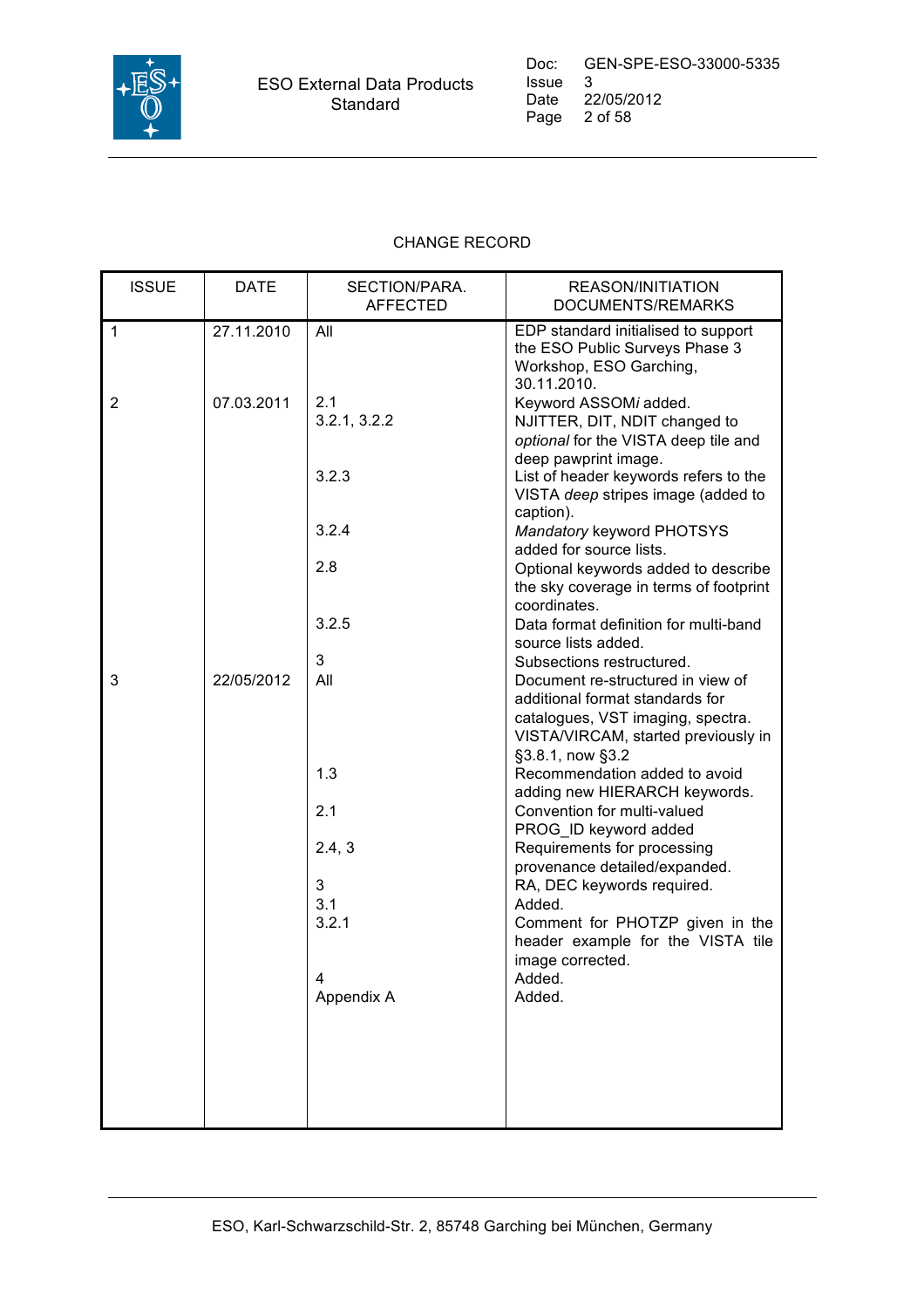

# TABLE OF CONTENTS

| 1.             |         |  |
|----------------|---------|--|
|                | 1.1     |  |
|                | 1.2     |  |
|                | 1.3     |  |
| $\overline{2}$ |         |  |
|                | 2.1     |  |
|                | 2.2     |  |
|                | 2.3     |  |
|                | 2.4     |  |
|                |         |  |
|                |         |  |
|                | 2.5     |  |
|                | 2.6     |  |
|                | 2.7     |  |
|                | 2.8     |  |
|                | 2.9     |  |
|                | 2.10    |  |
|                | 2.11    |  |
|                | 2.12    |  |
|                | 2.13    |  |
|                | 2.14    |  |
|                | 2.15    |  |
| 3              |         |  |
|                | 3.1     |  |
|                | 3.1.1   |  |
|                | 3.1.2   |  |
|                | 3.1.3   |  |
|                | 3.1.4   |  |
|                |         |  |
|                | 3.2.1   |  |
|                | 3.2.2   |  |
|                | 3.2.3   |  |
|                | 3.2.4   |  |
|                | 3.2.5   |  |
| 4              |         |  |
|                | 4.1     |  |
|                | 4.1.1   |  |
|                | 4.1.1.1 |  |
|                | 4.1.1.2 |  |
|                | 4.1.2   |  |
|                | 4.1.2.1 |  |
|                | 4.1.2.2 |  |
|                | 4.1.3   |  |
|                | 4.1.3.1 |  |
|                | 4.1.3.2 |  |
|                | 4.1.3.3 |  |
|                | 4.1.3.4 |  |
|                |         |  |
|                | 4.2.1   |  |
|                | 4.2.1.1 |  |
|                |         |  |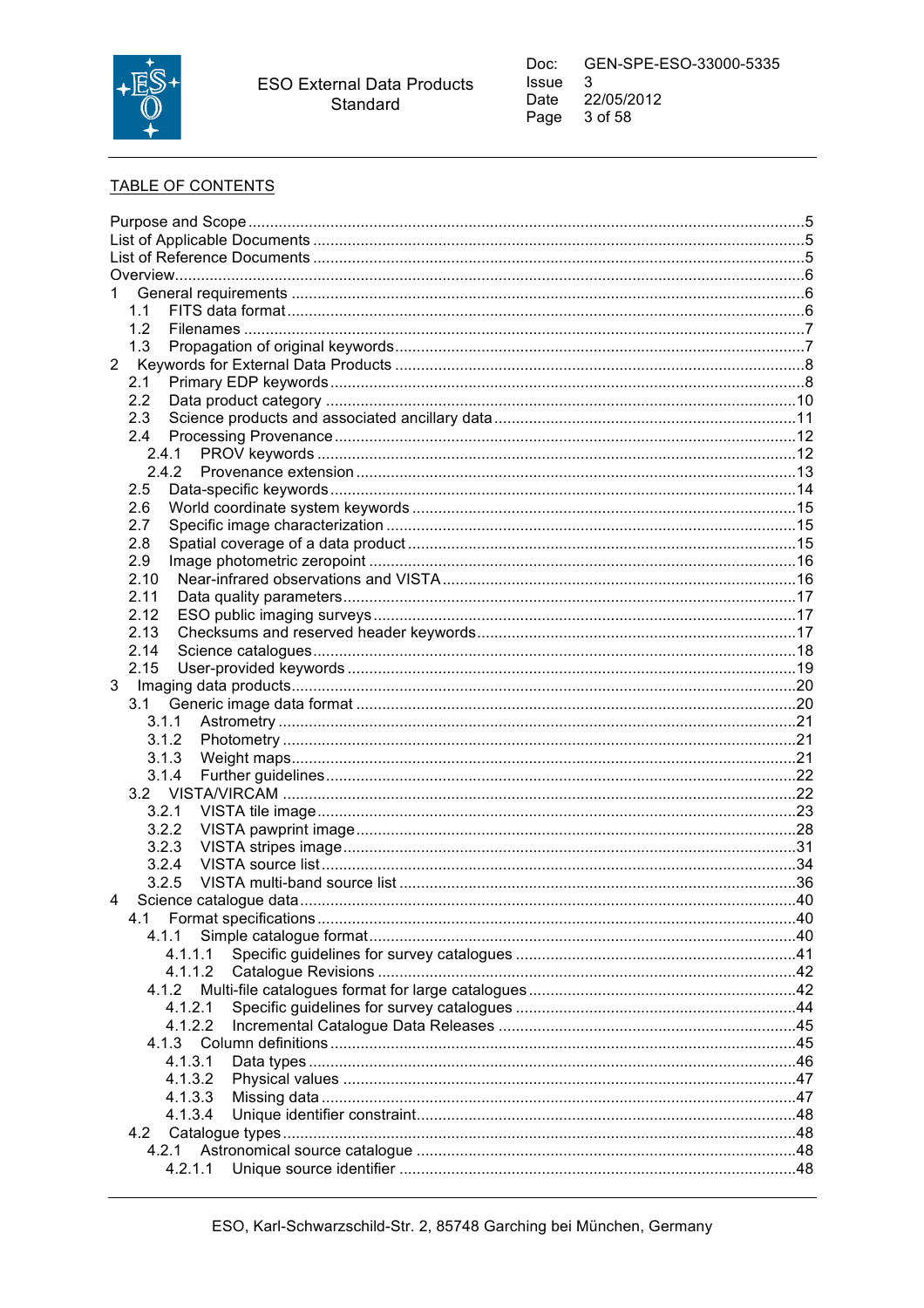

| 4 2 1 3 |  |
|---------|--|
|         |  |
|         |  |
|         |  |
|         |  |
|         |  |
|         |  |
| 431     |  |
|         |  |
| 4.3.3   |  |
| 4.3.4   |  |
|         |  |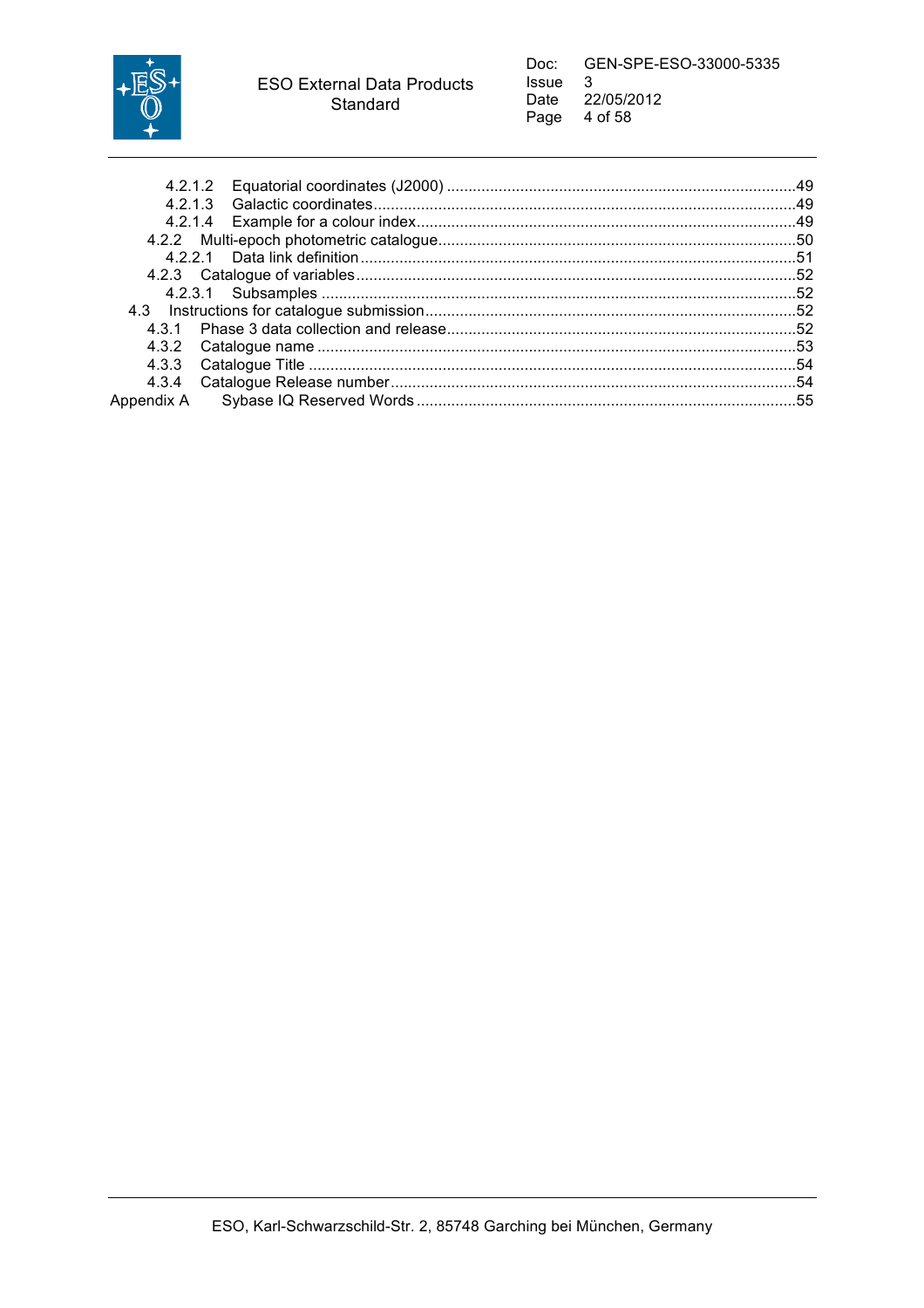

# **Purpose and Scope**

External data products are high-level data products based on ESO observations, provided by the astronomical community, generally consisting of fully reduced and calibrated imaging and spectroscopic data, ancillary products, catalogues etc., which enable immediate scientific exploitation. Phase 3 denotes the process in which principal investigators of ESO observing programmes return their reduced data products to ESO for storage in the ESO archive and subsequent data publication to the scientific community.<sup>1</sup> To ensure the successful integration of External Data Products (EDPs) into the archive, ESO supports the users in carrying out the Phase 3 process by defining ESO/EDP data standards, by devising procedures and providing the infrastructure for the delivery of EDPs, and by supplying tools for the data preparation.

This document specifies the data standard that EDPs have to comply with for successful completion of Phase 3. This document is intended to provide the information for the users to prepare their data for the submission through Phase 3. It defines the structure and data format of reduced data products starting from high-level requirements down to the detailed definitions of FITS keywords per instrument and type of data product.

The procedures and tools that support the data provider in validating the compliancy of data products with the EDP standard will be discussed in the ESO Phase 3 User Guide to the Data Submission Process [1] (see below).

The target audience consists of principal investigators and their collaborators who return reduced data products resulting from ESO observations for public release to the astronomical community through the ESO archive.

# **List of Applicable Documents**

- [AD1] ESO Phase 3 User Guide to the Data Submission Process, Doc. No.: GEN-SPE-ESO-33000- 5336, Issue 2, Date: 09.03.2011 http://www.eso.org/sci/observing/phase3/p3userguide.pdf
- [AD2] Definition of the Flexible Image Transport System (FITS), FITS Standard Version 3.0, 2008 July 10, FITS Working Group Commission 5: Documentation and Astronomical Data International Astronomical Union, http://fits.gsfc.nasa.gov/iaufwg/
- [AD3] ESO Data Interface Control Document, Doc. No.: GEN-SPE-ESO-19400-0794, Issue: 5, Date: 8 July 2011

# **List of Reference Documents**

- [RD1] Calabretta & Greisen, 2002, Astronomy & Astrophysics, 395, 1077-1122
- [RD2] The UCD1+ controlled vocabulary, Version 1.23, IVOA Recommendation 02 April 2007, http://www.ivoa.net/Documents/latest/UCDlist.html

<sup>&</sup>lt;sup>1</sup> See http://www.eso.org/sci/observing/phase3 for the main entry point to the ESO Phase 3.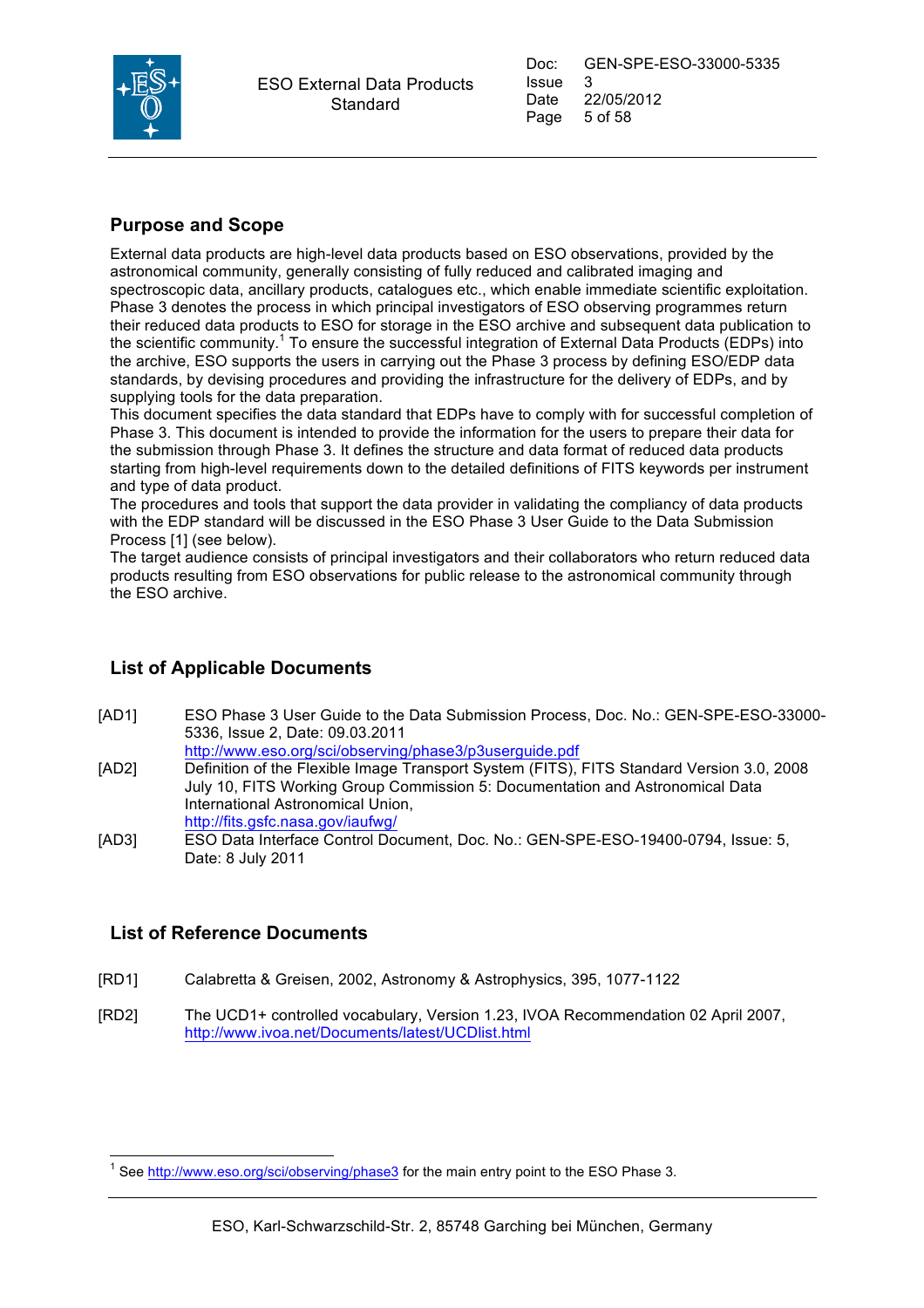

# **Overview**

This document starts by defining the general data format requirements for External Data Products to be submitted through Phase 3 (§1). Section 2 contains the definitions of all keywords applicable in the context of EDPs. The details may be skipped on a first reading. The following sections define the ESO/EDP standard in terms of the mandatory and optional FITS keywords to be used for the characterization of Phase 3 data products according to data product type, starting with imaging (§3) (§3.2 applies to the VISTA public imaging surveys), then science catalogues (§4). Here, the reader may directly jump to the section of interest, hence concentrate on the relevant subsections according to the data to be submitted. After having studied these parts the Phase 3 user will understand the data format structure, specific calibration and characterization requirements and the list of required FITS keywords.

To specify required and optional FITS header keywords, the following style is used throughout this document. *Mandatory* header keywords are typeset in bold face, for example:

| <b>NAXIS1</b><br>data axis<br>о£<br>Lenath<br>$=$<br>ిం<br>_____ |
|------------------------------------------------------------------|
|------------------------------------------------------------------|

*Optional* header keywords, in contrast, are typeset in normal face, for example:

CSYER1 = %f / Systematic error

✓

✓

✓

The format strings  $\varepsilon_c$ ,  $\varepsilon_d$ ,  $\varepsilon_f$ , and  $\varepsilon_s$  correspond to the data types boolean, integer number, floating point number, and character string, respectively.

The *Phase 3 Release Validator<sup>2</sup>* is a java-based tool to be run locally on your system before uploading the data to ESO. It helps verifying the formal compliance of the data release with respect to the required standard. Throughout this document you will find the green tick mark symbol displayed next to each data format requirements that is checked by the validator.

Requirements marked by the red tick mark symbol can be checked only after the data have been completely submitted to ESO and the PI has closed the release. Then, the Phase 3 *release content validation* takes places at ESO.

# **1 General requirements**

# *1.1 FITS data format*

All types of *scientific* data products must generally conform to the Definition of the Flexible Image Transport System (FITS), FITS Standard Version 3.0 [2].

Furthermore, the data format must comply with the specifications published in the ESO Data Interface Control Document [3], if applicable in the context of EDPs.

For *ancillary files*, which are associated to science products without being directly searchable, any file format including the FITS format is accepted.

## *Image data compression*

Integer format imaging data may be submitted in compressed FITS format using the Rice compression algorithm as implemented in the *fpack* utility (http://heasarc.gsfc.nasa.gov/fitsio/fpack/), which provides lossless data compression (a.k.a. tile compression).

In contrast, the compression of floating point imaging data using *fpack* is inherently lossy and its benefit must be balanced carefully against potential data degradation.

<sup>&</sup>lt;sup>2</sup> Go to http://www.eso.org/sci/observing/phase3/validator.html to find more information about the Phase 3 validator and to download the tool.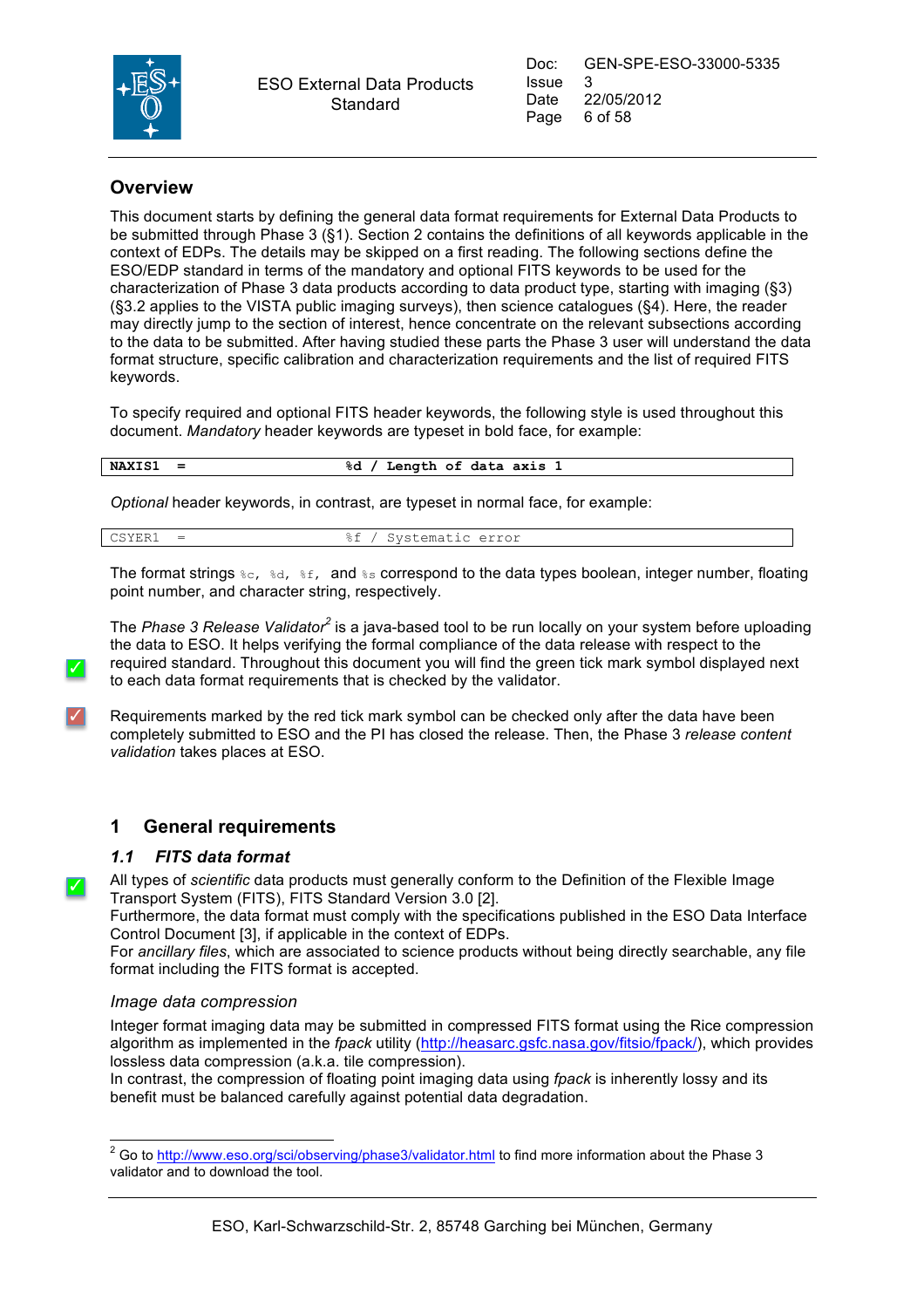

The Phase 3 data provider is responsible for flagging compressed data in the accompanying Phase 3 data release description, data format section. The usage of a lossy compression scheme should be indicated explicitly together with an assessment of the resulting effect on data quality.

## *Unsupported formats*

The tiled-table convention for compressing FITS binary tables (http://fits.gsfc.nasa.gov/tiletable.pdf) is not supported by the Phase 3 infrastructure.

# *1.2 Filenames*

✓

✓

✓

## *Maximum filename size*

For any file the total length of its name, including the suffix, is limited to a maximum of 68 characters.

## *Uniqueness of filenames*

Filenames must be unique within a given Phase 3 data release as the user-defined directory structure on the Phase 3 FTP area cannot be preserved during the archive process. In practical terms it means if multiple subdirectories are used on the Phase 3 FTP server to organize the data of a release, the data provider needs to make sure that there are no files having the same file name (in different directories of course).

With regard to updating releases it means that a new version of any file must have a name different from the old version.

## *Filename suffixes*

Filename extensions are generally in lower case  $(. \text{fits}, . \text{tar}, . \text{ipq etc.})$ 

The filenames of science data products and associated ('ancillary') FITS files are subject to the permitted set of filename suffixes:

| $\sim$ $\cdot$      | uncompressed                        |
|---------------------|-------------------------------------|
| .                   | ື                                   |
| $\sim$ $\cdot$<br>. | fpack)<br>(usına<br>compressed<br>ື |

# *1.3 Propagation of original keywords*

External Data Products can be considered at the top of the hierarchy of data products in terms of processing level, and their metadata values must be obtained from the information present in the lower level products. Therefore, it is generally requested for proper archive ingestion that EDPs carry over keyword information from the original raw observational data as elaborated in the next sections. Furthermore, it is recommended to preserve as much of the original information about the observation as possible. If the product was generated based on a single raw science file, the original keywords can be propagated in a one-to-one fashion. If the product is based on more than one raw science file, the keywords of the raw file, which had been acquired first in terms of MJD-OBS, can be propagated to the product. However, keywords that do not apply to the data product as a whole should not be propagated.

The propagation of keywords should have no bearing on the keywords that are being updated in the course of the data calibration process, e.g. the WCS keywords.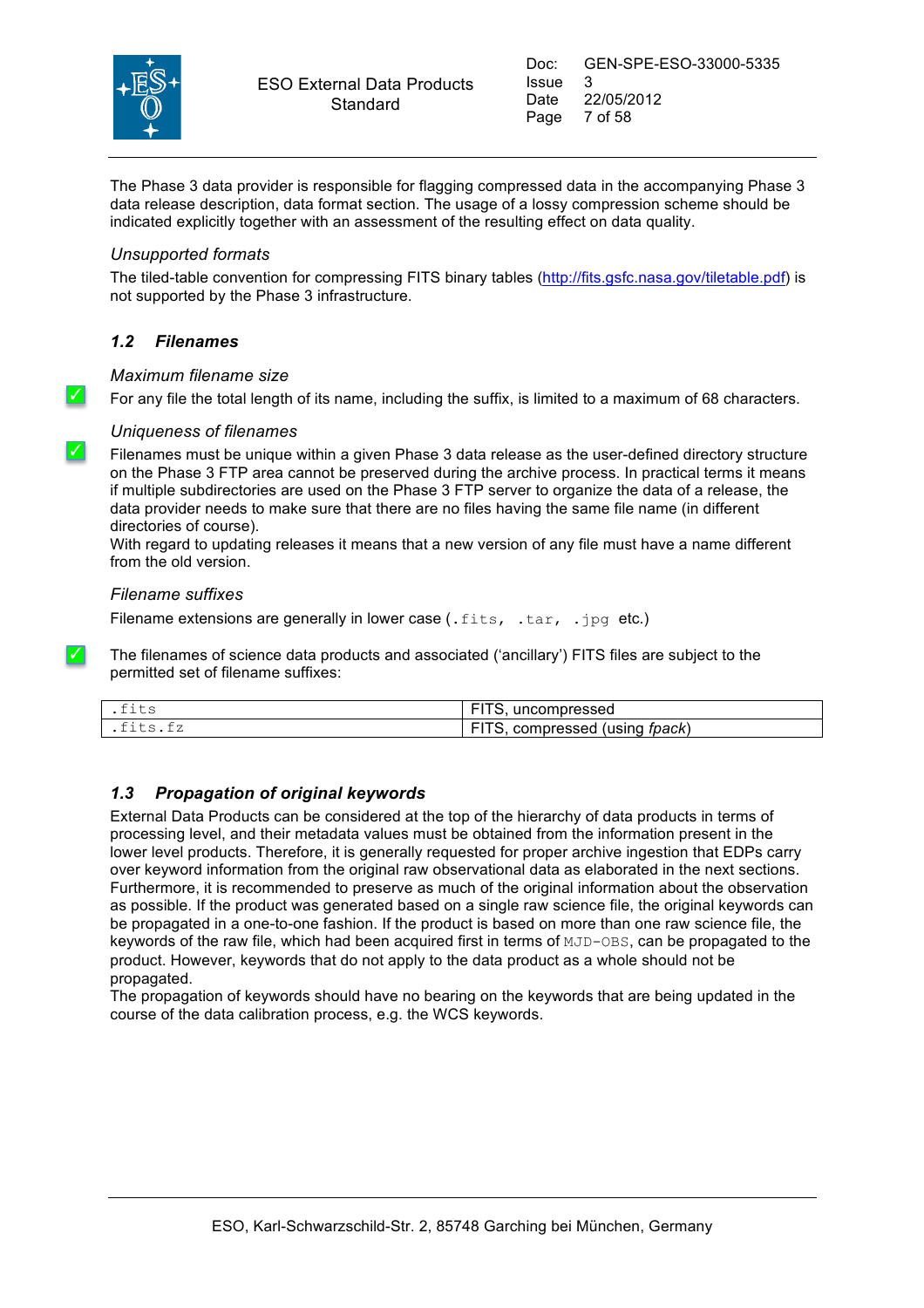

# **2 Keywords for External Data Products**

# *2.1 Primary EDP keywords*

Primary EDP keywords go into the primary HDU of the FITS file (if not compressed). Please refer to sections §2 ff. for the applicability of these keywords depending on the specific observational technique, type of data product, and possibly the instrument.

| Type <sup>3</sup>         | Keyword         | <b>Description</b>                                                                                                  |
|---------------------------|-----------------|---------------------------------------------------------------------------------------------------------------------|
| (S)                       | <b>ORIGIN</b>   | Observatory or facility where the data were originally obtained (not                                                |
|                           |                 | where data processing was done). Can be adopted from the                                                            |
|                           |                 | original data. Normally, set to ESO or ESO-PARANAL.                                                                 |
| (S)                       | <b>TELESCOP</b> | ESO Telescope designation. To be adopted from the original data.                                                    |
| $\overline{\text{(S)}}$   | <b>INSTRUME</b> | Instrument name. To be adopted from the original data.                                                              |
| $\overline{(\mathsf{S})}$ | <b>FILTER</b>   | Filter name.                                                                                                        |
|                           | <b>FILTERI</b>  | To be adopted from the appropriate keyword of the raw data, e.g.<br>HIERARCH ESO INS FILT1 NAME                     |
|                           |                 | To identify a band-merged data product, i.e. a data product that                                                    |
|                           |                 | results from the combination of data acquired in multiple spectral                                                  |
|                           |                 | bands, the value shall be set to FILTER = 'MULTI', and the                                                          |
|                           |                 | individual filter names shall be stored in keywords FILTERi where                                                   |
|                           |                 | <i>i</i> is a sequential number starting from 1, without leading zeros.                                             |
| (S)                       | <b>OBJECT</b>   | Should be set to the target designation as given by the Principal<br>Investigator, for instance OBJECT = 'NGC3603'. |
| (R)                       | <b>RA</b>       | Equatorial coordinates in decimal degrees (J2000).                                                                  |
|                           | <b>DEC</b>      | Image/tile centre <sup>4</sup> , barycentre of image arrays in MEF format;                                          |
|                           |                 | spectroscopic target position; centre of the survey field in case of                                                |
|                           |                 | catalogues.                                                                                                         |
| (R)                       | <b>EQUINOX</b>  | Standard FK5 (years). EQUINOX is mandatory if the reference                                                         |
|                           |                 | frame is FK5 or FK4. EQUINOX = 2000.0 is tolerated for the ICRS                                                     |
|                           |                 | coordinate reference frame.                                                                                         |
| (S)                       | <b>RADECSYS</b> | Coordinate reference frame. Preferentially ICRS or FK5.                                                             |
| (R)                       | <b>EXPTIME</b>  | Total integration time per pixel (in seconds).                                                                      |
|                           |                 | For an imaging data product resulting from the co-addition of                                                       |
|                           |                 | multiple exposures pointing at the same sky position (with a                                                        |
|                           |                 | tolerance given by a small fraction of the instrumental field of                                                    |
|                           |                 | view), EXPTIME should represent the total integration time per                                                      |
|                           |                 | pixel obtained in the centre of the image.                                                                          |
|                           |                 | If the product has been constructed from exposures whose                                                            |
|                           |                 | positions were offset from each other in order to sample a region                                                   |
|                           |                 | of the sky being larger than the instrumental FOV then the total                                                    |
|                           |                 | integration time may vary across the image array. In this case                                                      |
|                           |                 | EXPTIME should be set to the nominal total integration time                                                         |
|                           |                 | obtained in at least 50% of the image array taking into account the                                                 |
|                           |                 | chosen offset pattern.                                                                                              |
|                           |                 | Note that EXPTIME as given in the original raw data almost never                                                    |
|                           |                 | represents the proper number of EXPTIME for the product,                                                            |
|                           |                 | specifically if detector sub-integrations are involved.                                                             |

<sup>&</sup>lt;sup>3</sup> The capital letters I, L, R, and S indicate the keyword's data type integer number, boolean, floating point number, and string type, respectively.

<sup>4</sup> Assuming image pixel coordinates starting from (1,1), then the centre of a simple (i.e. single) image of dimension NAXIS1\*NAXIS2 is located at (0.5\*NAXIS1+0.5, 0.5\*NAXIS2+0.5).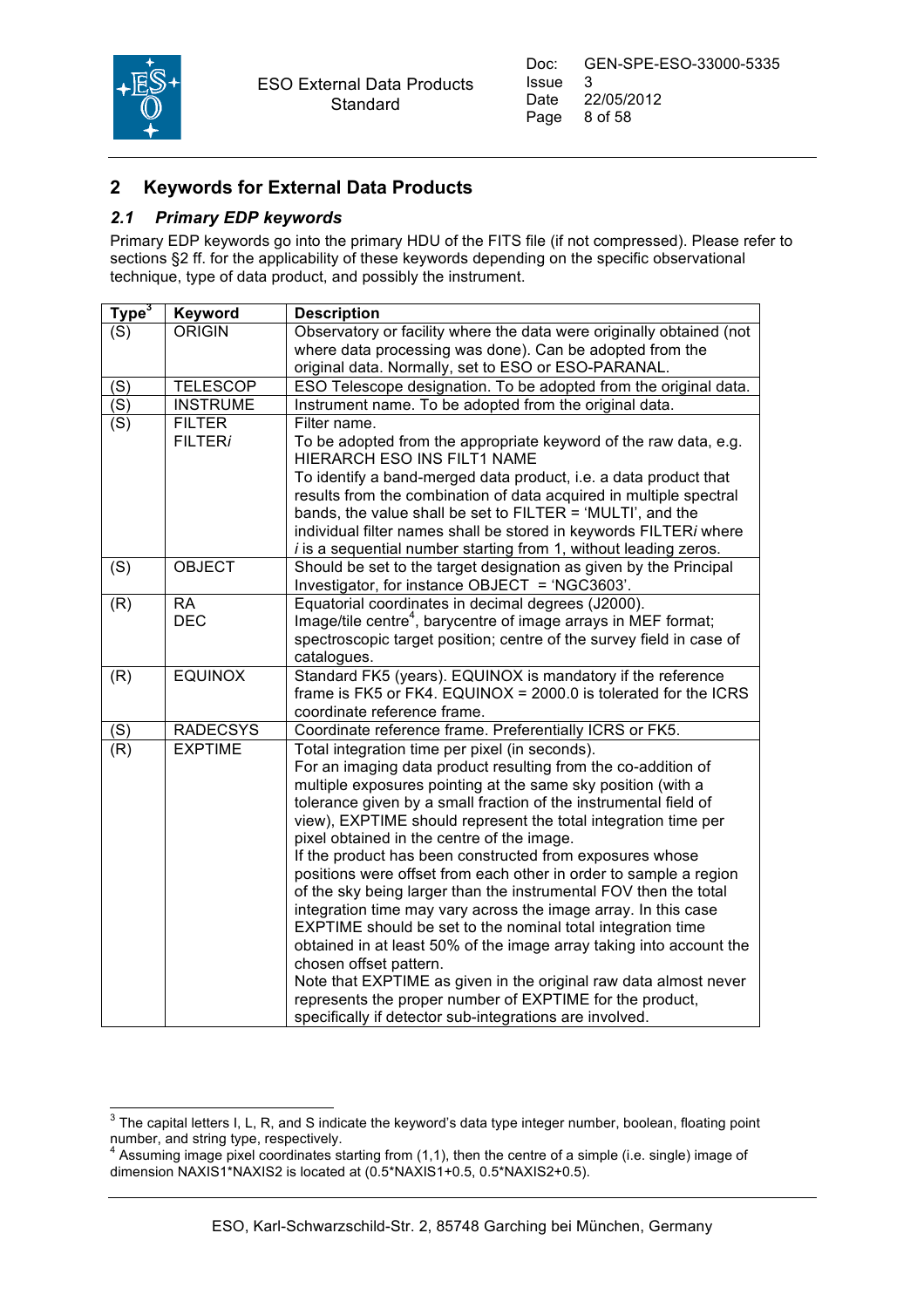

| Type <sup>3</sup> | Keyword         | <b>Description</b>                                                                                                                                     |
|-------------------|-----------------|--------------------------------------------------------------------------------------------------------------------------------------------------------|
| (R)               | <b>TEXPTIME</b> | Arithmetic sum of the integration time of all exposures included in                                                                                    |
|                   |                 | this product (in seconds).                                                                                                                             |
|                   |                 | Note that an exposure's integration time is DIT*NDIT if sub-                                                                                           |
|                   |                 | integrations are involved.                                                                                                                             |
| (R)               | MJD-OBS         | Specifies the start of the observation in terms of the modified                                                                                        |
|                   |                 | Julian date; the start of the earliest observation if the data product                                                                                 |
|                   |                 | results from the combination of multiple observations. To be                                                                                           |
|                   |                 | adopted from the original data.                                                                                                                        |
| (R)               | MJD-END         | Specifies the end of the observation; the end of the latest                                                                                            |
|                   |                 | observation if the data product results from the combination of                                                                                        |
|                   |                 | multiple observations.                                                                                                                                 |
| (S)               | PROG ID         | The identification code assigned to each observing run by the                                                                                          |
|                   | <b>PROGIDi</b>  | Observing Programme Committee (OPC) in the format PPP.C-                                                                                               |
|                   |                 | NNNN(R). Normally, PROG_ID should be copied from the                                                                                                   |
|                   |                 | keyword HIERARCH ESO OBS PROG ID of the original data.                                                                                                 |
|                   |                 | If more than one, the value shall be $PROGID = MULTI$ , and the                                                                                        |
|                   |                 | individual programme IDs shall be stored in keywords PROGIDi,                                                                                          |
|                   |                 | where <i>i</i> is an integer index between 1 and 99, with no leading                                                                                   |
|                   |                 | zeros.                                                                                                                                                 |
| (1)               | <b>OBIDi</b>    | Set of Observation block IDs to identify the original observations                                                                                     |
|                   |                 | this product results from. The Observation block IDs is a unique                                                                                       |
|                   |                 | numeric ID that was assigned to the observation block by the                                                                                           |
|                   |                 | Observation Handling Subsystem. Normally, OBIDi should be                                                                                              |
|                   |                 | copied from the keyword HIERARCH ESO OBS ID of the original                                                                                            |
|                   |                 | data. If the product includes data from n observations, OBIDi with                                                                                     |
|                   |                 | index <i>i</i> running from 1 to <i>n</i> should be provided. On the contrary, a<br>given Observation block ID must be listed in all the products that |
|                   |                 | are based on this observation.                                                                                                                         |
| (L)               | M EPOCH         | TRUE if resulting from a combination of multiple epochs. This flag                                                                                     |
|                   |                 | indicates that the data product includes observations obtained in                                                                                      |
|                   |                 | more than one epoch. The exact definition of an epoch,                                                                                                 |
|                   |                 | particularly the associated time scale, depends on the scientific                                                                                      |
|                   |                 | goals and is at the discretion of the programme P.I. The VISTA                                                                                         |
|                   |                 | public survey programmes UltraVISTA, VIDEO and VVV are                                                                                                 |
|                   |                 | expected to deliver multi-epoch data products.                                                                                                         |
| $(\mathsf{L})$    | <b>SINGLEXP</b> | TRUE if resulting from single exposure.                                                                                                                |
| (1)               | <b>NCOMBINE</b> | Number of raw science data files that were combined to generate                                                                                        |
|                   |                 | this data product. Calibration data files do not contribute to this                                                                                    |
|                   |                 | count.                                                                                                                                                 |
| (S)               | <b>OBSTECH</b>  | Technique used during the observation according to Table 1.                                                                                            |
|                   |                 | OBSTECH can each take more than one value; it is                                                                                                       |
|                   |                 | recommended to limit the number of entries to at most three. The                                                                                       |
|                   |                 | values should be separated with commas, with no blank spaces.                                                                                          |
|                   |                 | This provides the means to describe a wide range of                                                                                                    |
|                   |                 | observations. If more than one value is present, the entries should                                                                                    |
|                   |                 | as a rule follow the "general-to-specific" order. Normally,                                                                                            |
|                   |                 | OBSTECH should be adopted from the keyword HIERARCH ESO                                                                                                |
|                   |                 | DPR TECH of the original data.                                                                                                                         |
| (S)               | <b>FLUXCAL</b>  | Certifies the validity of PHOTZP if set to ABSOLUTE, otherwise                                                                                         |
|                   |                 | UNCALIBRATED.                                                                                                                                          |
| (S)               | <b>PROCSOFT</b> | Indicates the reduction software system including its version                                                                                          |
|                   |                 | number used to produce this data product.                                                                                                              |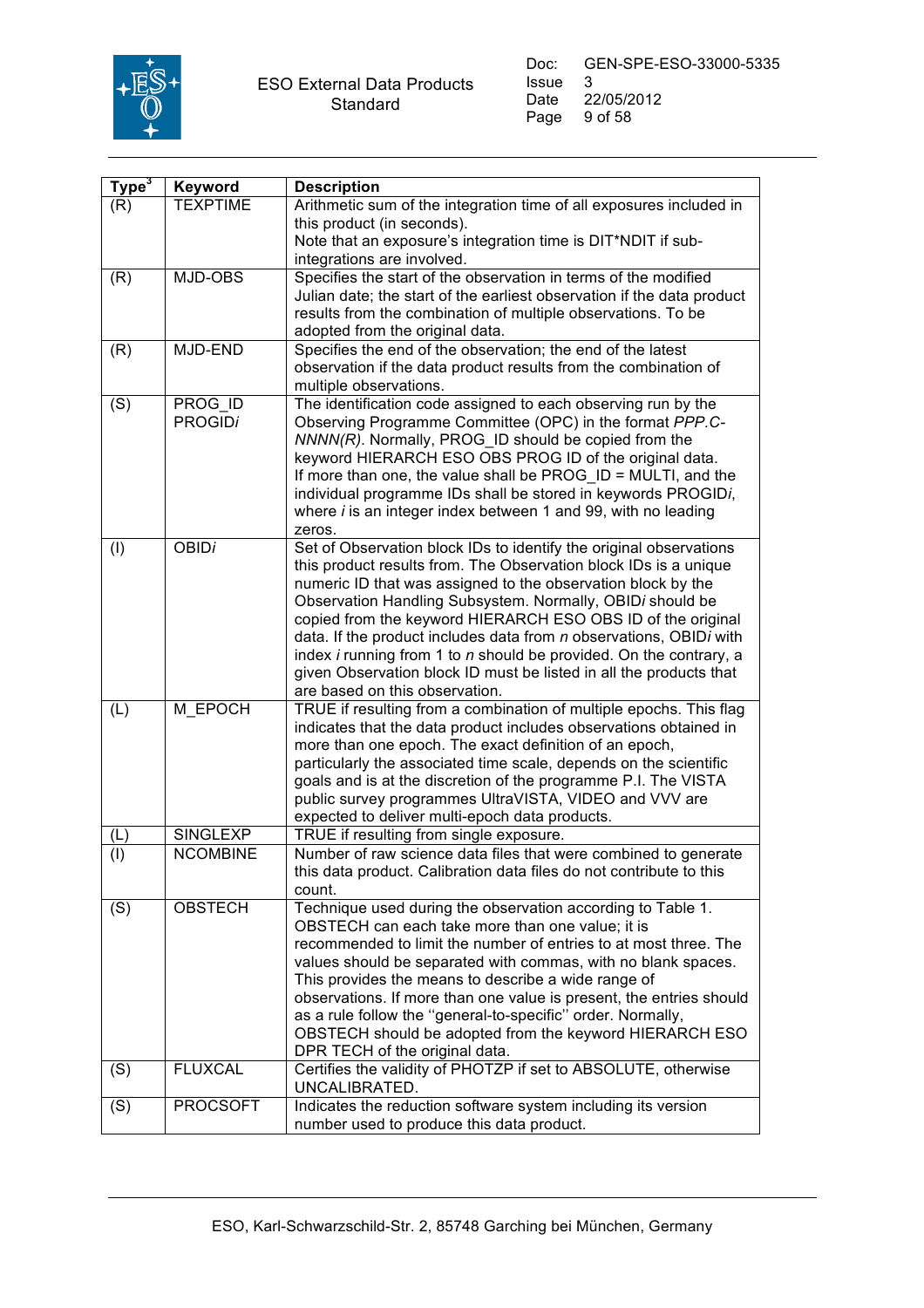

| Type <sup>3</sup> | Keyword         | <b>Description</b>                                                                                                                                                                                                                                                                                                                                                                                                                                                             |
|-------------------|-----------------|--------------------------------------------------------------------------------------------------------------------------------------------------------------------------------------------------------------------------------------------------------------------------------------------------------------------------------------------------------------------------------------------------------------------------------------------------------------------------------|
| (S)               | <b>REFERENC</b> | Should point to the primary scientific publication associated to this<br>data product describing content, coverage, process of creation<br>and scientific quality. According to the FITS Standard, it is<br>recommended that either the 19-digit bibliographic identifier used<br>in the Astrophysics Data System bibliographic databases<br>(http://adswww.harvard.edu/) or the Digital Object Identifier<br>(http://doi.org) be included in the value string when available. |

Table 1: Examples of principal values (first group) and qualifiers (second group) for keyword **OBSTECH** describing the technique of observation.

| Value                 | <b>Explanation</b>                            |
|-----------------------|-----------------------------------------------|
| <b>IMAGE</b>          | any picture                                   |
| <b>SPECTRUM</b>       | single-order spectrum                         |
| <b>FCHFLLF</b>        | cross-dispersed spectrum                      |
| <b>MOS</b>            | observation with spectra of several objects   |
| MXU                   | observation with spectra of several objects   |
|                       | using a pre-manufactured mask                 |
| IFU                   | Integral Field Unit observation               |
| <b>POLARIMETRY</b>    | polarimetric exposure                         |
| <b>CORONOGRAPHY</b>   | coronography exposure                         |
| <b>INTERFEROMETRY</b> | coherent exposure with more than one          |
|                       | telescope beam                                |
| ABSORPTION-CELL       | absorption lines included (e.g. lodine cell)  |
| FABRY-PEROT           | exposure using Fabry-Perot technique          |
| WOLLASTON             | Wollaston polarimetry                         |
| WIRE GRID             | Wire grid polarimetry                         |
| <b>DIRECT</b>         | qualifier indicating direct                   |
|                       | imaging/spectroscopy                          |
| <b>CHOPPING</b>       | exposure utilising M2 chopping                |
| <b>NODDING</b>        | exposure utilising telescope nodding          |
| <b>CHOPNOD</b>        | exposure utilising both chopping and nodding  |
| JITTER                | exposure utilising source jittering technique |

# *2.2 Data product category*

| Type | Kevword  | <b>Description</b>                                       |
|------|----------|----------------------------------------------------------|
| (S)  | PRODCATG | Defines the data product category in terms of one of the |
|      |          | predefined values listed in Table 2.                     |

#### Table 2: Pre-defined values for the keyword PRODCATG

| <b>PRODCATG</b> | Data format  | <b>Characteristics</b>                  |
|-----------------|--------------|-----------------------------------------|
| SCIENCE.IMAGE   | Single image | Single image stored in the primary HDU. |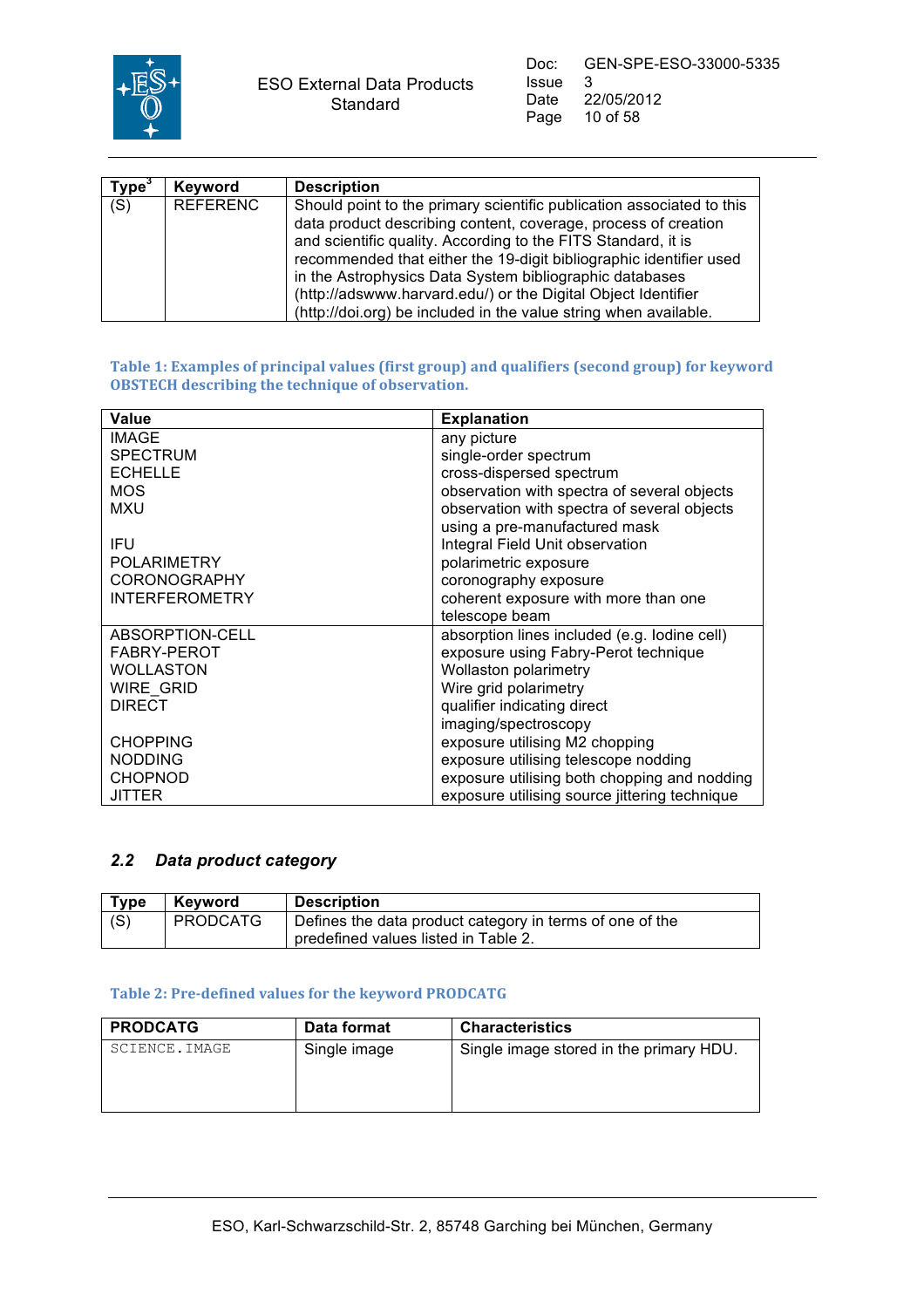

| <b>SCIENCE.MEFIMAGE</b> | MEF image                                    | Multiple images stored in multi-extension<br>FITS format (MEF).                                                                                            |
|-------------------------|----------------------------------------------|------------------------------------------------------------------------------------------------------------------------------------------------------------|
| SCIENCE. SRCTBL         | Source list                                  | FITS binary table resulting from the<br>detection of sources on an image (both<br>single image or MEF image, including<br>merged multi-band source lists). |
| <b>SCIENCE.SPECTRUM</b> | 1-d spectrum                                 | Single target 1-dimensional spectrum.                                                                                                                      |
| SCIENCE.CATALOG         | Scientific catalogue<br>(single file format) | Single FITS binary table. Normally, the<br>final product of a survey programme.                                                                            |
| SCIENCE.MCATALOG        | Scientific catalogue<br>(multi-file format)  | Metadata definitions for a catalogue<br>submitted in a tile-by-tile fashion, i.e.<br>partitioned in multiple FITS binary tables                            |
| SCIENCE.CATALOGTILE     | Scientific catalogue<br>(multi-file format)  | Data file for a catalogue submitted in a<br>tile-by-tile fashion, i.e. partitioned in<br>multiple FITS binary tables                                       |

# *2.3 Science products and associated ancillary data*

The ESO Archive is directly searchable for science data products using the respective query forms available on the ESO Archive web pages. Ancillary data products are associated to scientific data products to support their exploitation without being directly searchable through the ESO Archive interfaces.

Certain science data products require the submission of specific ancillary products as given in the data format definitions, for instance mosaicked images, like the VISTA tile image, require a weight map image to be associated.

Moreover, depending on the kind of scientific data, the data provider can deliver additional ancillary products. Typical examples are preview images, graphics or reports generated in the course of the data reduction process. The file type of ancillary products may be, for instance, JPEG or PNG image, PS or PDF graphics, ASCII text, or in FITS file format.

Ancillary data products are defined in the FITS header of the corresponding science data product in terms of the following indexed keywords.

| Type <sup>5</sup> | Keyword       | <b>Description</b>                                                                                                                                                                                                                 |
|-------------------|---------------|------------------------------------------------------------------------------------------------------------------------------------------------------------------------------------------------------------------------------------|
| (S)               | <b>ASSONi</b> | The list of files associated to this data product. <i>i</i> is a sequential<br>number starting from 1. If $n$ files are associated to the product, the<br>indexed keywords ASSONi and ASSOCi should appear n times<br>$(i=1,,n)$ . |
| (S)               | <b>ASSOCi</b> | Specifies the product category of the associated file given by<br>ASSONi according to Table 3.                                                                                                                                     |
| (S)               | <b>ASSOMi</b> | Specifies the md5sum of the associated file given by ASSONi.<br>Applies to non-FITS files only.                                                                                                                                    |

 <sup>5</sup> The capital letters I, L, R, and S indicate the keyword's data type integer number, boolean, floating point number, and string type, respectively.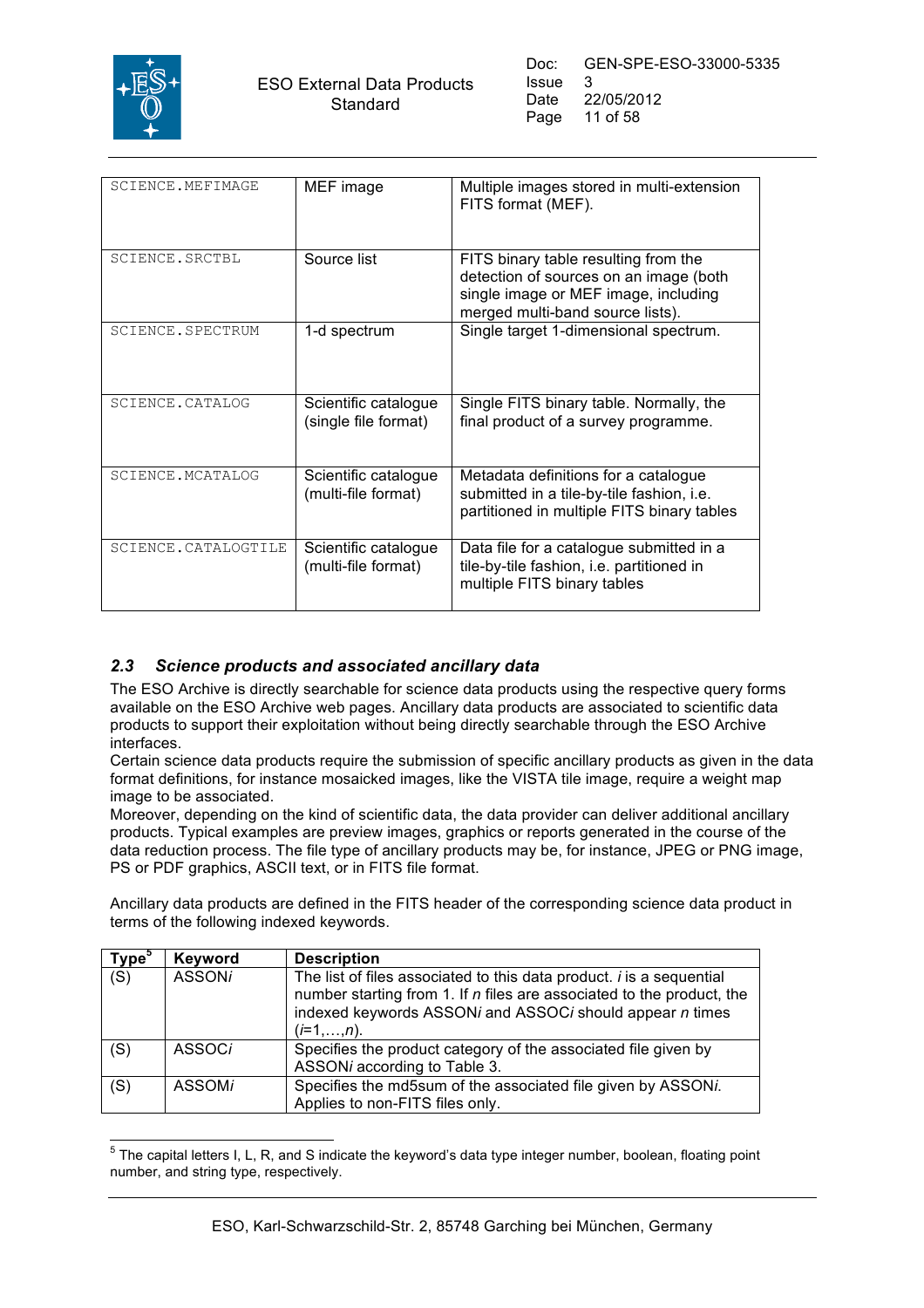

# *Guidelines*

- Each ancillary file must be associated to at least one science file.
- An associated FITS file like a weightmap cannot contain other associations in turn, i.e. nested associations are not supported.
- In case ancillary data products are in FITS format, they shall *not* contain the header keyword PRODCATG. Instead, the category should be defined by the keywords ASSOC\* of the referencing science data product.

## Table 3: Examples for categories of associated ancillary files given by the indexed keyword ASSOC*i*.

| Category            | <b>Description</b>                                                    |
|---------------------|-----------------------------------------------------------------------|
| ANCILLARY.WEIGHTMAP | Weight map describing the pixel-to-pixel variation of the statistical |
|                     | significance of the image array, usually in terms of the inverse      |
|                     | variance. The weight map should be a FITS file having the same        |
|                     | structure, i.e. number of FITS extensions, if any, and dimensions as  |
|                     | the FITS file that contains the image data array.                     |
| ANCILLARY.PREVIEW   | Preview of the data product normally using one of the common          |
|                     | graphics file formats such as JPEG, PNG, GIF, etc. For image data     |
|                     | products the preview usually consists of an appropriately downscaled  |
|                     | version of the image. For spectra the preview typically consists of a |
|                     | line plot for which the PS or PDF formats may be considered.          |

# *2.4 Processing Provenance*

# 2.4.1 PROV keywords

| <b>Type</b> | Keyword      | <b>Description</b>                                                                                                                                                                                                                                                                                                                                                                                                                                                                                                                                                                                                                                                                                                                                                                                                                                                      |
|-------------|--------------|-------------------------------------------------------------------------------------------------------------------------------------------------------------------------------------------------------------------------------------------------------------------------------------------------------------------------------------------------------------------------------------------------------------------------------------------------------------------------------------------------------------------------------------------------------------------------------------------------------------------------------------------------------------------------------------------------------------------------------------------------------------------------------------------------------------------------------------------------------------------------|
| (S)         | <b>PROVI</b> | Processing provenance in terms of the list of science files originating this<br>data product. <i>i</i> is a sequential number starting from 1 with no leading<br>zeros. PROVi should appear as many times as needed to identify the<br>complete set of science data files this product has been generated from.<br>PROVi are pointers to files in the ESO Archive, which can be original<br>raw data or (intermediate) data products depending on the level of<br>reduction. Raw files are specified in terms if their ARCFILE name, e.g.<br>'VCAM.2010-03-27T08:58:58.083.fits'. Data products may be referenced<br>by their ARCFILE name, or, alternatively, by their ORIGFILE name<br>supposed that they belong to the same Phase 3 data collection as the<br>referencing product file. ARCFILE and ORIGFILE references should not<br>be mixed within the same file. |

# *Guidelines*

- PROV*i* keywords must reside in the primary HDU of the FITS file;
- PROV*i* records represent pointers to files rather than pointers to FITS extensions, i.e. there is no trailing extension number in square brackets (see also the examples below);
- The requirement that PROV must refer to files in the ESO archive has the consequence that intermediate products to be referenced must be submitted to ESO not later than the products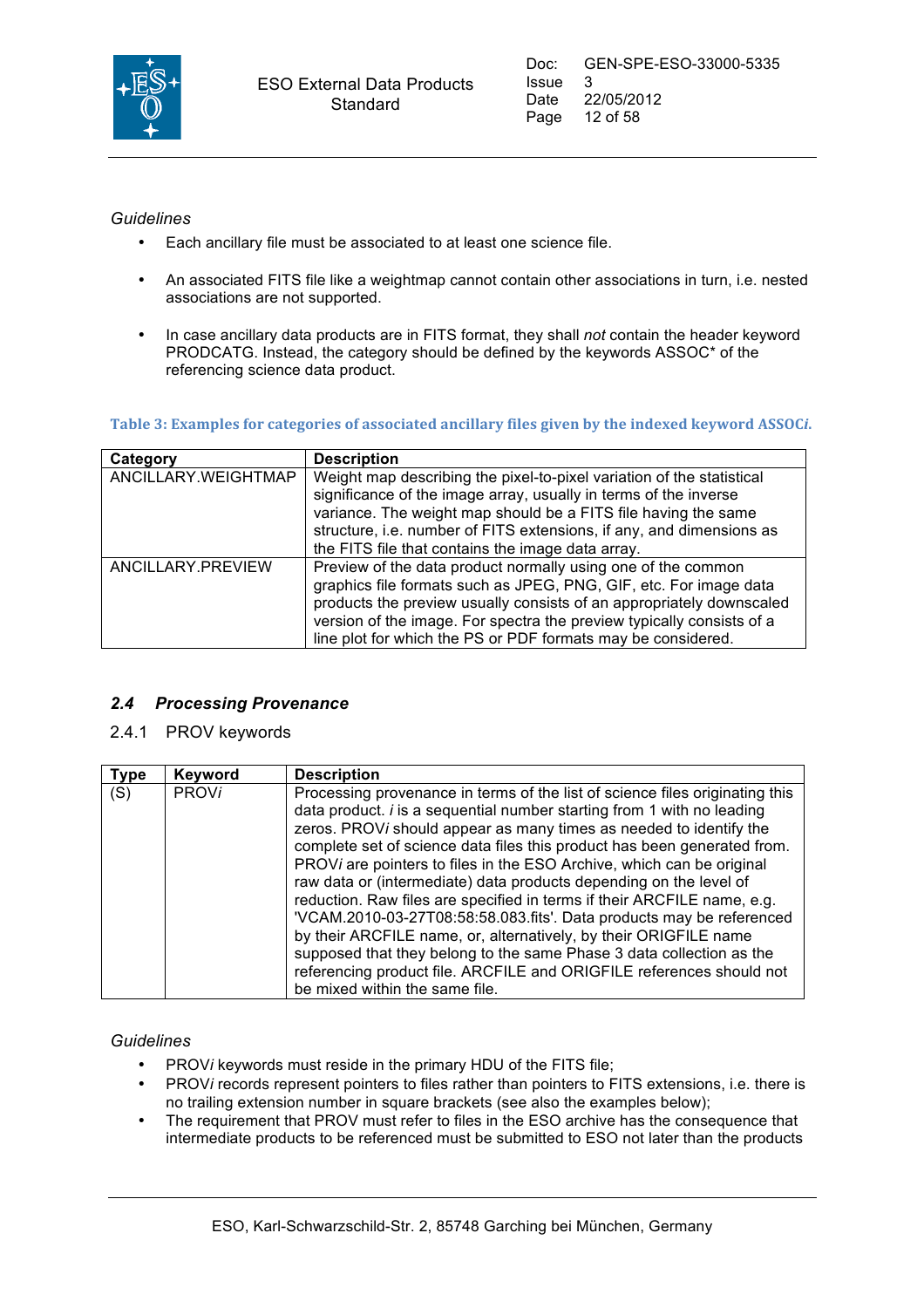

resulting thereof. It means for example that one cannot submit extracted source lists in the first data release and then the originating images afterwards in the second release. $6$ 

• If the processing provenance exceeds 999 records, then it is required to record the complete list of files in one dedicated FITS binary table (BINTABLE) extension instead of using header keywords (cf. §2.4.2). The header should not contain any PROV*i* keyword in this case to avoid ambiguity.

**Example 1:** The shallow H-band survey image (16 seconds effective exposure time, part of VVV survey Data Release 1, archived under ADP.2011-06-24T14:56:11.033) originates from 12 raw science data files (6 pawprints with 2 jitter positions each) identified by their ARCFILE names.

| PROV1  | $=$ 'VCAM.2010-03-27T08:58:58.083.fits'                                | Originating raw science file |  |  |
|--------|------------------------------------------------------------------------|------------------------------|--|--|
| PROV2  | $=$ 'VCAM.2010-03-27T08:59:10.530.fits'                                | Originating raw science file |  |  |
| PROV3  | $=$ 'VCAM.2010-03-27T08:59:24.541.fits' / Originating raw science file |                              |  |  |
| PROV4  | $=$ 'VCAM.2010-03-27T08:59:36.978.fits' / Originating raw science file |                              |  |  |
| PROV5  | = 'VCAM.2010-03-27T08:59:51.043.fits' / Originating raw science file   |                              |  |  |
| PROV6  | $=$ 'VCAM.2010-03-27T09:00:03.446.fits' /                              | Originating raw science file |  |  |
| PROV7  | $=$ 'VCAM.2010-03-27T09:00:18.266.fits'                                | Originating raw science file |  |  |
| PROV8  | $=$ 'VCAM.2010-03-27T09:00:30.706.fits'                                | Originating raw science file |  |  |
| PROV9  | $=$ 'VCAM.2010-03-27T09:00:44.764.fits'                                | Originating raw science file |  |  |
| PROV10 | $=$ 'VCAM.2010-03-27T09:00:58.834.fits'                                | Originating raw science file |  |  |
| PROV11 | $=$ 'VCAM.2010-03-27T09:01:12.852.fits'                                | Originating raw science file |  |  |
| PROV12 | $=$ 'VCAM.2010-03-27T09:01:25.349.fits'                                | Originating raw science file |  |  |

**Example 2:** The 60-seconds Ks-band image (belonging to the VHS survey, DR1, archived as ADP.2011-10-01T03:24:40.897) was produced by co-addition of six reduced pawprint images, which are referenced in terms of their ORIGFILE names. Both tiles and reduced pawprints belong to the VHS data collection, DR1.

| PROV1 |  | $=$ 'v20100524 00479 st.fits.fz' / Originating science product file     |
|-------|--|-------------------------------------------------------------------------|
| PROV2 |  | = 'v20100524 00481 st.fits.fz' / Originating science product file       |
| PROV3 |  | $=$ 'v20100524 00483 st.fits.fz' / Originating science product file     |
| PROV4 |  | = 'v20100524 00485 st.fits.fz' / Originating science product file       |
| PROV5 |  | = 'v20100524 00487 st.fits.fz' / Originating science product file       |
|       |  | PROV6 = $v2010052400489$ st.fits.fz' / Originating science product file |

**Example 3:** The multi-band source list (belonging to the VMC survey, DR1, archived as ADP.2011-09- 22T15:44:47.833) was extracted from the 3 survey images in Y, J and Ks bands as recorded in terms of their ORIGFILE names. Both, source list and reduced images belong to the same data collection.

| PROV1 |  |  |  |  |  | = 'vmc er1 05h36-069d27 y image 684806.fits.fz' /Originating image file  |  |
|-------|--|--|--|--|--|--------------------------------------------------------------------------|--|
| PROV2 |  |  |  |  |  | = 'vmc erl 05h36-069d27 j image 684837.fits.fz' / Originating image file |  |
| PROV3 |  |  |  |  |  | = 'vmc er1 05h36-069d27 ks image 684857.fits.fz'/Originating image file  |  |

## 2.4.2 Provenance extension

If the processing provenance exceeds 999 records, it is required to record the complete list of files in one dedicated FITS binary table extension instead of using header keywords. This scheme is aimed at very deep NIR observations, typically imaging, in which several thousand raw files are co-added

 $6$  Except for the initial submission of catalogue data resulting from VISTA public surveys (May/June 2012), which is expected to comprise more data than the corresponding first ESO data releases of 2011. Therefore, it is acceptable in this case to set PROV*i* to ORIGFILE of the Phase 3 files even if they are to be submitted later.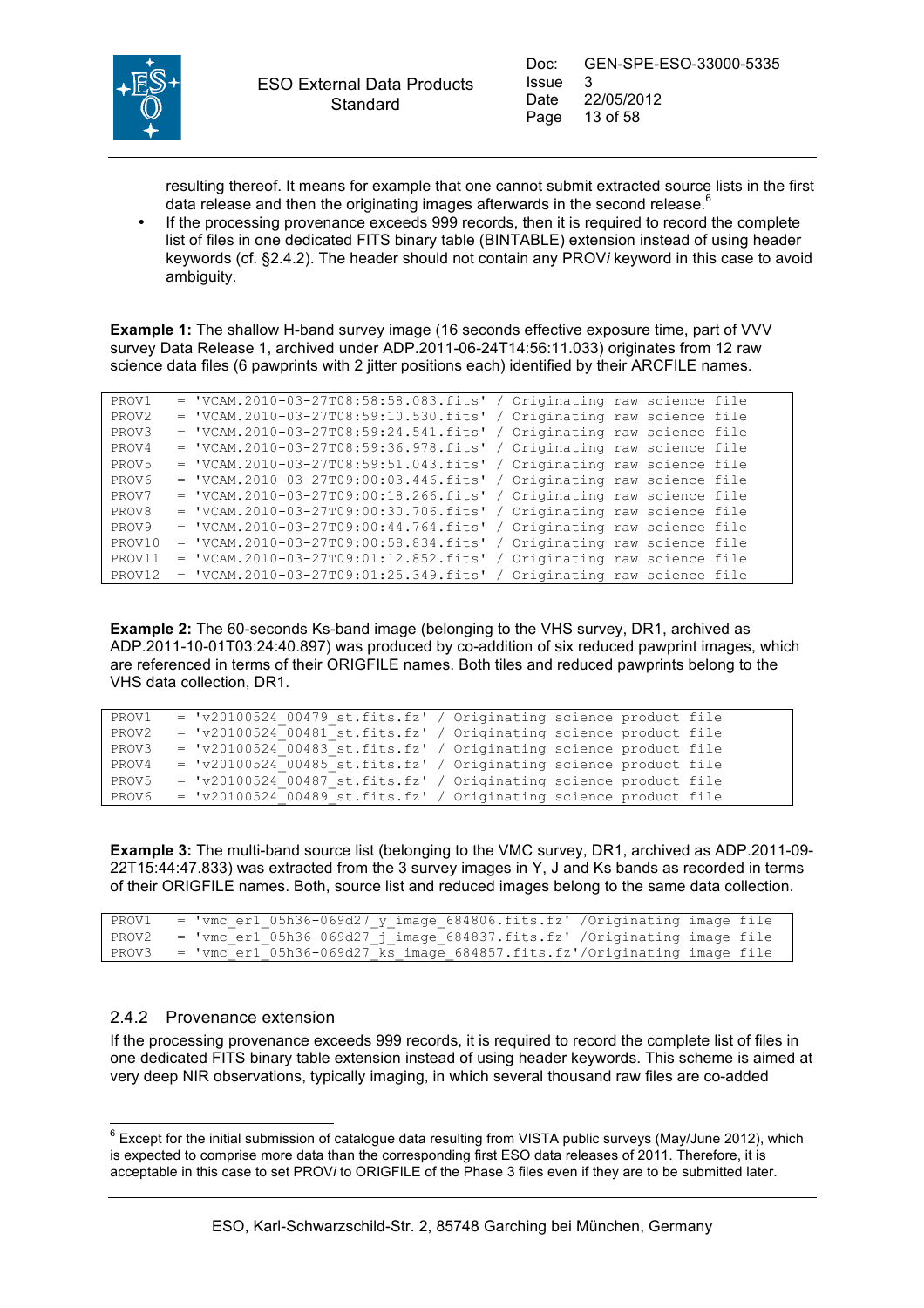

('stacked') to obtain the final result. The header should not contain any PROV*i* keyword in this case to avoid ambiguity.

Each science data product, for which processing provenance is recorded using the dedicated FITS extension (and not in terms of PROV*i* keywords), must include the following flag in the primary FITS header:

| PROVXTN |  |  |  |  | T / TRUE if proc. provenance recorded in FITS Extn. |  |  |  |  |  |
|---------|--|--|--|--|-----------------------------------------------------|--|--|--|--|--|
|---------|--|--|--|--|-----------------------------------------------------|--|--|--|--|--|

The originating science files are recorded in the table column labelled PROV. The table has as many records as needed to identify the complete set of science data files the product has been generated from. The requirements and guidelines for the definition of provenance records listed in the previous section (§2.4.1) apply here as well.

FITS header definition for the Phase 3 provenance extension:

| XTENSION= 'BINTABLE'         | / FITS Extension first keyword          |
|------------------------------|-----------------------------------------|
| EXTNAME = 'PHASE3PROVENANCE' | / Defines Phase 3 processing provenance |
| $BITPIX =$                   | 8 / Number of bits per data pixel       |
| $NAXIS =$                    | 2 / Number of data axes                 |
| $NAXIS1 =$                   | %d / Length of data axis 1              |
| $NAXIS2 =$                   | %d / Length of data axis 2              |
| $PCOUNT =$                   | 0 / Parameter count                     |
| $GCOUNT =$                   | 1 / Group count                         |
| $TFIELDS =$                  | %d / Number of fields in each row       |
| $TTYPE1 = 'PROV'$            | / Label for field 1                     |
| $TFORM1 = 'A35'$             | Data format of field 1                  |
| CHECKSUM=                    | %s / HDU checksum                       |
| $DATASUM =$                  | %s / Data unit checksum                 |
| <b>END</b>                   |                                         |

## *2.5 Data-specific keywords*

| <b>Type</b> | Keyword        | <b>Description</b>                                                                                                                                                                                                                                                                                                                                                                                                                                                                                                                                   |
|-------------|----------------|------------------------------------------------------------------------------------------------------------------------------------------------------------------------------------------------------------------------------------------------------------------------------------------------------------------------------------------------------------------------------------------------------------------------------------------------------------------------------------------------------------------------------------------------------|
| (S)         | <b>BUNIT</b>   | Describes the physical unit of the array value. The value of this<br>keyword should conform to the recommendations outlined in the<br>ESO DICD [AD3], Chapter 8.<br>For imaging data "ADU" (Analog-to-Digital converter Unit), or<br>"ADU/s" for exposure time-normalised data are widely used, and<br>the actual physical scale is given in terms of the photometric<br>zeropoint (PHOTZP).<br>For data that is calibrated to absolute flux BUNIT may be, for<br>instance, $\mathbf{W}$ m <sup>2</sup> -2' or $\mathbf{V} \mathbf{J} \mathbf{y'}$ . |
| (R)         | <b>DATAMIN</b> | Specifies the minimum valid physical value across the pixel array<br>in units defined by BUNIT.                                                                                                                                                                                                                                                                                                                                                                                                                                                      |
| (R)         | <b>DATAMAX</b> | Specifies the maximum valid physical value across the pixel array<br>in units defined by BUNIT.                                                                                                                                                                                                                                                                                                                                                                                                                                                      |
| (R)         | <b>GAIN</b>    | Specifies the detector sensitivity in number of electrons per data<br>unit (averaging across all exposures making up this data product).<br>Thus, if the data was normalized by exposure time, the 'Effective<br>gain' is the detector gain scaled by the total exposure time.                                                                                                                                                                                                                                                                       |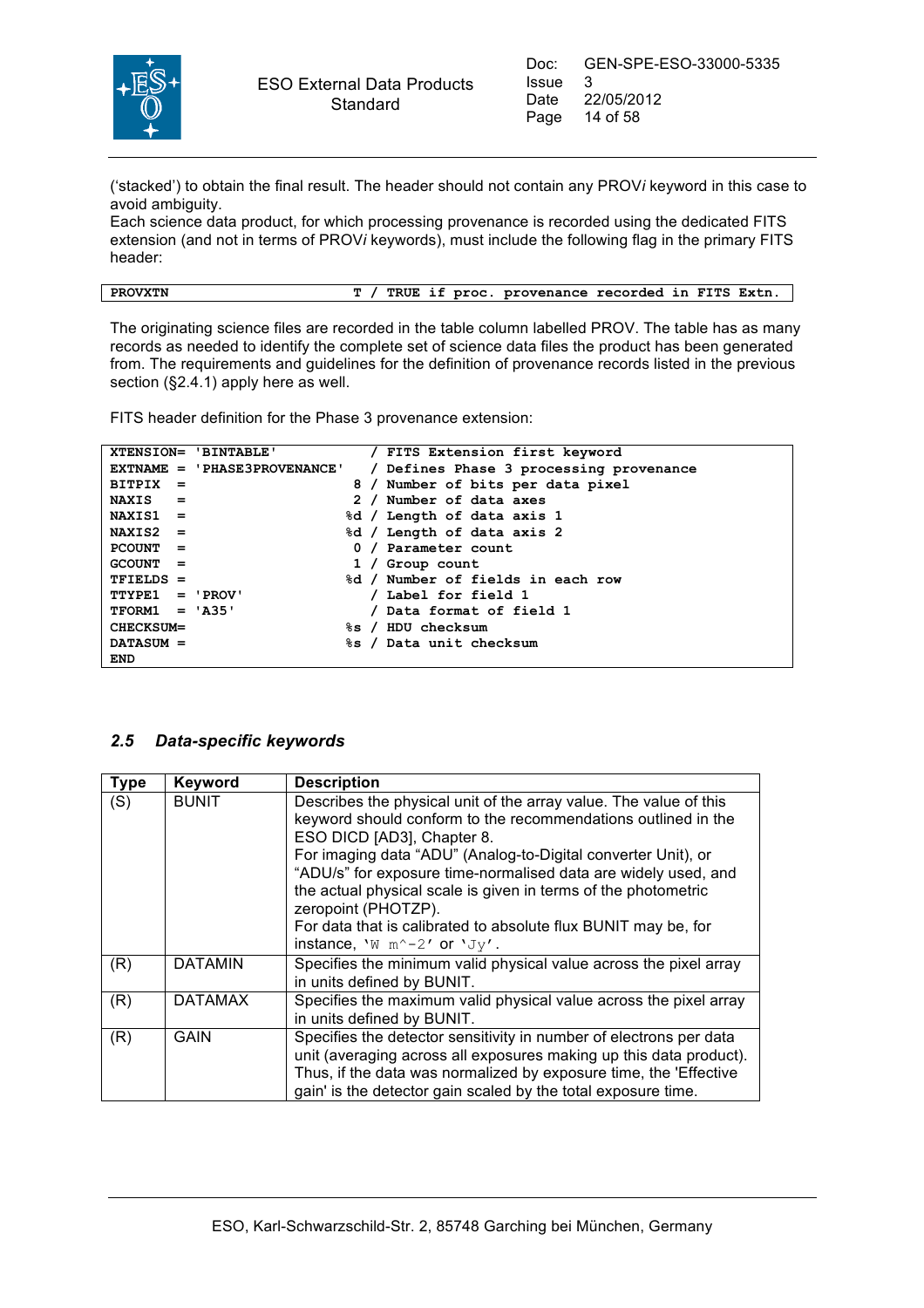

# *2.6 World coordinate system keywords*

| <b>Type</b> | Keyword       | <b>Description</b>                                                             |
|-------------|---------------|--------------------------------------------------------------------------------|
| (R)         | <b>CRVALI</b> | Coordinate value at reference pixel.                                           |
| (R)         | <b>CRPIXi</b> | Reference pixel in axis i.                                                     |
| (S)         | <b>CTYPEi</b> | Pixel coordinate system.                                                       |
| (S)         | <b>CUNITI</b> | Specifies the unit of the coordinate transformation. For celestial             |
|             |               | coordinate systems the default unit is "degree", i.e., CUNIT1 =                |
|             |               | 'deg' and CUNIT2 = 'deg'.                                                      |
| (R)         | CDi i         | Transformation matrix element.                                                 |
| (R)         | <b>CDELTi</b> | Alternative for the CDi_j matrix representation. Deprecated for                |
|             |               | images, but may be used for extracted, i.e. one-dimensional,                   |
|             |               | spectra.                                                                       |
| (R)         | <b>CSYERI</b> | Systematic error in axis <i>i</i> (unit given by CUNITi, usually degree).      |
| (R)         | <b>CRDERI</b> | Random error in axis <i>i</i> (unit given by CUNIT <i>i</i> , usually degree). |
|             |               | CRDER1 and CRDER2 may be set both to $1/\sqrt{2}$ times the RMS                |
|             |               | accuracy of the astrometric registration if errors are isotropic (and          |
|             |               | similarly for CSYERi).                                                         |

Example of WCS keywords for an image:

| $CRVAL1 =$      |                       | 53.11604 / 03:32:27.8, RA at ref pixel                      |
|-----------------|-----------------------|-------------------------------------------------------------|
| $CRVAL2 =$      |                       | $-27.791$ / $-27:47:27.6$ , DEC at ref pixel                |
| $CRPIX1 =$      |                       | 433.780 / Ref pixel in X                                    |
|                 | $CRPIX2 =$            | 410.550 / Ref pixel in Y                                    |
|                 | $CTYPE1 = 'RA---TAN'$ | pixel coordinate system                                     |
|                 | $CTYPE2 = 'DEC--TAN'$ | / pixel coordinate system                                   |
|                 |                       | CD1 1 = $4.12200000000E-05$ / Transformation matrix element |
| $CD1 2 =$       |                       | 0. / Transformation matrix element                          |
| $CD2 1 =$       |                       | 0. / Transformation matrix element                          |
|                 |                       | $CD2$ = -4.12200000000E-05 / Transformation matrix element  |
| $EOUINOX =$     |                       | 2000. / Standard FK5 (years)                                |
| RADECSYS= 'ICRS | <b>Contract</b>       | / Coordinate reference frame                                |

# *2.7 Specific image characterization*

| Type | Keyword        | <b>Description</b>                                                  |  |
|------|----------------|---------------------------------------------------------------------|--|
| (S)  | <b>IMATYPE</b> | Specific image type, according to Table 7.                          |  |
| (L)  | <b>ISAMP</b>   | Flag to indicate if the imaging data represents multiple            |  |
|      |                | disconnected regions, i.e. a sampling of the sky (ISAMP='T'), or    |  |
|      |                | one contiguous fraction of the sky (ISAMP='F' or unset).            |  |
| (L)  | APMATCHD       | TRUE if the tabulated fluxes, magnitudes, and parameters derived    |  |
|      |                | thereof like colours etc. were aperture-matched in order to correct |  |
|      |                | for possible PSF variations across different bands.                 |  |

# *2.8 Spatial coverage of a data product*

| Tvpe - | <b>Kevword</b> | <b>Description</b> |
|--------|----------------|--------------------|
|        |                |                    |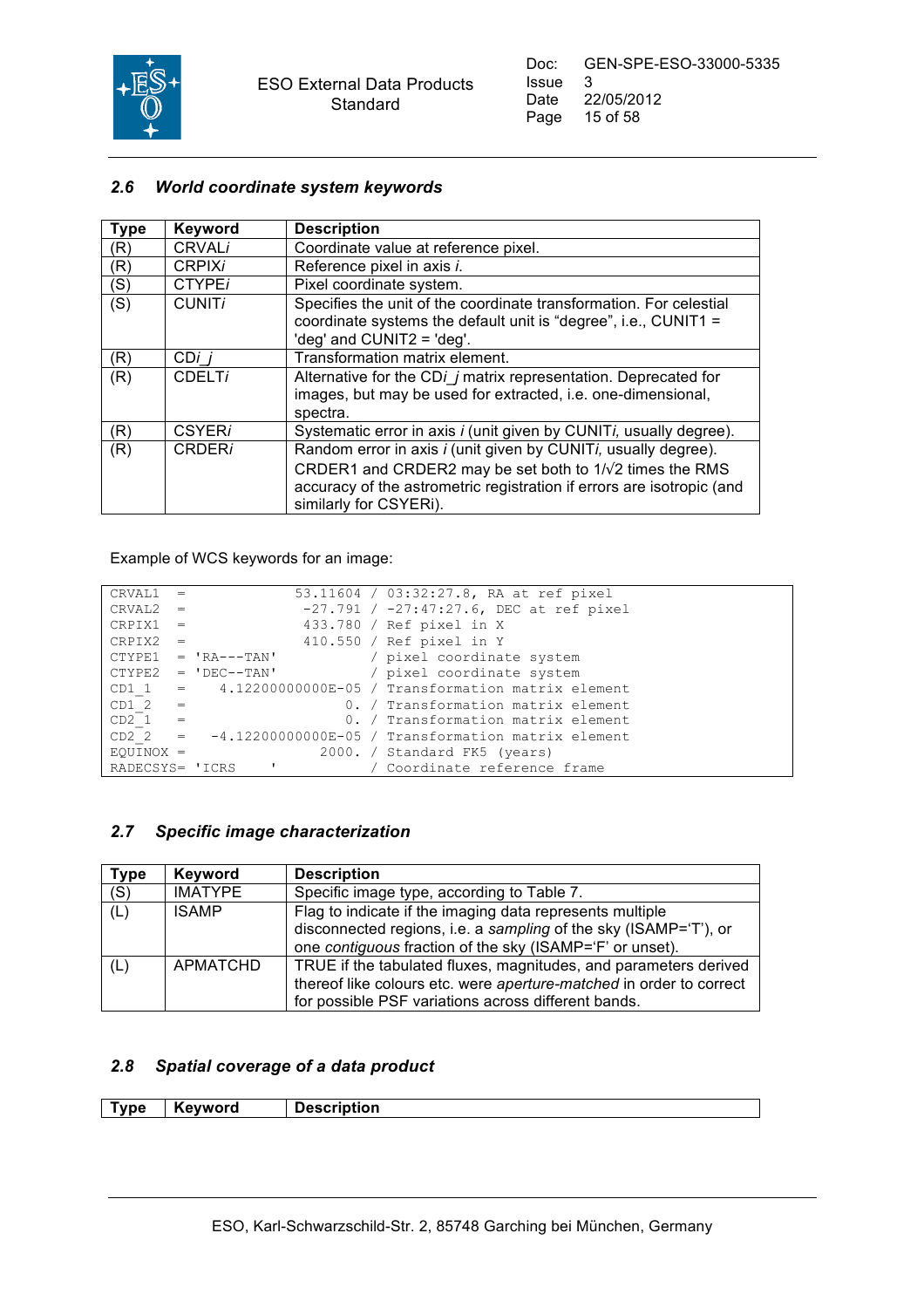

| (R) | FPRAia          | Footprint's RA in degrees (J2000). The footprint is defined in<br>terms of the N vertices of a geodesic polygon <sup>7</sup> . Each vertex is<br>identified by the index $i$ , an integer number running from 1 to $N$ ,<br>without leading zero.<br>If the footprint consists of multiple disjoint regions an alphabetic<br>code a in the range A through Z is appended to the keyword to<br>identify each region. For a simply connected footprint the suffix a<br>should be blank. |
|-----|-----------------|---------------------------------------------------------------------------------------------------------------------------------------------------------------------------------------------------------------------------------------------------------------------------------------------------------------------------------------------------------------------------------------------------------------------------------------------------------------------------------------|
| (R) | <b>FPDE</b> ia  | Footprint's Declination in degrees (J2000).                                                                                                                                                                                                                                                                                                                                                                                                                                           |
| (R) | <b>SKYSQDEG</b> | Actual total sky coverage of the image or catalogue in units of<br>square degrees.                                                                                                                                                                                                                                                                                                                                                                                                    |

# *2.9 Image photometric zeropoint*

| <b>Type</b> | Keyword         | <b>Description</b>                                                                                                                                                                                                                                                                                                                                                                       |  |
|-------------|-----------------|------------------------------------------------------------------------------------------------------------------------------------------------------------------------------------------------------------------------------------------------------------------------------------------------------------------------------------------------------------------------------------------|--|
| (R)         | <b>PHOTZP</b>   | Photometric zeropoint that relates the pixel data to total<br>magnitudes (MAG) according to the equation<br>MAG=-2.5*log(data)+PHOTZP,<br>i.e. any applicable scaling with exposure time should be absorbed<br>into PHOTZP.                                                                                                                                                              |  |
| (R)         | <b>PHOTZPER</b> | Optional keyword to indicate the (1 sigma) uncertainty of the<br>photometric zeropoint PHOTZP.                                                                                                                                                                                                                                                                                           |  |
| (S)         | <b>PHOTSYS</b>  | may take either the value 'VEGA' or 'AB' to indicate whether the<br>photometric zero point is expressed in Johnson magnitudes or in<br>Oke's AB photometric system, respectively.<br>In case of tabular data PHOTSYS applies to the photometric<br>parameters at large (like source flux, magnitude, color) unless the<br>photometric system is otherwise specified, e.g. per parameter. |  |

# *2.10 Near-infrared observations and VISTA*

| <b>Type</b> | Keyword         | <b>Description</b>                                                                                                                |  |
|-------------|-----------------|-----------------------------------------------------------------------------------------------------------------------------------|--|
| (R)         | DIT.            | Detector integration time, if uniform for all exposures included in<br>this product. To be obtained from the keyword HIERARCH ESO |  |
|             |                 | DET DIT of the original data.                                                                                                     |  |
| (1)         | <b>NDIT</b>     | Number of sub-integrations, if uniform for all exposures included                                                                 |  |
|             |                 | in this product. To be obtained from the keyword HIERARCH ESO                                                                     |  |
|             |                 | DET NDIT of the original data.                                                                                                    |  |
| (1)         | <b>NJITTER</b>  | Number of jitter positions per observation if uniform.                                                                            |  |
| (1)         | <b>NOFFSETS</b> | Number of offset positions per observation if uniform.                                                                            |  |
| (1)         | <b>NUSTEP</b>   | Number of microstep positions per observation if uniform.                                                                         |  |

NIR image data products qualify for the keywords listed above if, and only if, all exposures and observations contributing to the given product share the same value for the respective parameter. If, for example, the product has been created from exposures taken with different detector integration time, the keyword DIT should *not* be defined in the FITS header.

 $7$  The ordered list of vertices should encircle the polygon in a counter-clockwise sense in the conventional equatorial coordinate system with North up and East to the left. The last vertex in the list connects back to the first. In order to avoid ambiguities in direction, vertices need to be less than 180° apart in both coordinates.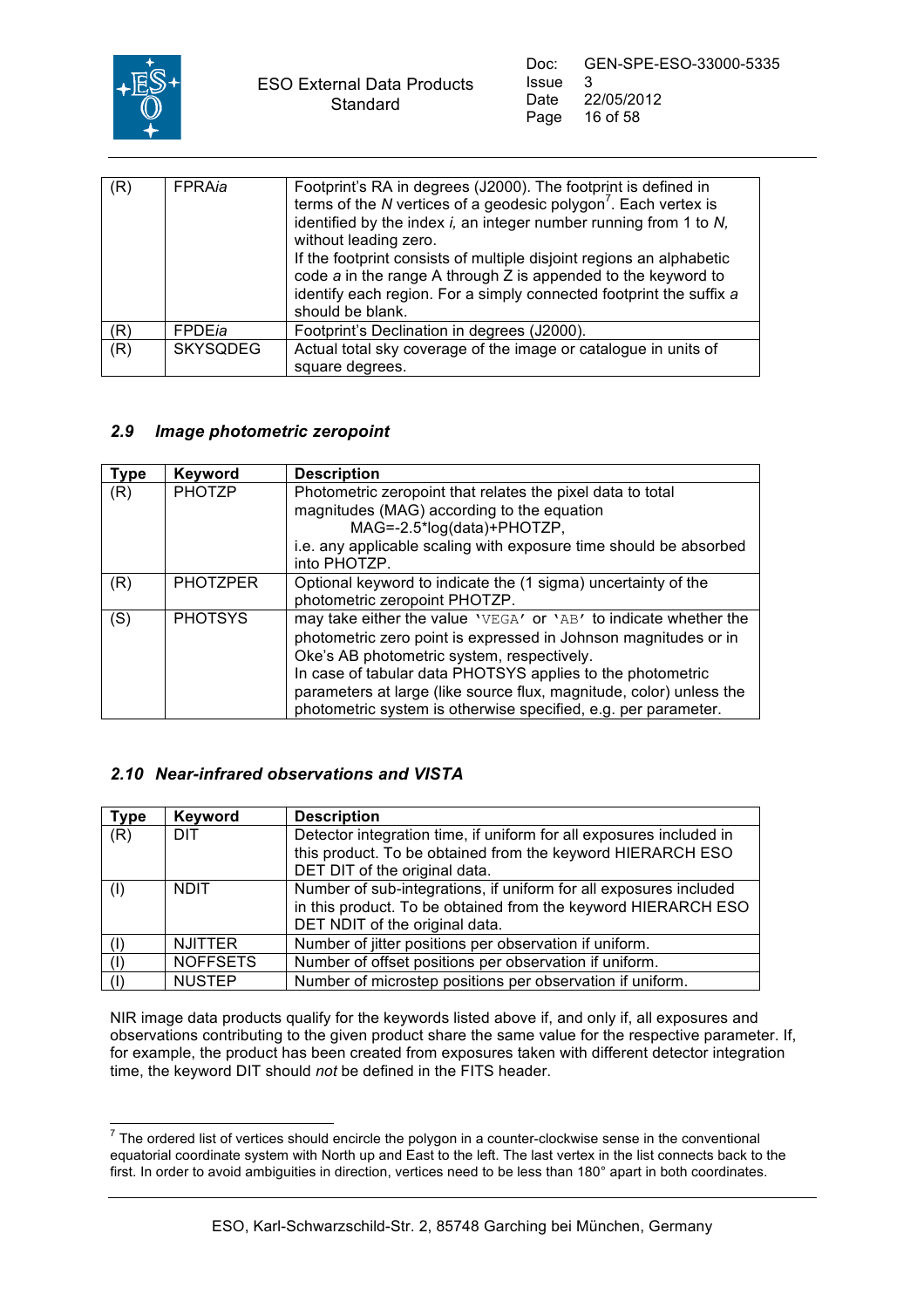

# *2.11 Data quality parameters*

| <b>Type</b> | Keyword         | <b>Description</b>                                                                                                                                                                                                                   |  |  |  |
|-------------|-----------------|--------------------------------------------------------------------------------------------------------------------------------------------------------------------------------------------------------------------------------------|--|--|--|
| (R)         | ABMAGLIM        | 5-sigma limiting AB magnitude. The quoted magnitude should                                                                                                                                                                           |  |  |  |
|             |                 | refer to the total flux of a point source.                                                                                                                                                                                           |  |  |  |
| (R)         | <b>MAGLIMI</b>  | 5-sigma limiting AB magnitude in FILTERi for band-merged data<br>products where <i>i</i> is a sequential number starting from 1, without<br>leading zeros. The quoted magnitude should refer to the total<br>flux of a point source. |  |  |  |
| (R)         | <b>ABMAGSAT</b> | Saturation limit for point sources (AB magnitude).                                                                                                                                                                                   |  |  |  |
| (R)         | PSF FWHM        | Spatial resolution (arcsec). Quality parameter measured from<br>the image. Average size of the point spread function expressed<br>as the full width at half maximum in arcseconds.                                                   |  |  |  |
| (R)         | <b>ELLIPTIC</b> | Average ellipticity of point sources defined as (1-b/a) with a and<br>b denoting the major and minor axes of the source profile, resp.                                                                                               |  |  |  |
| (R)         | <b>SNR</b>      | Signal to noise ratio per pixel.                                                                                                                                                                                                     |  |  |  |
| (R)         | <b>SPEC RES</b> | Average spectral resolution (resolving power) as determined for<br>this spectrum.                                                                                                                                                    |  |  |  |

# *2.12 ESO public imaging surveys*

For VISTA public surveys the tiling of the sky has been defined at the beginning of the preparation of observations using the Survey Area Definition Tool (SADT). The respective coordinates identifying each survey tile on the sky in terms of RA, DEC and PA, are given in the original (i.e. raw) observational data by the following header keywords.

HIERARCH ESO OCS SADT TILE RA = 180121.456 / Tile RA [HHMMSS.TTT] HIERARCH ESO OCS SADT TILE DEC = -312956.4 / Tile Declination [DDMMSS.TTT] HIERARCH ESO OCS SADT TILE OFFANGLE = 60.598 / Tile rotator offset angle [deg]

For public surveys it is required that the survey tile coordinates are propagated to the resulting data products like tile images and source lists.

| <b>Type</b> | Keyword  | <b>Description</b>                                                   |
|-------------|----------|----------------------------------------------------------------------|
| (R)         | TL RA    | Tile RA as defined using the Survey Area Definition Tool             |
|             |          | [HHMMSS.TTT].                                                        |
| (R)         | TL DEC   | Tile Declination as defined using the Survey Area Definition Tool    |
|             |          | [DDMMSS.TTT].                                                        |
| (R)         | TL OFFAN | Tile rotator offset angle as defined using the Survey Area           |
|             |          | Definition Tool (in degrees). Note: Orientation on the sky, opposite |
|             |          | sign convention than the position angle on the sky.                  |
| (L)         | M TILE   | TRUE if data covers more than one survey tile.                       |
| (S)         | EPS REG  | ESO public survey region name; to be specified for survey            |
|             |          | programmes targeting multiple regions like the VIDEO survey.         |

# *2.13 Checksums and reserved header keywords*

The keywords CHECKSUM and DATASUM shall be included in the submitted data products; they will be used to validate the integrity of the data after transfer to ESO and before archival storage. Improper checksums will prevent successful ingestion into the archive.

Keywords that are reserved to record certain information related to the ESO archival process are listed in . If these keywords exist in the header of the submitted data, their content may be overwritten in the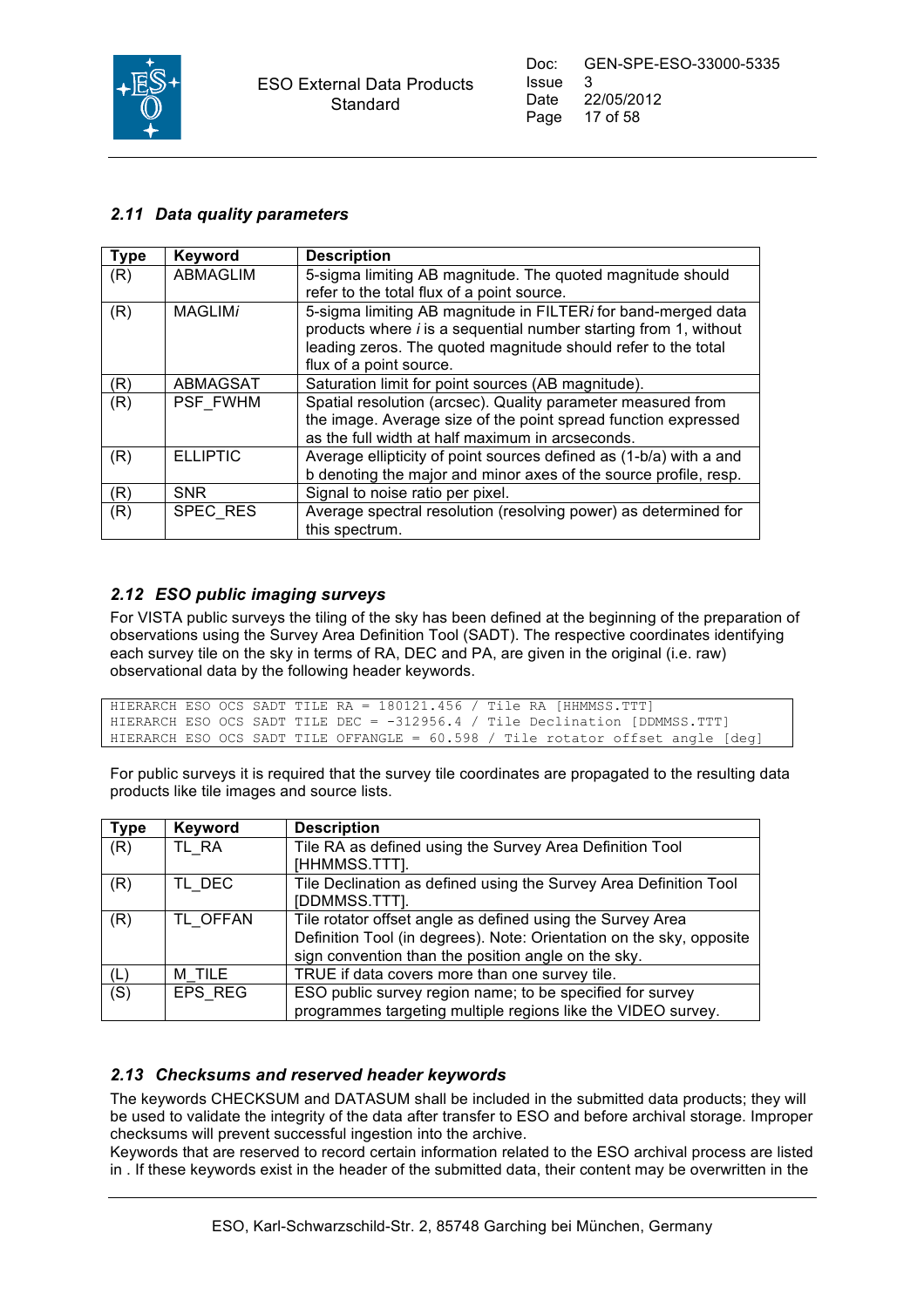

course of archival with new information. As a consequence any previous content will get lost. Therefore, the data creator should not use these keywords to deliver any relevant information.

#### **Table 4: List of reserved header keywords**

| <b>Type</b> | Keyword         | <b>Description</b>                                              |  |  |
|-------------|-----------------|-----------------------------------------------------------------|--|--|
| (S)         | <b>ARCFILE</b>  | Provides the name under which the file is stored in the ESO     |  |  |
|             |                 | science archive.                                                |  |  |
| (S)         | <b>CHECKSUM</b> | Provides a Cyclic Redundant Check (CRC) calculation for each    |  |  |
|             |                 | HDU. It uses the ASCII encoded 1's complement algorithm.        |  |  |
| (S)         | <b>DATASUM</b>  | Data unit checksum.                                             |  |  |
| (S)         | ORIGFILE        | Records the original file name, as assigned at the instrument   |  |  |
|             |                 | workstation; for EDPs ORIGFILE records the filename as given by |  |  |
|             |                 | the data provider.                                              |  |  |

Example of reserved header keywords:

```
ARCFILE = 'ADP.2010-08-19T09:33:11.951.fits' / Archive file name 
CHECKSUM= 'CYMRAEGLLENYDDOL' / HDU checksum<br>DATASUM = '3141592653' / Data unit checksum
DATASUM = '3141592653'ORIGFILE= 'FORS1-IMG231.19.fits' / Original file name
```
# *2.14 Science catalogues*

This section provides a summary of keywords to define science catalogues, particularly the catalogues resulting from ESO Public Survey including multi-colour photometric source catalogues, multi-epoch photometry (a.k.a. light curves), catalogues of variables, proper motion catalogues, and target catalogues for spectroscopic surveys. Furthermore, these keywords apply to all ESO observing programmes delivering their final results in tabular form, for example galaxy redshift catalogues or catalogues of stellar properties and chemical abundances.

Please consult §4 for detailed keyword definitions and instructions for their application in the context of different types of scientific catalogues.

| <b>Type</b> | Keyword       | <b>Description</b>                                 |  |
|-------------|---------------|----------------------------------------------------|--|
| (S)         | <b>TTYPEi</b> | Name of the parameter.                             |  |
| (S)         | <b>TFORMi</b> | Data format string.                                |  |
| (S)         | <b>TCOMMi</b> | Verbal description.                                |  |
| (S)         | <b>TUCDi</b>  | Unified content descriptor.                        |  |
| (S)         | <b>TDISPI</b> | Recommended display format.                        |  |
| (S)         | <b>TUNITI</b> | Physical units and scale.                          |  |
| (S)         | <b>TUTYPi</b> | Pointer to a concept expressed in a VO data model. |  |
| (R)         | <b>TDMINI</b> | Minimum valid physical value.                      |  |
| (R)         | TDMAXi        | Maximum valid physical value.                      |  |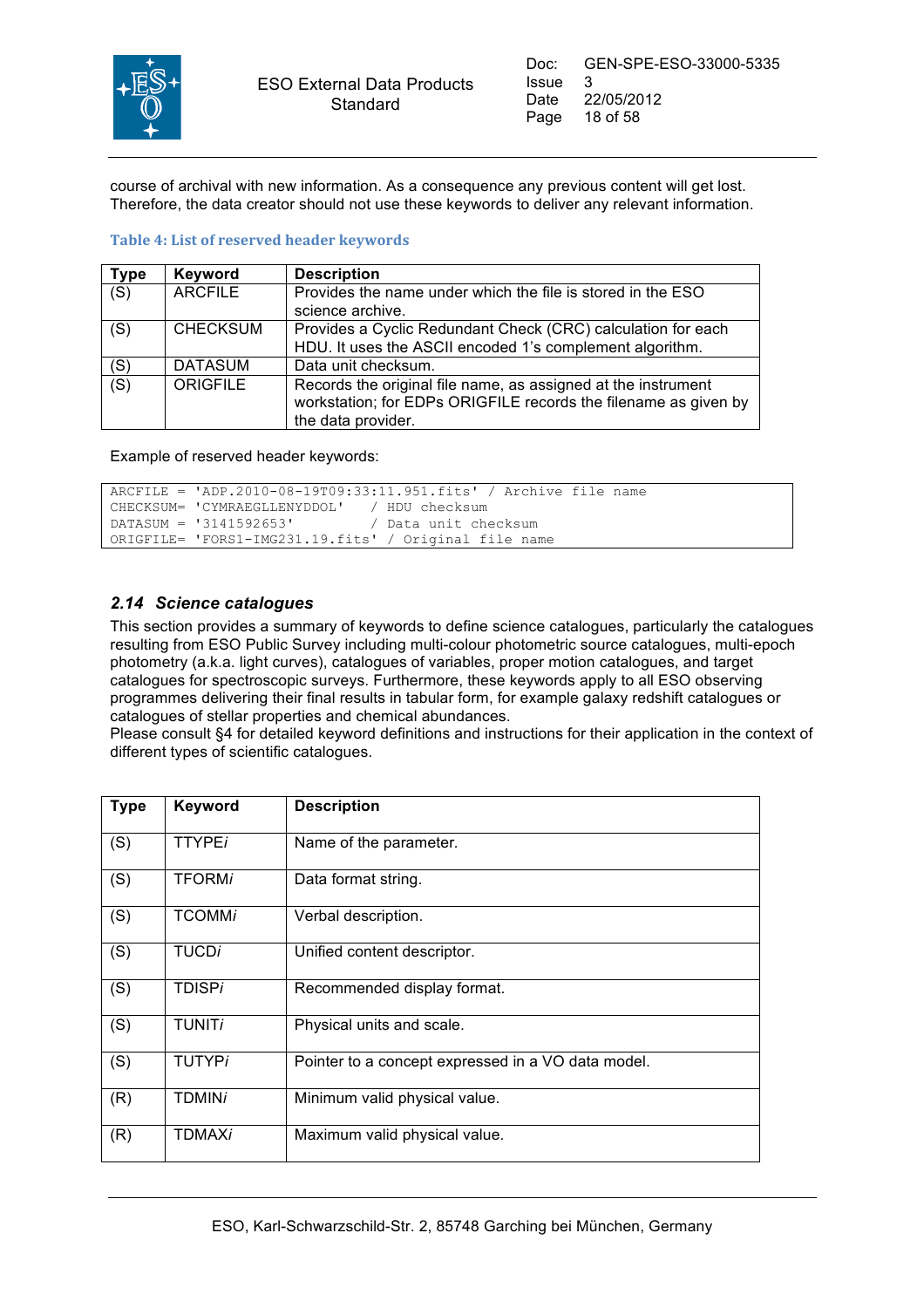

| (1) | TNULLI         | Undefined value for data type B, I, J or K.                          |
|-----|----------------|----------------------------------------------------------------------|
|     |                |                                                                      |
| (L) | TINDX <i>i</i> | TRUE if database index is defined or required.                       |
|     |                |                                                                      |
| (L) | <b>TPRICI</b>  | TRUE for principal catalogue columns.                                |
|     |                |                                                                      |
| (S) | <b>TXLNKi</b>  | Defines a data link if set to CATALOG, ARCFILE or ORIGFILE.          |
|     |                |                                                                      |
| (S) | TXP3Ci         | Defines the target of this data link in terms of the Phase 3         |
|     |                | collection name.                                                     |
| (S) | TXP3Ri         | Defines the target of this data link in terms of the Phase 3 release |
|     |                | number.                                                              |
| (S) | <b>TXCTYi</b>  | Defines the name of the target column of this catalogue data link    |
|     |                | in terms of its TTYPEi.                                              |
|     |                |                                                                      |

# *2.15 User-provided keywords*

Normally, for a given EDP, the keywords defined herein just form a subset of keywords characterizing the data; in fact, the data provider is encouraged to include further keywords to characterize the data in more detail, to a level that seems to be adequate from the scientific point of view. In order to avoid (meta)data inconsistencies the data provider has the responsibility to ensure that user-defined keywords do not conflict with the EDP keywords as defined throughout §2. When adding further keywords to the FITS header, data providers are strongly encouraged to use 8character FITS standard keywords instead of HIERARCH keywords. Note that lower case characters shall not be used for keyword names according to [2], §4.1.2.1 therein.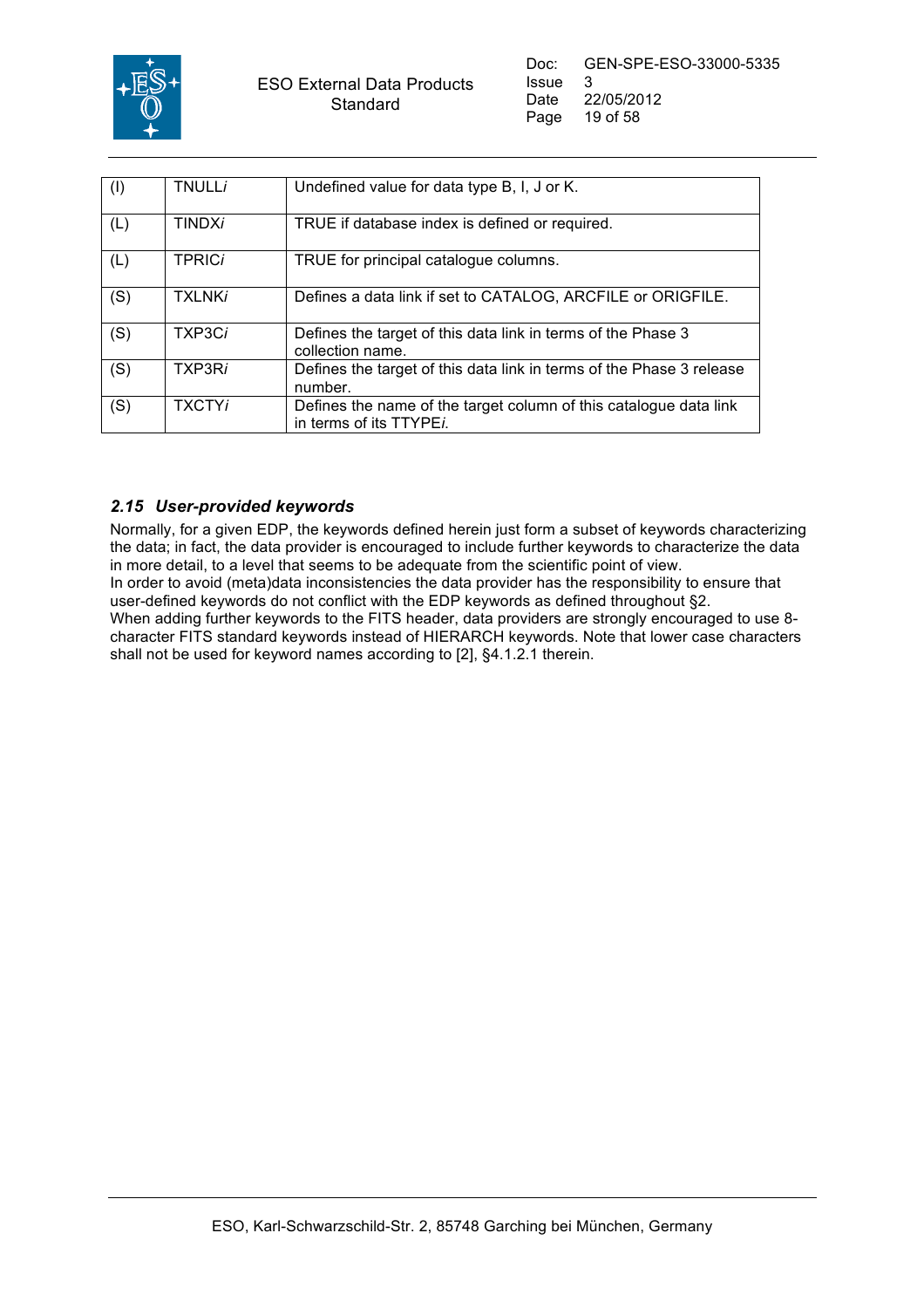

# **3 Imaging data products**

# *3.1 Generic image data format*

This section defines the generic format for (astronomical) images, i.e. two-dimensional data arrays recording flux in a given band as a function of celestial coordinates. Higher-level products based on imaging data, namely extracted source lists and catalogues, will be covered in §3.2.4 and §4, respectively.

To specify required and optional FITS header keywords, the following style is used throughout this document. *Mandatory* header keywords are typeset in bold face, for example:

$$
NAXIS1 = %d / Length of data axis 1
$$

*Optional* header keywords, in contrast, are typeset in normal face, for example:

```
CSYER1 = %f / Systematic error
```
The format strings  $c^2$ ,  $c^3$ ,  $c^4$ ,  $c^3$ , and  $c^3$  correspond to the data types boolean, integer number, floating point number, and character string, respectively.

#### Table 5: FITS header for the generic image data format

| SIMPLE              | $=$ |                           |  | T / Standard FITS format (NOST-100-2.0)             |
|---------------------|-----|---------------------------|--|-----------------------------------------------------|
| <b>BITPIX</b>       | $=$ |                           |  | %d / Number of bits per data pixel                  |
| <b>NAXIS</b>        | $=$ |                           |  | 2 / Number of data axes                             |
| NAXIS1              | $=$ |                           |  | %d / Length of data axis 1                          |
| $NAXIS2 =$          |     |                           |  | %d / Length of data axis 2                          |
| $EXTEND =$          |     |                           |  | T / Extensions may be present                       |
| $BZERO =$           |     |                           |  | %f / real = fits-value*BSCALE+BZERO                 |
| $BSCALE =$          |     |                           |  | %f / real = fits-value*BSCALE+BZERO                 |
| <b>BUNIT</b><br>$=$ |     |                           |  | %s / Physical unit of array values                  |
| BLANK               | $=$ |                           |  | %d / Value used for NULL pixels                     |
|                     |     | ORIGIN = 'ESO-PARANAL'    |  | / European Southern Observatory                     |
| <b>DATE</b>         | $=$ |                           |  | %s / Date the file was written                      |
| $DATAMAX =$         |     |                           |  | %f / Maximum pixel value                            |
| $DATAMIN =$         |     |                           |  | %f / Minimal pixel value                            |
| TELESCOP=           |     |                           |  | %s / ESO Telescope designation                      |
| <b>INSTRUME=</b>    |     |                           |  | %s / Instrument name                                |
| $FILTER =$          |     |                           |  | %s / Filter name                                    |
| $OBJECT =$          |     |                           |  | %s / Target designation                             |
| RA                  | $=$ |                           |  | %f / Image centre (J2000.0)                         |
| <b>DEC</b>          | $=$ |                           |  | %f / Image centre (J2000.0)                         |
| $EQUINOX =$         |     |                           |  | %. Of / Standard FK5 (years)                        |
| RADECSYS=           |     |                           |  | %s / Coordinate reference frame                     |
| $EXPTIME =$         |     |                           |  | %f / Total integration time per pixel (s)           |
| TEXPTIME=           |     |                           |  | %f / Total integration time of all exposures (s)    |
| $MJD-OBS =$         |     |                           |  | %.8f / Start of observations (days)                 |
| $MJD-END =$         |     |                           |  | %.8f / End of observations (days)                   |
| $DATA-OBS =$        |     |                           |  | %s / Date the observation was started (UTC)         |
| TIMESYS = 'UTC      |     | Ţ                         |  | / Time system used                                  |
| PROG ID $=$         |     |                           |  | %20s / ESO programme identification                 |
| $M$ EPOCH $=$       |     |                           |  | %c / TRUE if resulting from multiple epochs         |
| NCOMBINE=           |     |                           |  | %d / # of combined raw science data files           |
| <b>PROVi</b>        | $=$ |                           |  | %s / Originating science file                       |
| OBSTECH =           |     |                           |  | %s / Technique of observation                       |
|                     |     | PRODCATG= 'SCIENCE.IMAGE' |  | / Data product category                             |
| $IMATYPE =$         |     |                           |  | %s / Specific image type                            |
| <b>ISAMP</b>        | $=$ |                           |  | %c / TRUE if image represents partially sampled sky |
|                     |     | $FLUXCAL = 'ABSOLUTE'$    |  | / Certifies the validity of PHOTZP                  |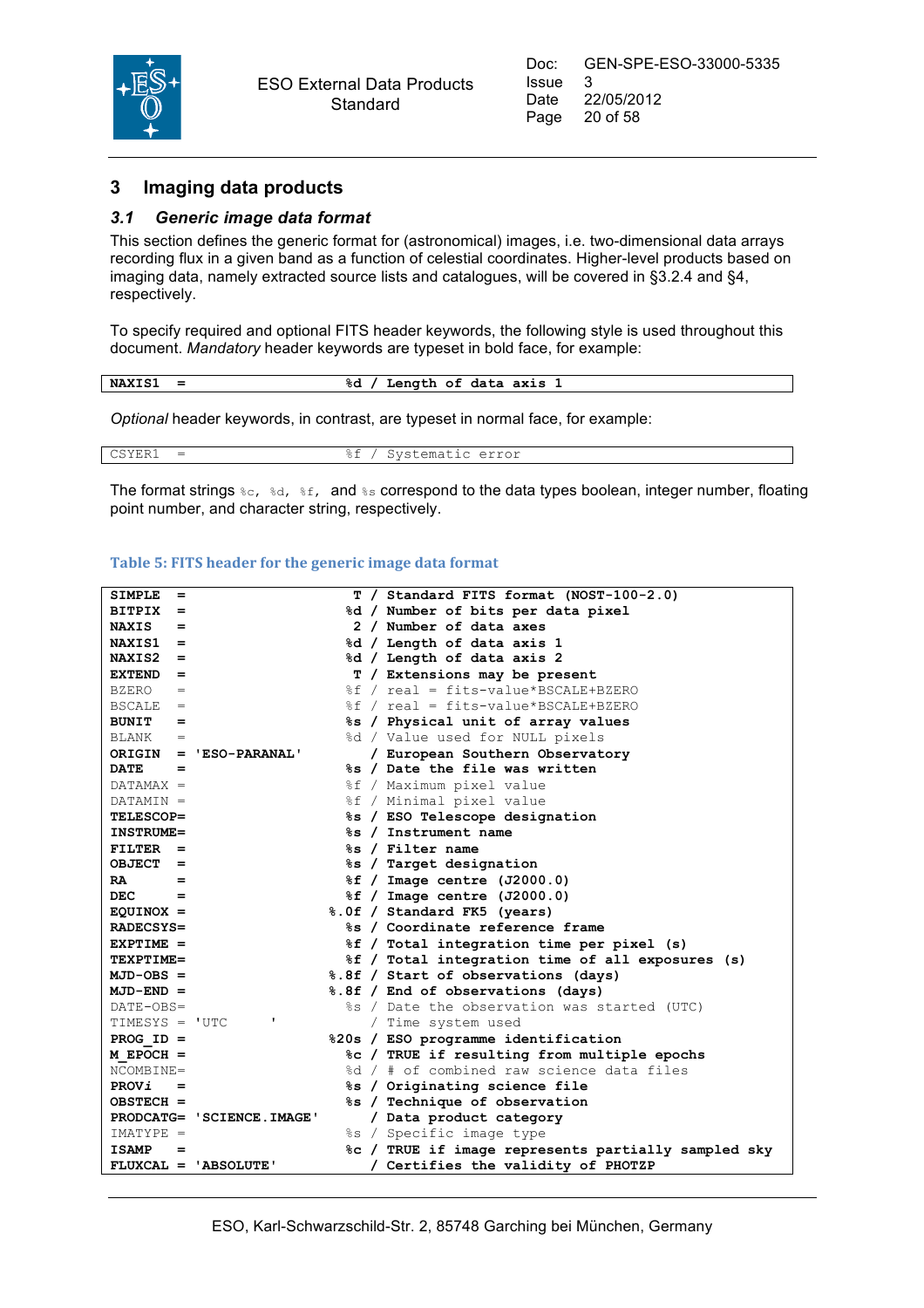

| $CRVAL1 =$       | %f / Coordinate value at ref pixel                   |
|------------------|------------------------------------------------------|
| $CRVAL2 =$       | %f / Coordinate value at ref pixel                   |
| $CRPIX1 =$       | %f / Ref pixel in X                                  |
| $CRPIX2 =$       | %f / Ref pixel in Y                                  |
| $CTYPE1 =$       | %s / pixel coordinate system                         |
| $CTYPE2 =$       | %s / pixel coordinate system                         |
| $CUNIT1 =$       | %s / Unit of coordinate transformation               |
| $CUNIT2 =$       | %s / Unit of coordinate transformation               |
| $CD1 1 =$        | %f / Transformation matrix element                   |
| $CD1 2 =$        | %f / Transformation matrix element                   |
| $CD2 1 =$        | %f / Transformation matrix element                   |
| $CD2 2 =$        | %f / Transformation matrix element                   |
| $CSYER1 =$       | %f / Systematic error                                |
| $CSYER2 =$       | %f / Systematic error                                |
| $CRDER1 =$       | %f / Random error                                    |
| $CRDER2 =$       | %f / Random error                                    |
| $PHOTZP =$       | %f / Photometric zeropoint MAG=-2.5*log(data)+PHOTZP |
| $PHOTZPER=$      | %f / Uncertainty on PHOTZP                           |
| $PHOTSYS =$      | %s / Photometric system VEGA or AB                   |
| $GATN =$         | %f / Number of electrons per data unit               |
| <b>ABMAGLIM=</b> | %f / 5-sigma limiting AB magnitude for point sources |
| <b>ABMAGSAT=</b> | %f / Saturation limit for point sources (AB mags)    |
| PSF FWHM=        | %f / Spatial resolution (arcsec)                     |
| ELLIPTIC=        | %f / Average ellipticity of point sources            |
| PROCSOFT=        | %s / Data reduction software/system with version no. |
| <b>REFERENC=</b> | %s / Bibliographic reference                         |
| $ASSONi =$       | %s / Name of associated file                         |
| $ASSOCi =$       | %s / Category of associated file                     |
| CHECKSUM=        | %s / HDU checksum                                    |
| DATASUM =        | %s / Data unit checksum                              |
| COMMENT          |                                                      |
| <b>END</b>       |                                                      |

# 3.1.1 Astrometry

Celestial coordinates shall be assigned to image pixels using the FITS convention for world coordinates (Calabretta & Greisen, 2002, Astronomy & Astrophysics, 395, 1077-1122) [RD1] in which image distortions should be taken into account if need be.

For celestial coordinates the International Celestial Reference System (ICRS) is the preferred standard.

It is recommended to quantify the uncertainties of the astrometric registration using the FITS keywords CSYERi and CRDERi for the systematic and random parts to the error budget, respectively (see below for more details).

## 3.1.2 Photometry

The flux scale of imaging data should refer to a suitable photometric system. It should be specified either logarithmically in terms of the zero point magnitude or in terms of the linear scaling factor depending on the usual practice for the type of observation under consideration. The zero point magnitude can be defined with respect to the Johnson system where fluxes are normalized with respect to Vega, or using the AB photometric system (Oke & Gunn, 1983). It is recommended to provide an estimate of the uncertainty of the photometric/flux calibration quantifying the total error budget including all possible systematics, e.g. the illumination effect unless it has been corrected for.

## 3.1.3 Weight maps

Many observational techniques, for instance the common *jitter* or *dither* techniques, imply that several exposures, with mutual offsets, are co-added to form the final product and the statistical significance of the pixel data may significantly vary across the image array. In this case it is required to provide the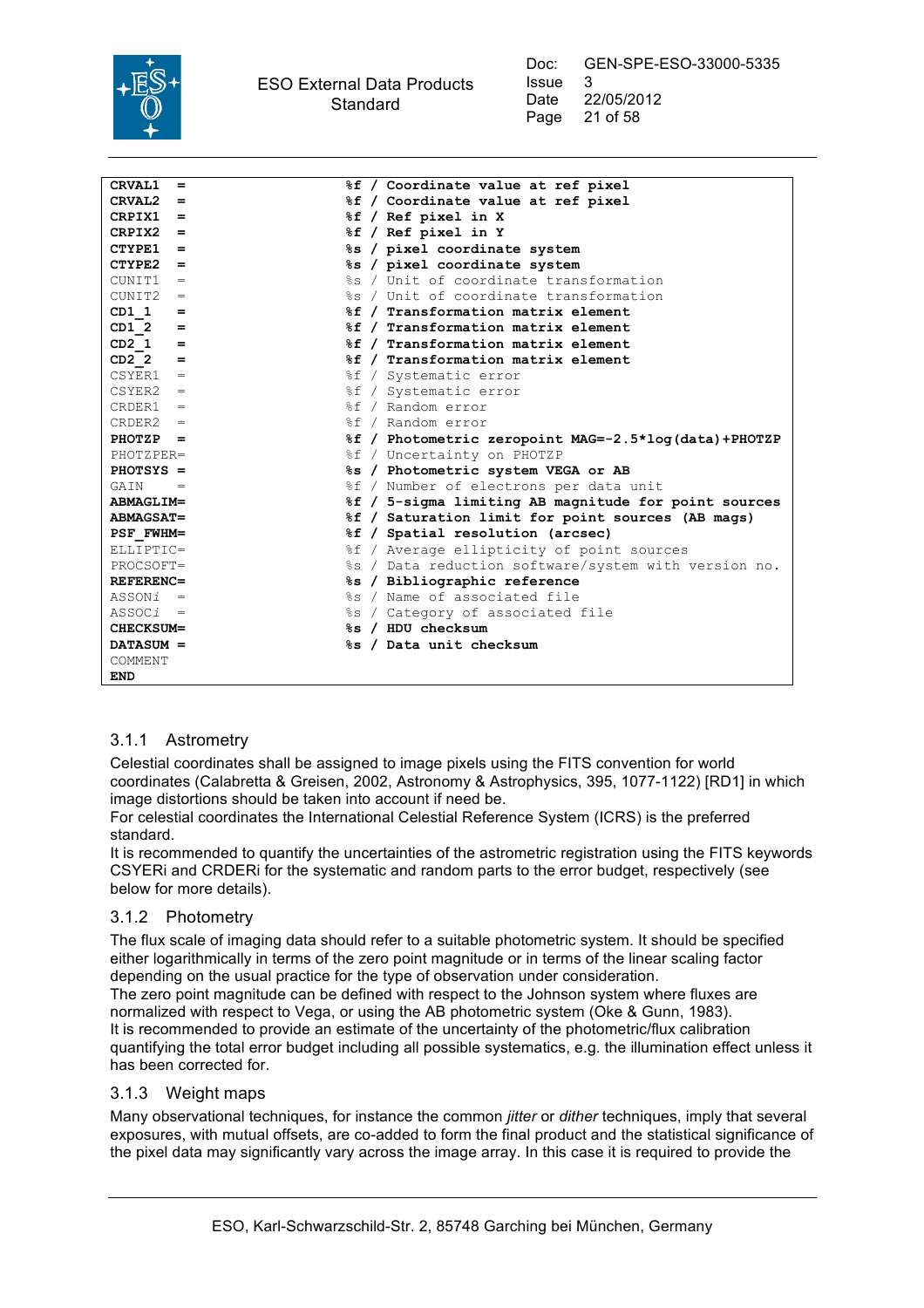

statistical significance of each pixel, usually in terms of a number that is proportional to the inverse variance of the signal. This additional data array is often called weight map or confidence map. It has the same dimensions as the image array and can be submitted as an associated data product with product category declared in the header of the science file as follows:

ASSOC1 = 'ANCILLARY.WEIGHTMAP'/ Associated weight map image ASSON1 = %s / Name of associated file

## 3.1.4 Further guidelines

- Instrumental signatures are to be removed from the pixel data by applying appropriate data reduction and calibration procedures. Depending on instrument it usually includes overscan and bias subtraction, flatfield correction, correction for (chip-to-chip) gain variations, detector linearity correction, cross talk correction, illumination correction, and correction for pixel scale variation across the field of view.
- For imaging data the ESO filter designation must be recorded in the data product.
- Required image **quality parameters**: RMS astrometric accuracy, flux uncertainty, limiting magnitude (AB), saturation limit, PSF width and ellipticity.
- For the temporal characterization: each image must record the time of observation in terms of the Julian date. This basically requires properly propagating this information from the raw data to the final product.

# *3.2 VISTA/VIRCAM*

## *Overview*

Table 6 gives an overview of the specific VISTA/VIRCAM data product types and their characteristics. The corresponding header keyword settings are listed in Table 7. The *footprint shape* specifies the sky coverage of the imaging data as given by the combination of the instrumental design and the observing strategy. For VISTA the three footprint shapes, "Pawprint", "Vertical stripes", and "Tile", cover the variety of products resulting from the ESO public survey programmes. The attribute "deep" in the product description indicates if the data product is based on multiple observations. The flag ISAMP indicates if the imaging data represents multiple disconnected regions, i.e. a *sampling* of the sky (ISAMP='T'), or one *contiguous* fraction of the sky (ISAMP='F' or unset). The flag SINGLEXP indicates if the product is the result of one single exposure. The column labeled "Source list" indicates the potential availability of source tables extracted from the imaging products. Specific data formats are defined for single-band sources lists and multi-band source lists in §3.2.4 and 3.2.5, respectively.

| Data product<br>description | <b>VISTA footprint</b><br>shape | Single/<br>multiple<br><b>OBs</b> | Sampled/<br>contiguous sky | Number of<br>disconnected<br>regions sampled | <b>Source</b><br>list |
|-----------------------------|---------------------------------|-----------------------------------|----------------------------|----------------------------------------------|-----------------------|
| <b>VISTA tile</b>           | Tile                            | Single                            | contiguous                 |                                              |                       |
| VISTA deep tile             | Tile                            | Multi                             | contiguous                 |                                              |                       |
| <b>VISTA pawprint</b>       | Pawprint                        | Single                            | sampled                    | 16                                           |                       |
| VISTA deep pawprint         | Pawprint                        | Multi                             | sampled                    | 16                                           |                       |

## **Table 6: Overview of VISTA data product types and their characteristics**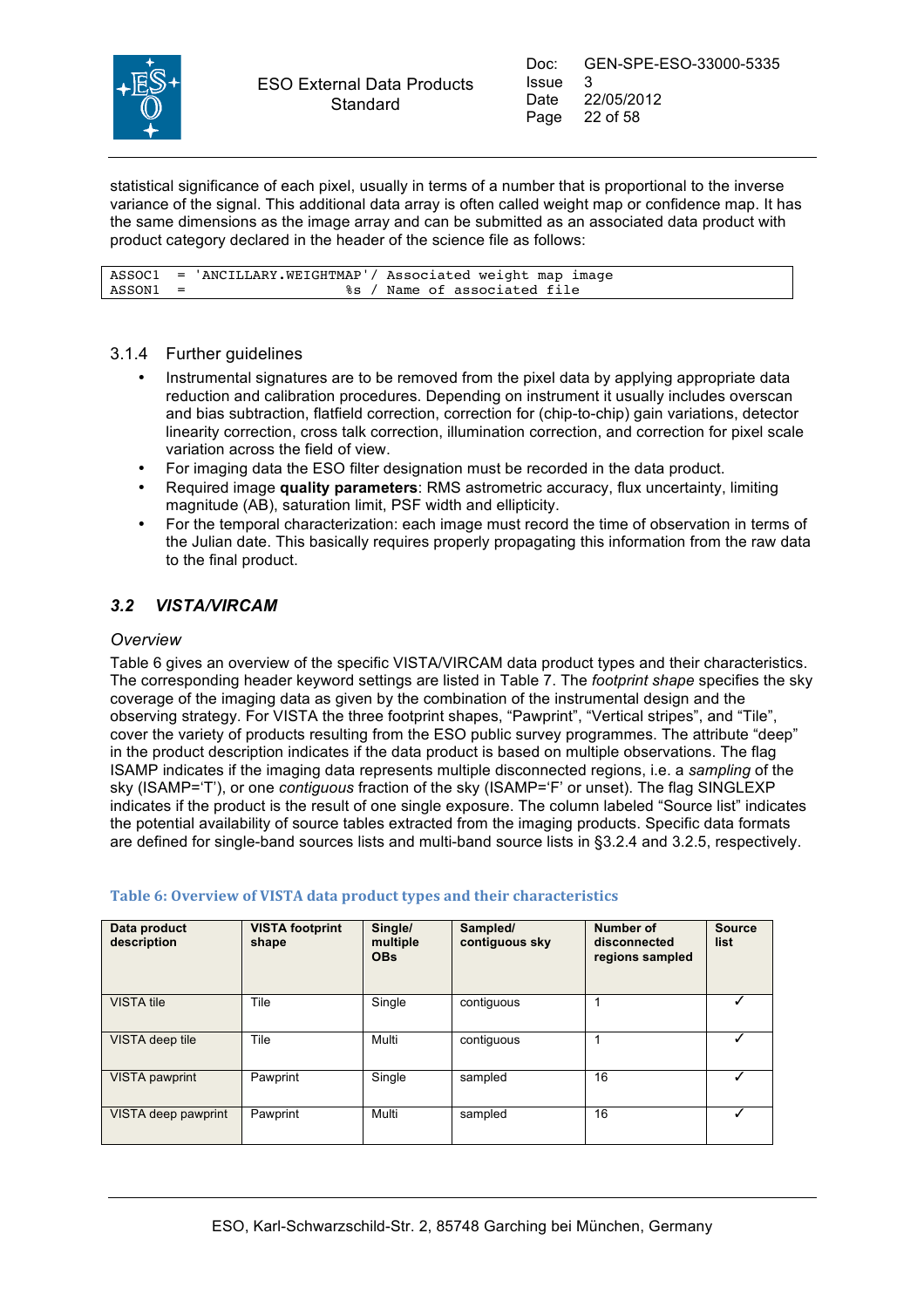

| VISTA stripes <sup>8</sup> | Vertical stripes | Single | sampled |    |     |
|----------------------------|------------------|--------|---------|----|-----|
| VISTA deep stripes         | Vertical stripes | Multi  | sampled |    |     |
| VISTA single<br>exposure   | Pawprint         | Single | sampled | 16 | n/a |

## **Table 7: Summary of VISTA data product formats and corresponding keyword settings**

| Data product description                                          | <b>PRODCATG</b>         | <b>TMATYPE</b>  | <b>ISAMP</b> | <b>SINGLEXP</b> |
|-------------------------------------------------------------------|-------------------------|-----------------|--------------|-----------------|
| VISTA tile<br>VISTA deep tile                                     | <b>SCIENCE. IMAGE</b>   | <b>TTLE</b>     | F            | F               |
| VISTA pawprint<br>VISTA deep pawprint                             | <b>SCIENCE.MEFIMAGE</b> | PAWPRINT        | T            | F               |
| VISTA stripes<br>VISTA deep stripes                               | <b>SCIENCE.MEFIMAGE</b> | VSTRIPES        | T            | F               |
| VISTA single exposure                                             | <b>SCIENCE.MEFIMAGE</b> | PAWPRINT        | T            | Τ               |
| VISTA tile's source list<br>VISTA deep tile's source list         | <b>SCIENCE.SRCTBL</b>   | TTLE            | F            | F               |
| VISTA pawprint's source list<br>VISTA deep pawprint's source list | SCIENCE. SRCTBL         | PAWPRINT        | T            | F               |
| VISTA stripes's source list<br>VISTA deep stripes's source list   | SCIENCE.SRCTBL          | <b>VSTRIPES</b> | T            | F               |

# 3.2.1 VISTA tile image

The VISTA tile is the basic building block of VISTA public surveys. The tile is a filled area of sky fully sampled (filling in the gaps in a pawprint) by combining multiple pawprints. Because of the detector spacing the minimum number of pointed observations (with fixed offsets) required for reasonably uniform coverage is 6, which would expose each piece of sky, except for the edges of the tile, on at least 2 camera pixels. An observation executed with the VISTA/VIRCAM template "VIRCAM\_img\_obs\_tile6" results in a tile as data product.

The VISTA tile image comes in two flavours to distinguish whether data have been combined from one or from multiple observations. The "normal" VISTA tile is based on a single observation, which has to be identified by the keyword OBID1. If the original data, which has been combined to form the final tile, was obtained in more than one observation block, the data product is termed VISTA *deep* tile image, and the complete set of original observations should be listed using the indexed keyword OBID*i*. The presence of the keyword OBID2 indicates the multi-OB character, i.e. the fact that the respective data product forms a deep tile image.

The VISTA tile stores the data array in the FITS file's primary HDU. The VISTA tile requires a number of specific keywords related to data acquisition, data quality and public surveys as listed below.

 $^8$  The ultra deep part of the UltraVISTA public imaging survey is expected to result in *stripes* as data products.<br> $^9$  Single exposures acquired with VISTA are usually not considered final data products, which is why type will be insignificant in view of VISTA public survey deliveries.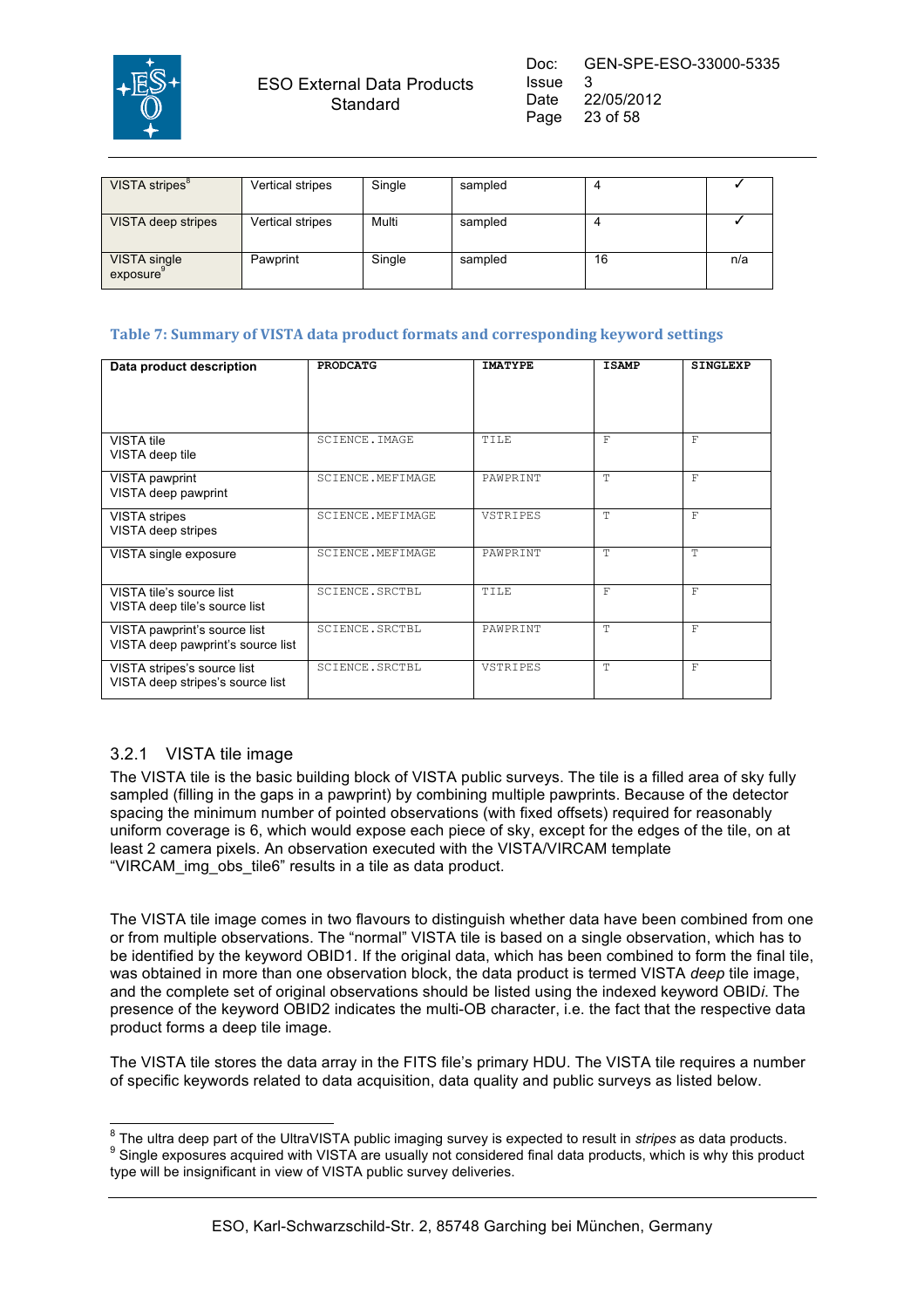

# List of header keywords specific to the VISTA tile image including the VISTA deep tile image

|                    | TELESCOP= 'ESO-VISTA'     | / ESO Telescope designation |
|--------------------|---------------------------|-----------------------------|
|                    | INSTRUME= 'VIRCAM '       | / Instrument name           |
|                    | OBSTECH = 'IMAGE, JITTER' | / Technique of observation  |
|                    | PRODCATG= 'SCIENCE.IMAGE' | / Data product category     |
| $IMATYPE = 'TILE'$ |                           | / Specific image type       |

#### **Comprehensive list of header keywords for the VISTA tile**

| <b>SIMPLE</b>               | $=$      |                                      | T / Standard FITS format (NOST-100-2.0)                                  |
|-----------------------------|----------|--------------------------------------|--------------------------------------------------------------------------|
| <b>BITPIX</b>               | $=$      |                                      | %d / Number of bits per data pixel                                       |
| NAXIS                       | $=$      |                                      | 2 / Number of data axes                                                  |
| <b>NAXIS1</b>               | $=$      |                                      | %d / Length of data axis 1                                               |
| <b>NAXIS2</b>               | $=$      |                                      | %d / Length of data axis 2                                               |
| <b>EXTEND</b>               | $=$      |                                      | T / Extensions may be present                                            |
| BZERO                       | $=$      |                                      | %f / real = fits-value*BSCALE+BZERO                                      |
| <b>BSCALE</b>               | $=$      |                                      | %f / real = fits-value*BSCALE+BZERO                                      |
| <b>BUNIT</b>                | $=$      |                                      | %s / Physical unit of array values                                       |
| BLANK                       | $=$      |                                      | %d / Value used for NULL pixels                                          |
|                             |          | ORIGIN = 'ESO-PARANAL'               | / European Southern Observatory                                          |
| <b>DATE</b>                 | $\equiv$ |                                      | %s / Date the file was written                                           |
| $DATAMAX =$                 |          |                                      | %f / Maximum pixel value                                                 |
| $DATAMIN =$                 |          |                                      | %f / Minimal pixel value                                                 |
|                             |          | <b>TELESCOP= 'ESO-VISTA'</b>         | / ESO Telescope designation                                              |
| INSTRUME= 'VIRCAM           |          |                                      | / Instrument name                                                        |
| <b>FILTER</b>               | $=$      |                                      | %s / Filter name                                                         |
| OBJECT =                    |          |                                      | %s / Target designation                                                  |
| RA.                         | $=$      |                                      | %f / Image centre (J2000.0)                                              |
| <b>DEC</b>                  |          |                                      | %f / Image centre (J2000.0)                                              |
| $EQUINOX =$                 |          |                                      | %. Of / Standard FK5 (years)                                             |
| RADECSYS=                   |          |                                      | %s / Coordinate reference frame                                          |
| $EXPTIME =$                 |          |                                      | %f / Total integration time per pixel (s)                                |
| <b>TEXPTIME=</b>            |          |                                      | %f / Total integration time of all exposures (s)                         |
| $MJD-OBS =$<br>$MJD$ -END = |          |                                      | %.8f / Start of observations (days)<br>%.8f / End of observations (days) |
| DATE-OBS=                   |          |                                      | %s / Date the observation was started (UTC)                              |
| $TIMESYS = 'UTC$            |          |                                      | / Time system used                                                       |
| PROG ID $=$                 |          |                                      | %20s / ESO programme identification                                      |
| OBID1                       | $=$      |                                      | %d / Observation block ID                                                |
| $M$ EPOCH =                 |          |                                      | %c / TRUE if resulting from multiple epochs                              |
| NCOMBINE=                   |          |                                      | %d / # of combined raw science data files                                |
| PROV1                       | $\equiv$ |                                      | %s / Originating science file                                            |
| PROV <sub>2</sub>           | $=$      |                                      | %s / Originating science file                                            |
| PROV3                       | $=$      |                                      | %s / Originating science file                                            |
|                             |          | $O\texttt{BSTECH}$ = 'IMAGE, JITTER' | / Technique of observation                                               |
|                             |          | PRODCATG= 'SCIENCE. IMAGE'           | / Data product category                                                  |
| $IMATYPE = 'TILE'$          |          |                                      | / Specific image type                                                    |
|                             |          | FLUXCAL = 'ABSOLUTE'                 | / Certifies the validity of PHOTZP                                       |
| <b>CRVAL1</b>               | $=$      |                                      | %f / Coordinate value at ref pixel                                       |
| CRVAL2                      | $=$      |                                      | %f / Coordinate value at ref pixel                                       |
| CRPIX1                      | $=$      |                                      | %f / Ref pixel in X                                                      |
| CRPIX2                      | $=$      |                                      | %f / Ref pixel in Y                                                      |
| CTYPE1                      | $=$      |                                      | %s / pixel coordinate system                                             |
| CTYPE2                      | $=$      |                                      | %s / pixel coordinate system                                             |
| CUNIT1                      | $=$      |                                      | %s / Unit of coordinate transformation                                   |
| CUNIT2                      | $=$      |                                      | %s / Unit of coordinate transformation                                   |
| CD1 1                       | $=$      |                                      | %f / Transformation matrix element                                       |
| CD12                        | $=$      |                                      | %f / Transformation matrix element                                       |
| CD2 <sub>1</sub>            | $=$      |                                      | %f / Transformation matrix element                                       |
| CD2 <sub>2</sub>            | $\equiv$ |                                      | %f / Transformation matrix element                                       |
| CSYER1                      | $=$      |                                      | %f / Systematic error                                                    |
| CSYER2                      | $=$      |                                      | %f / Systematic error                                                    |
| CRDER1                      | $=$      |                                      | %f / Random error                                                        |
| CRDER2                      | $=$      |                                      | %f / Random error                                                        |
| PHOTZP                      | $=$      |                                      | %f / Photometric zeropoint MAG=-2.5*log(data)+PHOTZP                     |
| PHOTZPER=                   |          |                                      | %f / Uncertainty on PHOTZP                                               |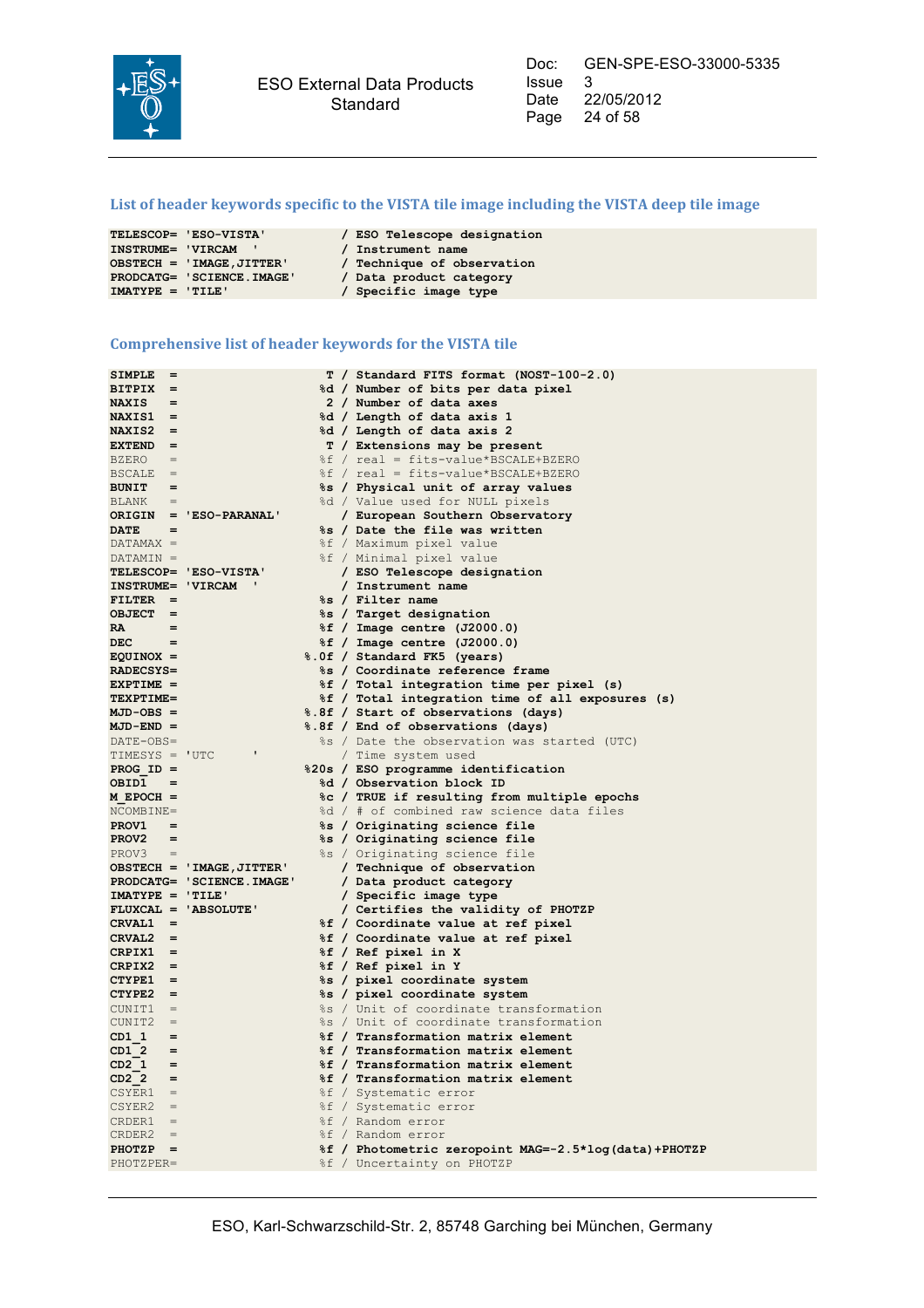

| $PHOTSYS =$        | %s / Photometric system VEGA or AB                   |
|--------------------|------------------------------------------------------|
| GAIN<br>$=$        | %f / Number of electrons per data unit               |
| ABMAGLIM=          | %f / 5-sigma limiting AB magnitude for point sources |
| ABMAGSAT=          | %f / Saturation limit for point sources (AB mags)    |
| <b>PSF FWHM=</b>   | %f / Spatial resolution (arcsec)                     |
| ELLIPTIC=          | %f / Average ellipticity of point sources            |
| PROCSOFT=          | %s / Data reduction software/system with version no. |
| <b>REFERENC=</b>   | %s / Bibliographic reference                         |
| $ASSON1 =$         | %s / Name of associated file                         |
| $ASSOC1 =$         | %s / Category of associated file                     |
| $ASSON2 =$         | %s / Name of associated file                         |
| $ASSOC2 =$         | %s / Category of associated file                     |
| TL RA =            | %f / Tile RA [HHMMSS.TTT]                            |
| $TL$ DEC =         | %f / Tile Declination [DDMMSS.TTT]                   |
| TL OFFAN=          | %f / Tile rotator offset angle [deg]                 |
| $EPS$ REG =        | %s / ESO public survey region name                   |
| NJITTER =          | %d / Number of jitter positions                      |
| NOFFSETS=          | %d / Number of offset positions                      |
| NUSTEP =           | %d / Number of microstep positions                   |
| <b>DIT</b><br>$=$  | %f / Integration Time                                |
| <b>NDIT</b><br>$=$ | %d / Number of sub-Integrations                      |
| <b>CHECKSUM=</b>   | %s / HDU checksum                                    |
| $DATASUM =$        | %s / Data unit checksum                              |
| COMMENT            |                                                      |
| <b>END</b>         |                                                      |

# **Comprehensive list of header keywords for the VISTA deep tile image**

| <b>SIMPLE</b>               | $\qquad \qquad =\qquad \qquad$ |                            |  | T / Standard FITS format (NOST-100-2.0)          |
|-----------------------------|--------------------------------|----------------------------|--|--------------------------------------------------|
| $BITPIX =$                  |                                |                            |  | %d / Number of bits per data pixel               |
| NAXIS<br>$\equiv$           |                                |                            |  | 2 / Number of data axes                          |
| $NAXIS1 =$                  |                                |                            |  | %d / Length of data axis 1                       |
| $NAXIS2 =$                  |                                |                            |  | %d / Length of data axis 2                       |
| $EXTEMD =$                  |                                |                            |  | T / Extensions may be present                    |
| BZERO                       | $\blacksquare$                 |                            |  | %f / real = fits-value*BSCALE+BZERO              |
| $BSCALE =$                  |                                |                            |  | %f / real = fits-value*BSCALE+BZERO              |
| BUNIT                       | $\equiv$                       |                            |  | %s / Physical unit of array values               |
| BLANK                       | $=$                            |                            |  | %d / Value used for NULL pixels                  |
|                             |                                | ORIGIN = 'ESO-PARANAL'     |  | / European Southern Observatory                  |
| <b>DATE</b>                 | $=$                            |                            |  | %s / Date the file was written                   |
| $DATAMAX =$                 |                                |                            |  | %f / Maximum pixel value                         |
| $DATAMIN =$                 |                                |                            |  | %f / Minimal pixel value                         |
|                             |                                | TELESCOP= 'ESO-VISTA'      |  | / ESO Telescope designation                      |
| INSTRUME= 'VIRCAM           |                                |                            |  | / Instrument name                                |
| $FILTER =$                  |                                |                            |  | %s / Filter name                                 |
| $OBJECT =$                  |                                |                            |  | %s / Target designation                          |
| <b>RA</b><br>$\sim$ $\sim$  |                                |                            |  | %f / Image centre (J2000.0)                      |
| DEC<br>$\sim$ $\sim$ $\sim$ |                                |                            |  | %f / Image centre (J2000.0)                      |
| $EQUINOX =$                 |                                |                            |  | %. Of / Standard FK5 (years)                     |
| RADECSYS=                   |                                |                            |  | %s / Coordinate reference frame                  |
| EXPTIME =                   |                                |                            |  | %f / Total integration time per pixel (s)        |
| TEXPTIME=                   |                                |                            |  | %f / Total integration time of all exposures (s) |
| $MJD-OBS =$                 |                                |                            |  | %.8f / Start of observations (days)              |
| $MJD$ -EN $D =$             |                                |                            |  | %.8f / End of observations (days)                |
| $DATA-CBS =$                |                                |                            |  | %s / Date the observation was started (UTC)      |
| TIMESYS = 'UTC              |                                | $\blacksquare$             |  | / Time system used                               |
| $PROG$ ID =                 |                                |                            |  | %20s / ESO programme identification              |
| OBID1                       | $=$                            |                            |  | %d / Observation block ID                        |
| OBID2                       | $=$                            |                            |  | %d / Observation block ID                        |
| OBID <sub>n</sub>           | $=$                            |                            |  | %d / Observation block ID                        |
| $M$ EPOCH $=$               |                                |                            |  | %c / TRUE if resulting from multiple epochs      |
| NCOMBINE=                   |                                |                            |  | %d / # of combined raw science data files        |
| PROV1                       | $=$                            |                            |  | %s / Originating science file                    |
| PROV2                       | $=$                            |                            |  | %s / Originating science file                    |
| PROV3                       | $=$                            |                            |  | %s / Originating science file                    |
|                             |                                | OBSTECH = 'IMAGE, JITTER'  |  | / Technique of observation                       |
|                             |                                | PRODCATG= 'SCIENCE. IMAGE' |  | / Data product category                          |
| $IMATYPE = 'TILE'$          |                                |                            |  | / Specific image type                            |
|                             |                                | $FLUXCAL = 'ABSOLUTE'$     |  | / Certifies the validity of PHOTZP               |
|                             |                                |                            |  |                                                  |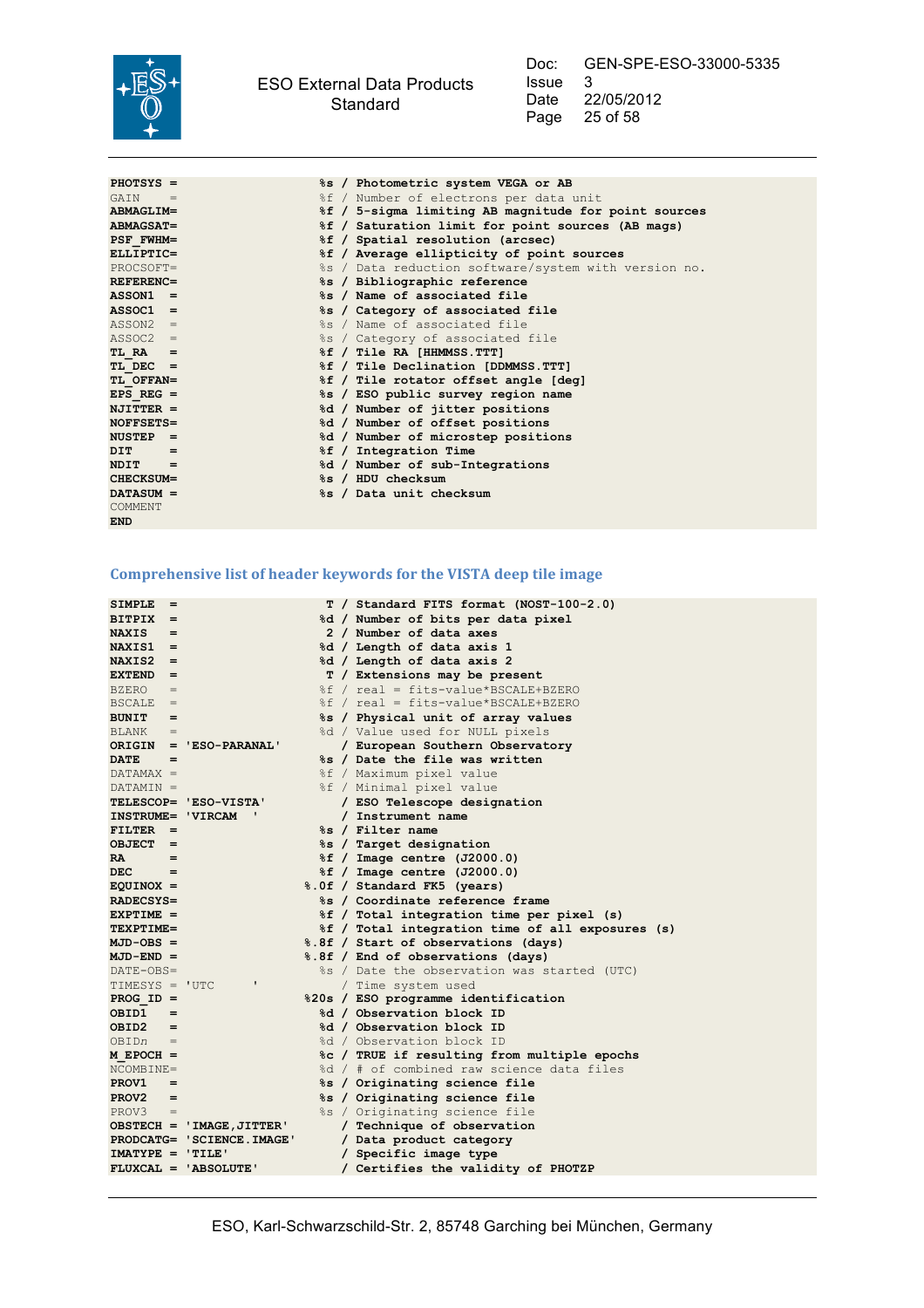

| CRVAL1             | $=$                               | %f / Coordinate value at ref pixel                   |
|--------------------|-----------------------------------|------------------------------------------------------|
| CRVAL <sub>2</sub> | $=$                               | %f / Coordinate value at ref pixel                   |
| CRPIX1             | $=$                               | %f / Ref pixel in X                                  |
| CRPIX2             | $=$                               | %f / Ref pixel in Y                                  |
| CTYPE1             | $=$                               | %s / pixel coordinate system                         |
| CTYPE2             | $=$                               | %s / pixel coordinate system                         |
| CUNIT1             | $=$                               | %s / Unit of coordinate transformation               |
| CUNIT2             | $=$                               | %s / Unit of coordinate transformation               |
| $CD1$ 1            | $=$                               | %f / Transformation matrix element                   |
| CD12               | $\blacksquare$                    | %f / Transformation matrix element                   |
| $CD2 1 =$          |                                   | %f / Transformation matrix element                   |
| $CD2 2 =$          |                                   | %f / Transformation matrix element                   |
| $CSYER1 =$         |                                   | %f / Systematic error                                |
| CSYER2             | $=$                               | %f / Systematic error                                |
| $CRDER1 =$         |                                   | %f / Random error                                    |
| CRDER2             | $=$                               | %f / Random error                                    |
| PHOTZP             | $=$                               | %f / Photometric zeropoint MAG=-2.5*log(data)+PHOTZP |
| PHOTZPER=          |                                   | %f / Uncertainty on PHOTZP                           |
| $PHOTSYS =$        |                                   | %s / Photometric system VEGA or AB                   |
| GAIN               | $=$                               | %f / Number of electrons per data unit               |
| ABMAGLIM=          |                                   | %f / 5-sigma limiting AB magnitude for point sources |
| ABMAGSAT=          |                                   | %f / Saturation limit for point sources (AB mags)    |
| PSF FWHM=          |                                   | %f / Spatial resolution (arcsec)                     |
| ELLIPTIC=          |                                   | %f / Average ellipticity of point sources            |
| PROCSOFT=          |                                   | %s / Data reduction software/system with version no. |
| <b>REFERENC=</b>   |                                   | %s / Bibliographic reference                         |
| $ASSON1 =$         |                                   | %s / Name of associated file                         |
| $ASSOC1 =$         |                                   | %s / Category of associated file                     |
| $TLRA =$           |                                   | %f / Tile RA [HHMMSS.TTT]                            |
| TL DEC =           |                                   | %f / Tile Declination [DDMMSS.TTT]                   |
| TL OFFAN=          |                                   | %f / Tile rotator offset angle [deg]                 |
| EPS REG $=$        |                                   | %s / ESO public survey region name                   |
| $NJITTER =$        |                                   | %d / Number of jitter positions                      |
| NOFFSETS=          |                                   | %d / Number of offset positions                      |
| $NUSTER =$         |                                   | %d / Number of microstep positions                   |
| DTT.               | $\hspace{1.0cm} = \hspace{1.0cm}$ | %f / Integration Time                                |
| <b>NDIT</b>        | $=$                               | %d / Number of sub-Integrations                      |
| CHECKSUM=          |                                   | %s / HDU checksum                                    |
| $DATASUM =$        |                                   | %s / Data unit checksum                              |
| COMMENT            |                                   |                                                      |
| <b>END</b>         |                                   |                                                      |

#### **Notes regarding keyword definitions**

- MJD-OBS should be set to MJD-OBS of the first exposure contributing to this data product.
- MJD-END—the end of observations can be obtained in an approximate fashion using MJD-OBS of the last exposure contributing to this data product and adding the total exposure time of this exposure, i.e. MJD-END = MJD-OBS+(DIT\*NDIT)/86400 in which MJD-OBS, DIT and NDIT refer to the last exposure.
- EXPTIME—for a VISTA tile being filled using the standard pattern of 6 pointed observations with fixed offsets with NJITTER exposures per pointing, EXPTIME should be set to the product 2\*NJITTER\*NDIT\*DIT. The factor 2 reflects that most of the pixels of the final coadded image receive the contributions of at least two observations except for two narrow stripes along the edges, which receive just 'single' exposure time.

For a VISTA deep tile image resulting from the co-addition of N\_OBS observations, each of them using the standard pattern of 6 pointed observations with fixed offsets with NJITTER exposures per pointing, EXPTIME should be set to the product

2\*N\_OBS\*NJITTER\*NDIT\*DIT. The factor 2 reflects that most of the pixels of the final coadded image receive the contributions of at least two observations except for two narrow stripes along the edges, which receive just 'single' exposure time.

If the N\_OBS observations do not share the same individual exposure time, i.e. NJITTER, NDIT, and DIT, then EXPTIME should be set to the sum

 $\sum 2 \times NJITER(i) \times NDIT(i) \times DIT(i)$ *i*=1 *N* \_*OBS*

ESO, Karl-Schwarzschild-Str. 2, 85748 Garching bei München, Germany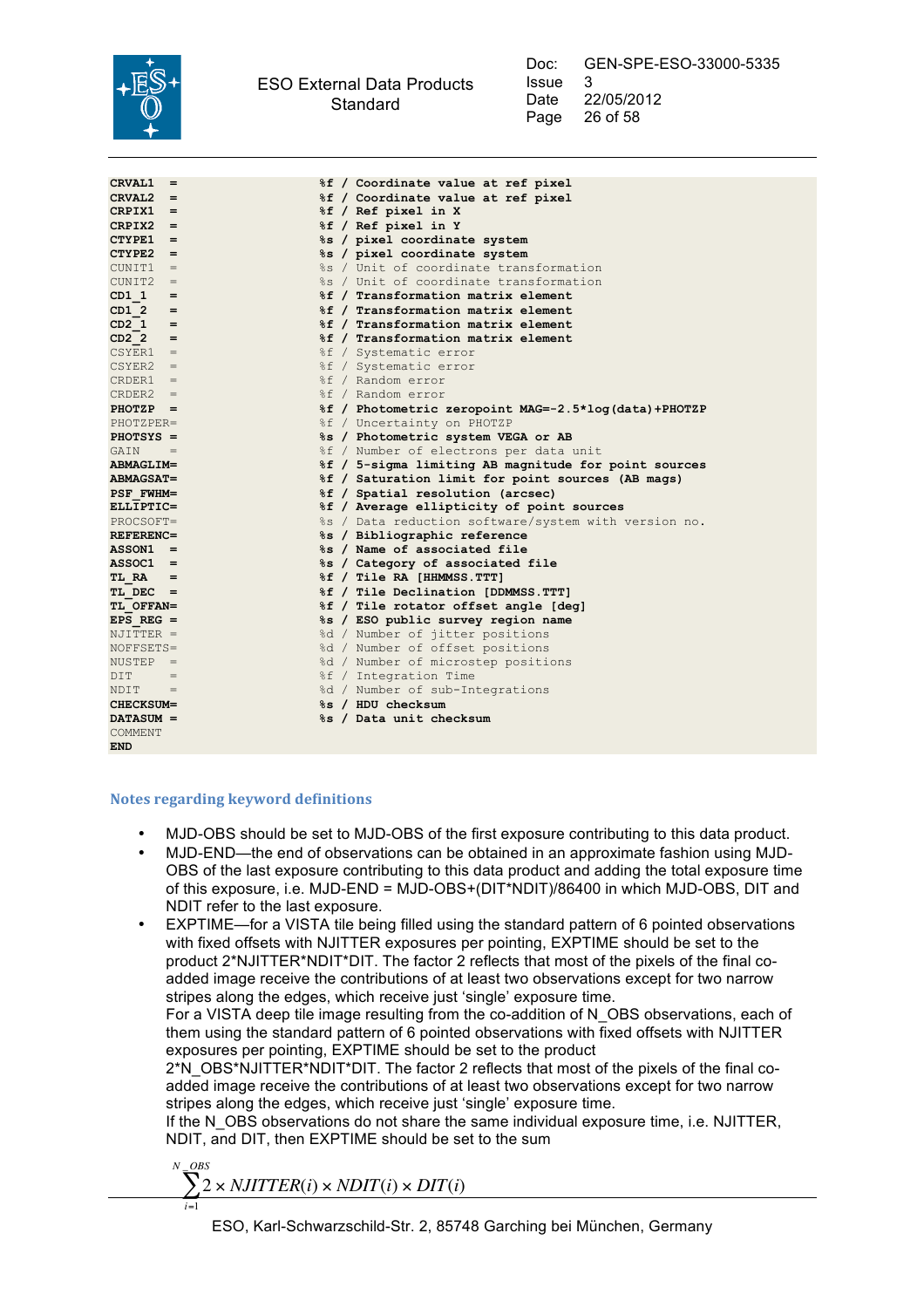

If individual exposures were rejected before combination into the tile, EXPTIME should be adjusted accordingly.

• TEXPTIME—for a VISTA tile being filled using the standard pattern of 6 pointed observations with fixed offsets with NJITTER exposures per pointing, TEXPTIME should be set to the product 6\*NJITTER\*NDIT\*DIT. If individual exposures were rejected before combination into the tile, TEXPTIME should be adjusted accordingly. For a VISTA deep tile image resulting from the co-addition of N\_OBS observations, each of them using the standard pattern of 6 pointed observations with fixed offsets with NJITTER exposures per pointing, EXPTIME should be set to the product 6\*N\_OBS\*NJITTER\*NDIT\*DIT. If the N\_OBS observations do not share the same individual exposure time, i.e. NJITTER, NDIT, and DIT, then TEXPTIME should be set to the arithmetic sum of 6\*NJITTER\*NDIT\*DIT. If individual exposures were rejected before combination into the tile, TEXPTIME should be adjusted accordingly.

• ASSON1 and ASSOC1 are compulsory for VISTA tiles to associate the respective weight image, also known as confidence map (see §3.1.3). Further instances of the indexed keywords ASSONi and ASSONi may be used to associate more data products if needed.

#### **Header example for the VISTA tile image**

| $SIMPLE =$          |                                                                                                                              | T / Standard FITS format (NOST-100-2.0)                                       |
|---------------------|------------------------------------------------------------------------------------------------------------------------------|-------------------------------------------------------------------------------|
| $BITPLY =$          |                                                                                                                              | 32 / Number of bits per data pixel                                            |
| $NAXIS =$           |                                                                                                                              | 2 / Number of data axes                                                       |
| $NAXIS1 =$          |                                                                                                                              | 12711 / Length of data axis 1                                                 |
| $NAXIS2 =$          |                                                                                                                              | 15605 / Length of data axis 2                                                 |
| EXTEND =            |                                                                                                                              | F / Extensions may be present                                                 |
| $BZERO =$           |                                                                                                                              | 0. / real = fits-value*BSCALE+BZERO                                           |
| $\texttt{BSCALE}$ = |                                                                                                                              | $0.17677670$ / real = fits-value*BSCALE+BZERO                                 |
|                     | BUNIT = 'ADU '                                                                                                               | / Physical unit of array values                                               |
|                     |                                                                                                                              | ORIGIN = 'ESO-PARANAL' / European Southern Observatory                        |
|                     |                                                                                                                              | DATE = $'2009-10-19T08:51:39'$ / Date the file was written                    |
|                     |                                                                                                                              | TELESCOP= 'ESO-VISTA' / ESO Telescope designation                             |
|                     | INSTRUME= 'VIRCAM ' / Instrument name                                                                                        |                                                                               |
|                     | $FILTER = 'Z$ $'$ / $Filler name$                                                                                            |                                                                               |
|                     | OBJECT = 'Orion ' / Target designation                                                                                       |                                                                               |
|                     | RA = 84.589675 / Image centre (J2000.0)<br>DEC = -1.66818 / Image centre (J2000.0)<br>EQUINOX = 2000. / Standard FK5 (years) |                                                                               |
|                     |                                                                                                                              |                                                                               |
|                     |                                                                                                                              |                                                                               |
|                     | RADECSYS= 'FK5                                                                                                               | / Coordinate reference frame                                                  |
| $EXPTIME =$         |                                                                                                                              | 48.0 / Total integration time per pixel (s)                                   |
|                     | TEXPTIME=                                                                                                                    | 144.0 / Total integration time of all exposures (s)                           |
|                     |                                                                                                                              | $MJD-OBS = 55123.36921823 / Start of observations (days)$                     |
|                     |                                                                                                                              | $MJD-END = 55123.37191074 / End of observations (days)$                       |
|                     |                                                                                                                              | DATE-OBS= '2009-10-19T08:51:40.4482' / Date the observation was started (UTC) |
|                     | TIMESYS = 'UTC ' / Time system used                                                                                          |                                                                               |
|                     |                                                                                                                              | PROG ID = $'60.A-9285(B)''$ / ESO programme identification                    |
|                     | OBID1 = 429633 / Observation block ID                                                                                        |                                                                               |
| $M$ EPOCH $=$       |                                                                                                                              | F / TRUE if resulting from multiple epochs                                    |
| NCOMBINE=           |                                                                                                                              | 6 / # of combined raw science data files                                      |
|                     |                                                                                                                              | PROV1 = $VCAM.2009-10-19T08:51:40.455.fits' / Originaling science file$       |
|                     |                                                                                                                              | PROV2 = 'VCAM.2009-10-19T08:52:22.519.fits' / Originating science file        |
|                     |                                                                                                                              | PROV3 = 'VCAM.2009-10-19T08:53:06.147.fits' / Originating science file        |
|                     |                                                                                                                              | PROV4 = 'VCAM.2009-10-19T08:53:48.218.fits' / Originating science file        |
|                     |                                                                                                                              | PROV5 = 'VCAM.2009-10-19T08:54:28.653.fits' / Originating science file        |
|                     |                                                                                                                              | PROV6 = $VCAM.2009-10-19T08:55:09.089.fits' / Originaling science file$       |
|                     |                                                                                                                              | OBSTECH = 'IMAGE, JITTER' / Technique of observation                          |
|                     | PRODCATG= 'SCIENCE.IMAGE' / Data product category                                                                            |                                                                               |
|                     |                                                                                                                              |                                                                               |
|                     |                                                                                                                              |                                                                               |
|                     |                                                                                                                              | $CRVAL1 = 8.452566863325E+01 / Coordinate value at ref pixel$                 |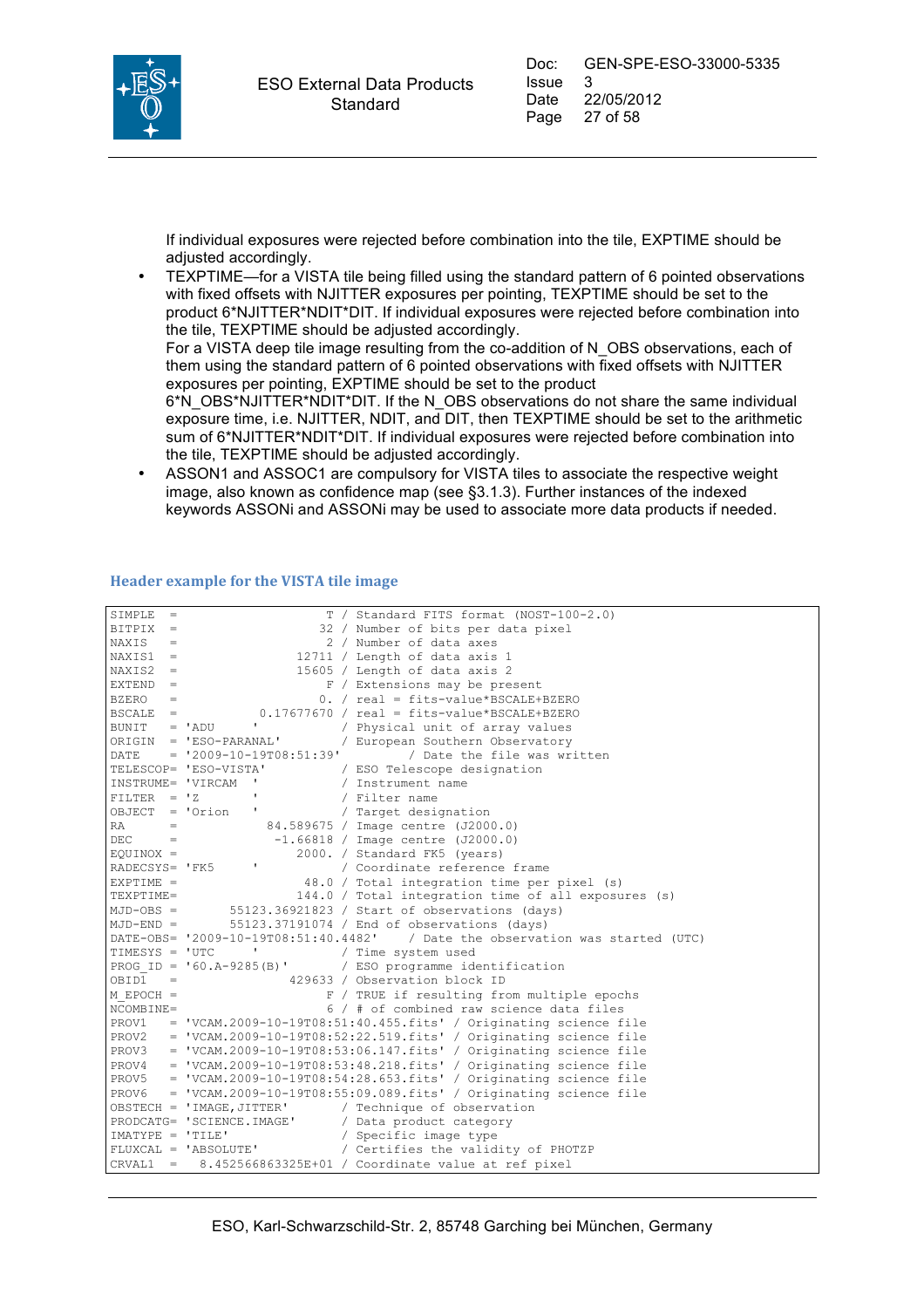

|            |                                              | CRVAL2 = $-1.557574307279E+00$ / Coordinate value at ref pixel                                                                                                                                                                                                                                                                                                                                    |
|------------|----------------------------------------------|---------------------------------------------------------------------------------------------------------------------------------------------------------------------------------------------------------------------------------------------------------------------------------------------------------------------------------------------------------------------------------------------------|
|            | $CRPIX1 = 6.3555000E+03 / Ref pixel in X$    |                                                                                                                                                                                                                                                                                                                                                                                                   |
|            | CRPIX2 = 7.8025000E+03 / Ref pixel in Y      |                                                                                                                                                                                                                                                                                                                                                                                                   |
|            |                                              | CTYPE1 = $'RA---TAN'$ / pixel coordinate system                                                                                                                                                                                                                                                                                                                                                   |
|            |                                              | CTYPE2 = 'DEC--TAN' / pixel coordinate system                                                                                                                                                                                                                                                                                                                                                     |
|            |                                              | CD1 1 = $-2.4540050E-05$ / Transformation matrix element                                                                                                                                                                                                                                                                                                                                          |
|            |                                              |                                                                                                                                                                                                                                                                                                                                                                                                   |
|            |                                              |                                                                                                                                                                                                                                                                                                                                                                                                   |
|            |                                              | $\begin{tabular}{lllllllll} \texttt{CDI\_2} & = & 9.1546004E-05 \ / \texttt{Transformation matrix element} \\ \texttt{CD2\_1} & = & -9.1547488E-05 \ / \texttt{Transformation matrix element} \\ \texttt{CD2\_2} & = & -2.4447898E-05 \ / \texttt{Transformation matrix element} \end{tabular}$                                                                                                   |
|            | $CRDER1 = 0.0000108 / Random error (degree)$ |                                                                                                                                                                                                                                                                                                                                                                                                   |
|            | CRDER2 = $0.0000108 / Random error (degree)$ |                                                                                                                                                                                                                                                                                                                                                                                                   |
|            |                                              |                                                                                                                                                                                                                                                                                                                                                                                                   |
|            |                                              | PHOTZP = 23.844 / Photometric zeropoint MAG=-2.5*log (data) +PHOTZP<br>PHOTZPER= 0.01 / Uncertainty on PHOTZP<br>PHOTSYS = 'VEGA ' / Photometric system VEGA or AB                                                                                                                                                                                                                                |
|            |                                              |                                                                                                                                                                                                                                                                                                                                                                                                   |
|            |                                              | ABMAGLIM=<br>22.58 / 5-sigma limiting AB magnitude for point sources<br>ABMAGSAT=<br>15.41 / Saturation limit for point sources (AB mags)<br>PSF_FWHM=<br>0.05619717 / Average ellipticity of point sources                                                                                                                                                                                       |
|            |                                              |                                                                                                                                                                                                                                                                                                                                                                                                   |
|            |                                              |                                                                                                                                                                                                                                                                                                                                                                                                   |
|            |                                              |                                                                                                                                                                                                                                                                                                                                                                                                   |
|            |                                              | PROCSOFT= 'CASU VDFS v1.0' / Data reduction software/system with version no.                                                                                                                                                                                                                                                                                                                      |
|            |                                              | REFERENC= '2010Msngr.1396A' / Bibliographic reference                                                                                                                                                                                                                                                                                                                                             |
|            |                                              | ASSON1 = 'v20091018 00296 st tl conf.fits' / Name of associated file                                                                                                                                                                                                                                                                                                                              |
|            |                                              | ASSOC1 = 'ancillary.weightmap' / Category of associated file                                                                                                                                                                                                                                                                                                                                      |
|            |                                              |                                                                                                                                                                                                                                                                                                                                                                                                   |
|            |                                              |                                                                                                                                                                                                                                                                                                                                                                                                   |
|            |                                              |                                                                                                                                                                                                                                                                                                                                                                                                   |
|            |                                              |                                                                                                                                                                                                                                                                                                                                                                                                   |
|            |                                              |                                                                                                                                                                                                                                                                                                                                                                                                   |
|            |                                              |                                                                                                                                                                                                                                                                                                                                                                                                   |
|            |                                              |                                                                                                                                                                                                                                                                                                                                                                                                   |
|            |                                              | TH_CPFAN=<br>TH_OFFAN=<br>TH_OFFAN=<br>-15.0050 / Tile rotator offset angle [deg]<br>NOFFSETS=<br>NOFFSETS=<br>$\begin{array}{r} 6 \text{ / Number of fitter positions} \\ 1 \text{ / Number of of fster positions} \\ \text{DIT} =\end{array}$<br>NUSTEP =<br>$\begin{array}{r} 1 \text{ Wumber of of fster positions} \\ 1 \text{ / Number of microscope positions} \\ \text{DIT} =\end{array}$ |
|            | CHECKSUM= 'CYMRAEGLLENYDDOL' / HDU checksum  |                                                                                                                                                                                                                                                                                                                                                                                                   |
|            | DATASUM = '1123581321' / Data unit checksum  |                                                                                                                                                                                                                                                                                                                                                                                                   |
| <b>END</b> |                                              |                                                                                                                                                                                                                                                                                                                                                                                                   |

# 3.2.2 VISTA pawprint image

The 16 non-contiguous images of the sky produced by the VISTA IR camera, with its 16 noncontiguous detector chips are termed *VISTA pawprint image*. The data are stored in 16 image extensions of the multi-extension FITS file. According to the usual technique of observation in the NIR regime (jitter mode or offset sky), typically, the pawprint is the result of multiple exposures. An observation executed with the VISTA/VIRCAM template "VIRCAM\_img\_obs\_tile1" for example results in a pawprint as data product.

Similar to the VISTA tile, the VISTA pawprint image comes in two flavors to distinguish whether data have been combined from one or from multiple observations. The "normal" VISTA pawprint is based on a single observation, which has to be identified by the keyword OBID1. If the original data, which has been combined to form the final pawprint image, was obtained in more than one observation block, the data product is termed *VISTA deep pawprint image,* and the complete set of original observations should be listed using the indexed keyword OBID*i*. The presence of the keyword OBID2 indicates the multi-OB character, i.e. the fact that the respective data product forms a deep pawprint image. OBID*i* should appear as many times as needed to identify the full set of observations of which data have been included to generate this product.

The data of the VISTA deep pawprint image are stored in 16 image extensions of the multi-extension FITS file.

The VISTA pawprint image requires a number of specific keywords related to data acquisition, data quality and public surveys as listed below.

#### List of header keywords specific to the VISTA pawprint image

**TELESCOP= 'ESO-VISTA' / ESO Telescope designation**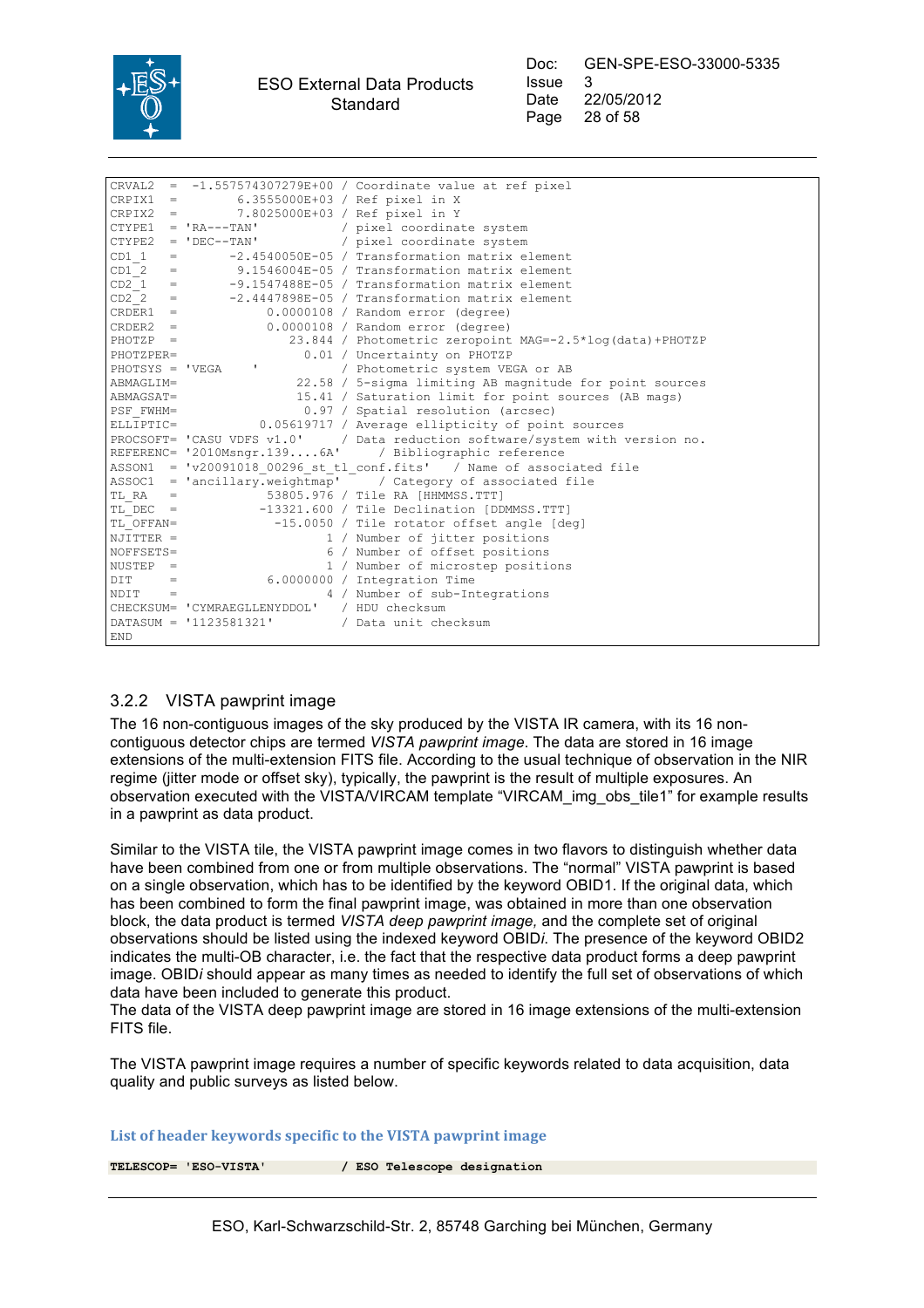

|                     | INSTRUME= 'VIRCAM '          | Instrument name                                    |  |
|---------------------|------------------------------|----------------------------------------------------|--|
|                     | OBSTECH = 'IMAGE.JITTER'     | / Technique of observation                         |  |
|                     | PRODCATG= 'SCIENCE.MEFIMAGE' | / Data product category                            |  |
|                     | $IMATYPE = 'PAWPRINT'$       | Specific image type                                |  |
| <b>ISAMP</b><br>$=$ |                              | T / TRUE if image represents partially sampled sky |  |
|                     |                              |                                                    |  |

# **Comprehensive list of header keywords for the VISTA pawprint in the primary HDU**

| <b>SIMPLE</b>         | $=$      |                              | T / Standard FITS format (NOST-100-2.0)              |
|-----------------------|----------|------------------------------|------------------------------------------------------|
| <b>BITPIX</b>         | $=$      |                              | 8 / Number of bits per data pixel                    |
| <b>NAXIS</b>          | $\equiv$ |                              | 0 / Number of data axes                              |
| <b>EXTEND</b>         | $=$      |                              | T / Extensions may be present                        |
| ORIGIN                |          | = 'ESO-PARANAL'              | / European Southern Observatory                      |
| <b>DATE</b>           | $=$      |                              | %s / Date the file was written                       |
|                       |          | TELESCOP= 'ESO-VISTA'        | / ESO Telescope designation                          |
| INSTRUME= 'VIRCAM     |          |                              | / Instrument name                                    |
| <b>FILTER</b>         | $=$      |                              | %s / Filter name                                     |
| <b>OBJECT</b>         | $=$      |                              | %s / Target designation                              |
| <b>RA</b>             | $=$      |                              | %f / Image centre (J2000.0)                          |
| DEC                   | $\equiv$ |                              | %f / Image centre (J2000.0)                          |
| $EQUINOX =$           |          |                              | %. Of / Standard FK5 (years)                         |
| <b>RADECSYS=</b>      |          |                              | %s / Coordinate reference frame                      |
| EXPTIME =             |          |                              | %f / Total integration time per pixel (s)            |
| TEXPTIME=             |          |                              | %f / Total integration time of all exposures (s)     |
| $MJD-OBS =$           |          |                              | %.8f / Start of observations (days)                  |
| $MJD$ -END =          |          |                              | %.8f / End of observations (days)                    |
| DATE-OBS=             |          |                              | %s / Date the observation was started (UTC)          |
| TIMESYS = 'UTC        |          |                              | / Time system used                                   |
| $PROG$ ID =           |          |                              | %20s / ESO programme identification                  |
| OBID1                 | $\equiv$ |                              | %d / Observation block ID                            |
| $M$ EPOCH =           |          |                              | %c / TRUE if resulting from multiple epochs          |
| SINGLEXP=             |          |                              | %c / TRUE if resulting from single exposure          |
| NCOMBINE=             |          |                              | %d / # of combined raw science data files            |
|                       |          |                              |                                                      |
| PROV1                 | $=$      |                              | %s / Originating science file                        |
| PROV <sub>2</sub>     | $=$      |                              | %s / Originating science file                        |
| PROV3                 | $\, =$   |                              | %s / Originating science file                        |
|                       |          | OBSTECH = 'IMAGE, JITTER'    | / Technique of observation                           |
|                       |          | PRODCATG= 'SCIENCE.MEFIMAGE' | / Data product category                              |
|                       |          | $IMATYPE = 'PAWPRINT'$       | / Specific image type                                |
| <b>ISAMP</b>          | $=$      |                              | T / TRUE if image represents partially sampled sky   |
|                       |          | $FLUXCAL = 'ABSOLUTE'$       | / Certifies the validity of PHOTZP                   |
| PROCSOFT=             |          |                              | %s / Data reduction software/system with version no. |
| <b>REFERENC=</b>      |          |                              | %s / Bibliographic reference                         |
| <b>ASSON1</b>         |          |                              | %s / Name of associated file                         |
| ASSOC1                | $=$      |                              | %s / Category of associated file                     |
| ASSON2                | $=$      |                              | %s / Name of associated file                         |
| ASSOC2                | $=$      |                              | %s / Category of associated file                     |
| TL RA                 | $=$      |                              | %f / Tile RA [HHMMSS.TTT]                            |
| TL DEC                | $=$      |                              | %f / Tile Declination [DDMMSS.TTT]                   |
| TL OFFAN=             |          |                              | %f / Tile rotator offset angle [deg]                 |
| EPS REG $=$           |          |                              | %s / ESO public survey region name                   |
| NJITTER =             |          |                              | %d / Number of jitter positions                      |
| <b>NOFFSETS=</b>      |          |                              | %d / Number of offset positions                      |
| <b>NUSTEP</b>         | $=$      |                              | %d / Number of microstep positions                   |
| DIT                   | $=$      |                              | %f / Integration Time                                |
| NDIT                  | $=$      |                              | %d / Number of sub-Integrations                      |
| CHECKSUM=             |          |                              | %s / HDU checksum                                    |
| DATASUM =             |          |                              | %s / Data unit checksum                              |
| COMMENT<br><b>END</b> |          |                              |                                                      |

Comprehensive list of header keywords for the VISTA pawprint<sup>10</sup> in the image extensions.

 $\frac{10}{10}$  Applicable to the VISTA deep pawprint image in the same way.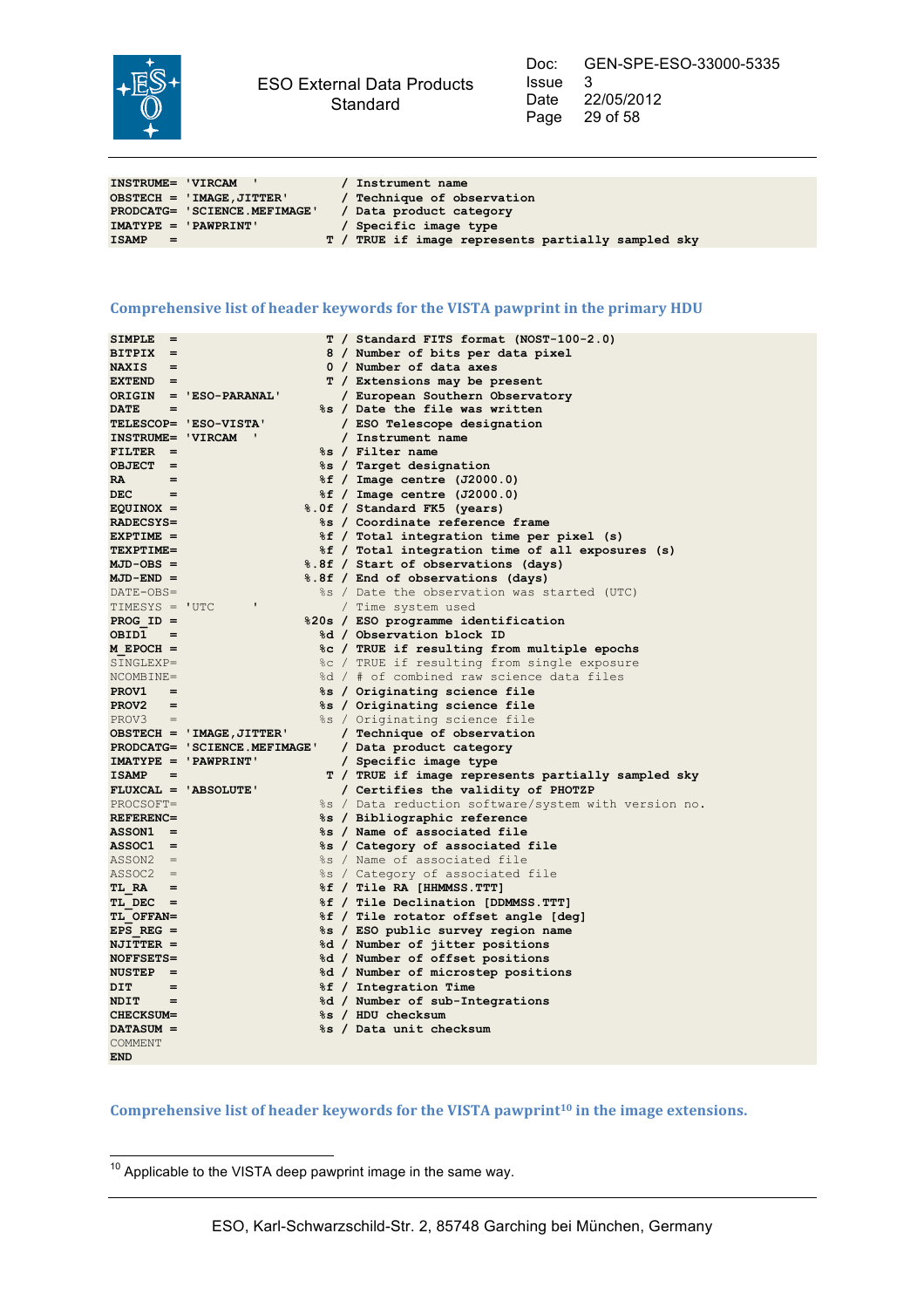

|                    | $\mathbf{I}$<br>XTENSION= 'IMAGE  | / FITS Extension first keyword                       |
|--------------------|-----------------------------------|------------------------------------------------------|
| $BITPIX =$         |                                   | %d / Number of bits per data pixel                   |
| $NAXIS =$          |                                   | 2 / Number of data axes                              |
| $NAXIS1 =$         |                                   | %d / Length of data axis 1                           |
| $NAXIS2 =$         |                                   | %d / Length of data axis 2                           |
| <b>PCOUNT</b>      | $=$                               | 0 / Parameter count                                  |
| <b>GCOUNT</b>      | $=$                               | 1 / Group count                                      |
| EXTNAME =          |                                   | %s / FITS Extension name                             |
| $INHERIT =$        |                                   | T / Primary header keywords are inherited            |
| BZERO              | $=$                               | %f / real = fits-value*BSCALE+BZERO                  |
| $BSCALE =$         |                                   | %f / real = fits-value*BSCALE+BZERO                  |
| BUNIT =            |                                   | %s / Physical unit of array values                   |
| BLANK              | $\overline{\phantom{a}}$          | %d / Value used for NULL pixels                      |
| $DATAMAX =$        |                                   | %f / Maximum pixel value                             |
| $DATAMIN =$        |                                   | %f / Minimal pixel value                             |
| $CRVAL1 =$         |                                   | %f / Coordinate value at ref pixel                   |
| CRVAL <sub>2</sub> | $=$                               | %f / Coordinate value at ref pixel                   |
| $CRPIX1 =$         |                                   | %f / Ref pixel in X                                  |
| CRPIX2             | $=$                               | %f / Ref pixel in Y                                  |
| $CTYPE1 =$         |                                   | %s / pixel coordinate system                         |
| CTYPE2             | $=$                               | %s / pixel coordinate system                         |
| CUNIT1             | $=$                               | %s / Unit of coordinate transformation               |
| $CUNIT2 =$         |                                   | %s / Unit of coordinate transformation               |
| $CD1 1 =$          |                                   | %f / Transformation matrix element                   |
| $CD12 =$           |                                   | %f / Transformation matrix element                   |
| $CD2 1 =$          |                                   | %f / Transformation matrix element                   |
| $CD22 =$           |                                   | %f / Transformation matrix element                   |
| $CSYER1 =$         |                                   | %f / Systematic error                                |
| CSYER2             | $\alpha =$                        | %f / Systematic error                                |
| $CRDER1 =$         |                                   | %f / Random error                                    |
| CRDER2             | $=$                               | %f / Random error                                    |
| PHOTZP             | $=$                               | %f / Photometric zeropoint MAG=-2.5*log(data)+PHOTZP |
| PHOTZPER=          |                                   | %f / Uncertainty on PHOTZP                           |
| $PHOTSYS =$        |                                   | %s / Photometric system VEGA or AB                   |
| GAIN               | $\hspace{1.0cm} = \hspace{1.0cm}$ | %f / Number of electrons per data unit               |
| <b>ABMAGLIM=</b>   |                                   | %f / 5-sigma limiting AB magnitude for point sources |
| <b>ABMAGSAT=</b>   |                                   | %f / Saturation limit for point sources (AB mags)    |
| <b>PSF FWHM=</b>   |                                   | %f / Spatial resolution (arcsec)                     |
| ELLIPTIC=          |                                   | %f / Average ellipticity of point sources            |
| CHECKSUM=          |                                   | %s / HDU checksum                                    |
| $DATASUM =$        |                                   | %s / Data unit checksum                              |
| <b>END</b>         |                                   |                                                      |

# Comprehensive list of header keywords for the VISTA deep pawprint in the primary HDU

| $SIMPLE =$      |     |                        |  | T / Standard FITS format (NOST-100-2.0)          |
|-----------------|-----|------------------------|--|--------------------------------------------------|
| BITPIX =        |     |                        |  | 8 / Number of bits per data pixel                |
| <b>NAXIS</b>    | $=$ |                        |  | 0 / Number of data axes                          |
| EXTEND =        |     |                        |  | T / Extensions may be present                    |
|                 |     | ORIGIN = 'ESO-PARANAL' |  | / European Southern Observatory                  |
| <b>DATE</b>     | $=$ |                        |  | %s / Date the file was written                   |
|                 |     | TELESCOP= 'ESO-VISTA'  |  | / ESO Telescope designation                      |
|                 |     | INSTRUME= 'VIRCAM '    |  | / Instrument name                                |
| $FILTER =$      |     |                        |  | %s / Filter name                                 |
| $OBJECT =$      |     |                        |  | %s / Target designation                          |
| RA              | $=$ |                        |  | f / Image centre (J2000.0)                       |
| $DEC =$         |     |                        |  | %f / Image centre (J2000.0)                      |
| $EQUINOX =$     |     |                        |  | %. Of / Standard FK5 (years)                     |
| RADECSYS=       |     |                        |  | %s / Coordinate reference frame                  |
| $EXPTIME =$     |     |                        |  | %f / Total integration time per pixel (s)        |
| TEXPTIME=       |     |                        |  | %f / Total integration time of all exposures (s) |
| $MJD-OBS =$     |     |                        |  | %.8f / Start of observations (days)              |
| $MJD$ -EN $D =$ |     |                        |  | %.8f / End of observations (days)                |
| $DATA-CBS =$    |     |                        |  | %s / Date the observation was started (UTC)      |
| TIMESYS = 'UTC  |     |                        |  | / Time system used                               |
| PROG ID $=$     |     |                        |  | %20s / ESO programme identification              |
| $OBID1 =$       |     |                        |  | %d / Observation block ID                        |
| $OBID2 =$       |     |                        |  | %d / Observation block ID                        |
| OBIDn           | $=$ |                        |  | %d / Observation block ID                        |
|                 |     |                        |  |                                                  |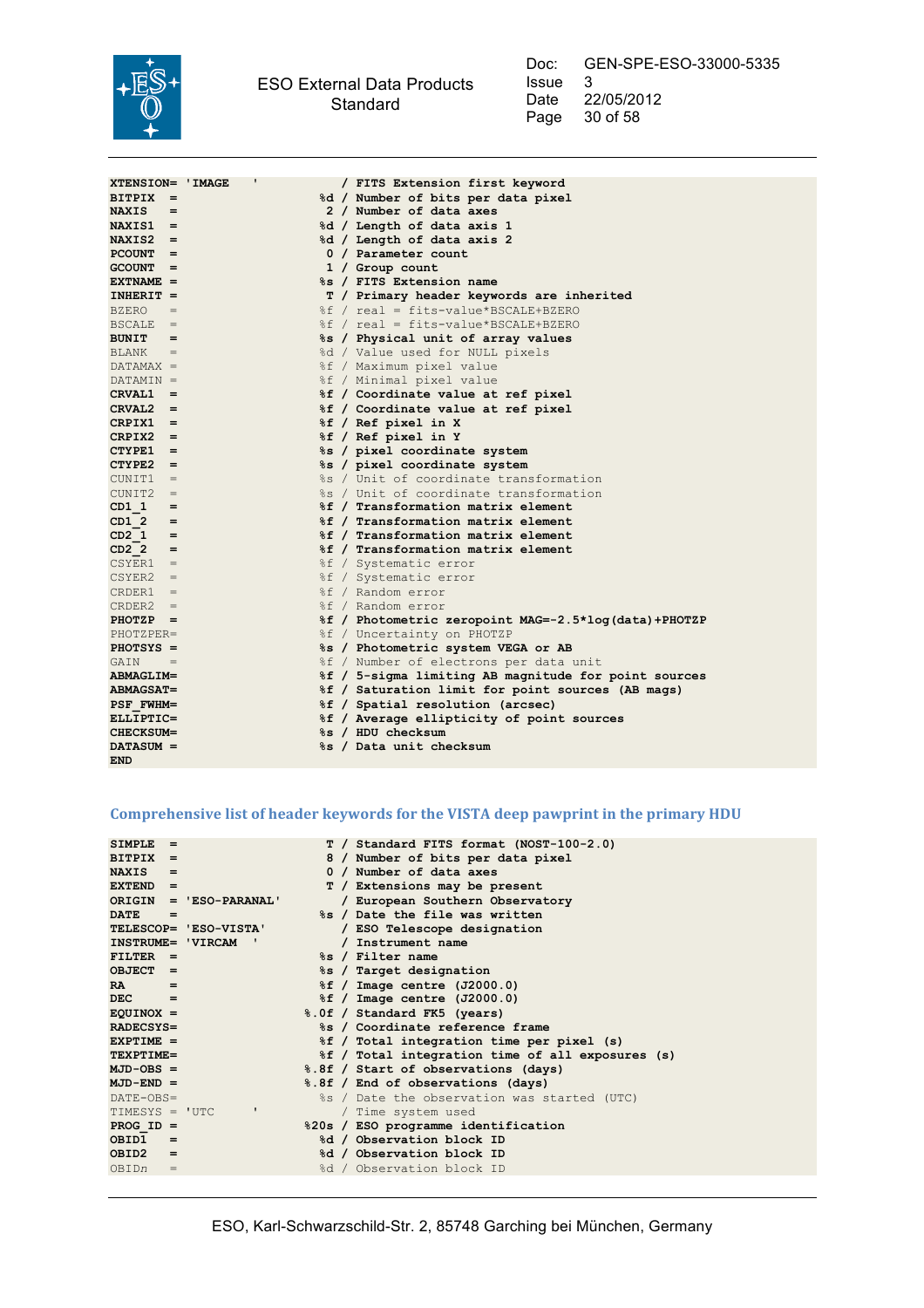

| $M$ EPOCH $=$    |                                                   |  | %c / TRUE if resulting from multiple epochs          |
|------------------|---------------------------------------------------|--|------------------------------------------------------|
| NCOMBINE=        |                                                   |  | $ad / # of combined raw science data files$          |
| PROV1<br>$=$     |                                                   |  | %s / Originating science file                        |
| $PROV2 =$        |                                                   |  | %s / Originating science file                        |
| $PROV3 =$        |                                                   |  | %s / Originating science file                        |
|                  | $O\text{BSTECH} = ' \text{IMAGE}, \text{JITTER'}$ |  | / Technique of observation                           |
|                  | PRODCATG= 'SCIENCE.MEFIMAGE'                      |  | / Data product category                              |
|                  | $IMATYPE = 'PAWPRINT'$                            |  | / Specific image type                                |
| $ISAMP =$        |                                                   |  | T / TRUE if image represents partially sampled sky   |
|                  | $FLUXCAL = 'ABSOLUTE'$                            |  | / Certifies the validity of PHOTZP                   |
| PROCSOFT=        |                                                   |  | %s / Data reduction software/system with version no. |
| <b>REFERENC=</b> |                                                   |  | %s / Bibliographic reference                         |
| $ASSON1 =$       |                                                   |  | %s / Name of associated file                         |
| $ASSOC1 =$       |                                                   |  | %s / Category of associated file                     |
| $ASSON2 =$       |                                                   |  | %s / Name of associated file                         |
| $ASSOC2 =$       |                                                   |  | %s / Category of associated file                     |
| $TLRA =$         |                                                   |  | %f / Tile RA [HHMMSS.TTT]                            |
| $TL$ DEC =       |                                                   |  | %f / Tile Declination [DDMMSS.TTT]                   |
| TL OFFAN=        |                                                   |  | %f / Tile rotator offset angle [deg]                 |
| EPS REG $=$      |                                                   |  | %s / ESO public survey region name                   |
| $NJITTER =$      |                                                   |  | %d / Number of jitter positions                      |
| NOFFSETS=        |                                                   |  | %d / Number of offset positions                      |
| NUSTEP<br>$=$    |                                                   |  | %d / Number of microstep positions                   |
| DIT.<br>$=$      |                                                   |  | %f / Integration Time                                |
| $NDIT =$         |                                                   |  | %d / Number of sub-Integrations                      |
| CHECKSUM=        |                                                   |  | %s / HDU checksum                                    |
| $DATASUM =$      |                                                   |  | %s / Data unit checksum                              |
| COMMENT          |                                                   |  |                                                      |
| <b>END</b>       |                                                   |  |                                                      |

#### **Notes regarding keyword definitions**

- MJD-OBS should be set to MJD-OBS of the first exposure contributing to this data product.
- MJD-END—the end of observations can be obtained in an approximate fashion using MJD-OBS of the last exposure contributing to this data product and adding the total exposure time of this exposure, i.e. MJD-END = MJD-OBS+(DIT\*NDIT)/86400 in which MJD-OBS, DIT and NDIT refer to the last exposure.
- EXPTIME—for a VISTA pawprint being the result of NJITTER exposures, EXPTIME should be set to the product NJITTER\*NDIT\*DIT. If individual exposures were rejected before combination into the pawprint image, EXPTIME should be adjusted accordingly. For a VISTA deep pawprint image resulting from the co-addition of N\_OBS observations, each of them consisting of NJITTER exposures, EXPTIME should be set to the product N\_OBS\*NJITTER\*NDIT\*DIT. If the N\_OBS observations do not share the same individual exposure time, i.e. NJITTER, NDIT, and DIT, then EXPTIME should be computed by direct summing of the individual exposure times. If individual exposures were rejected before combination into the pawprint image, EXPTIME should be adjusted accordingly.
- TEXPTIME should equal EXPTIME for the VISTA pawprint image (including the deep pawprint).
- SINGLEXP—must be set TRUE if the pawprint image results from one single exposure. Otherwise, SINGLEXP does not have to be included.
- ASSON1 and ASSOC1 are compulsory for the VISTA pawprint to associate the respective weight image, also known as confidence map (see §3.1.3). Further instances of the indexed keywords ASSONi and ASSONi may be used to associate more data products if needed.

## 3.2.3 VISTA stripes image

The *VISTA stripes image* consists of 4 vertical stripes sampling a total of about 0.73 square degrees of the 1˚ by 1.5˚ patch of one VISTA tile. The VISTA stripes image results from the co-addition of 3 pointed observations vertically offset by ca. 1/3 of the detector size. The dedicated VIRCAM/VISTA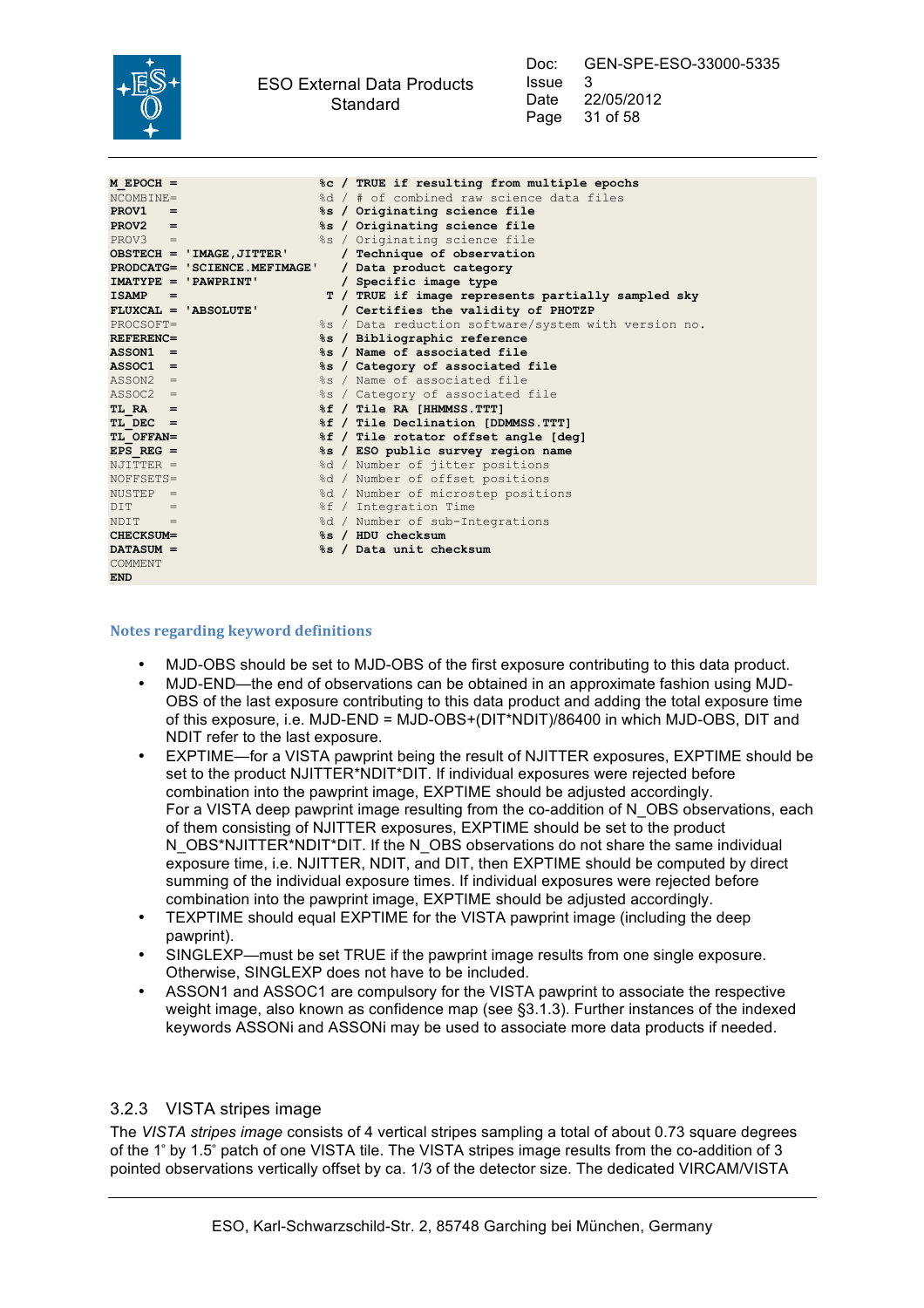

template "VIRCAM\_img\_obs\_tile3" allows preparing the respective sequence within a single observation. The data of the VISTA stripes image are stored in 4 image extensions of a multiextension FITS file.

The stripes image is the baseline layout for the ultra deep part of the UltraVISTA public imaging survey. According to the observing strategy chosen for this particular programme, the VISTA stripes image will consist of 3 OBs each at least, corresponding to the 3 pointing positions. Following the terminology introduced earlier for VISTA tiles and pawprints resulting from multiple OBs, the respective UltraVISTA products are called *deep* stripes image. The FITS header templates listed below apply to the VISTA deep stripes image. It is not foreseen that VISTA public imaging programmes deliver the stripes image resulting from a single OB.

#### List of header keywords specific to the VISTA stripes image

|                     | TELESCOP= 'ESO-VISTA'        | / ESO Telescope designation                        |
|---------------------|------------------------------|----------------------------------------------------|
|                     | INSTRUME= 'VIRCAM '          | / Instrument name                                  |
|                     | OBSTECH = 'IMAGE.JITTER'     | / Technique of observation                         |
|                     | PRODCATG= 'SCIENCE.MEFIMAGE' | / Data product category                            |
|                     | $IMATYPE = 'VSTRIPES'$       | / Specific image type                              |
| <b>ISAMP</b><br>$=$ |                              | T / TRUE if image represents partially sampled sky |

#### **Comprehensive list of header keywords for the VISTA deep stripes image in the primary HDU**

| <b>SIMPLE</b>     | $=$                        |                              | T / Standard FITS format (NOST-100-2.0)              |
|-------------------|----------------------------|------------------------------|------------------------------------------------------|
| $BITPIX =$        |                            |                              | 8 / Number of bits per data pixel                    |
| <b>NAXIS</b>      | $=$                        |                              | 0 / Number of data axes                              |
| <b>EXTEND</b>     | $=$                        |                              | T / Extensions may be present                        |
|                   |                            | ORIGIN = 'ESO-PARANAL'       | / European Southern Observatory                      |
| <b>DATE</b>       | $=$                        |                              | %s / Date the file was written                       |
|                   |                            | TELESCOP= 'ESO-VISTA'        | / ESO Telescope designation                          |
| INSTRUME= 'VIRCAM |                            |                              | / Instrument name                                    |
| $FILTER =$        |                            |                              | %s / Filter name                                     |
| <b>OBJECT</b>     | $=$                        |                              | %s / Target designation                              |
| <b>RA</b>         | $=$                        |                              | %f / Image centre (J2000.0)                          |
| <b>DEC</b>        | $=$                        |                              | %f / Image centre (J2000.0)                          |
| $EQUINOX =$       |                            |                              | %. Of / Standard FK5 (years)                         |
| RADECSYS=         |                            |                              | %s / Coordinate reference frame                      |
| $EXPTIME =$       |                            |                              | %f / Total integration time per pixel (s)            |
| TEXPTIME=         |                            |                              | %f / Total integration time of all exposures (s)     |
| $MJD-OBS =$       |                            |                              | %.8f / Start of observations (days)                  |
| $MJD$ -END =      |                            |                              | %.8f / End of observations (days)                    |
| $DATA-OBS =$      |                            |                              | %s / Date the observation was started (UTC)          |
| $TIMESYS = 'UTC$  |                            | $\mathbf{I}$                 | / Time system used                                   |
| $PROG$ ID =       |                            |                              | %20s / ESO programme identification                  |
| $OBID1 =$         |                            |                              | %d / Observation block ID                            |
| $OBID2 =$         |                            |                              | %d / Observation block ID                            |
| OBIDn             | $\blacksquare$             |                              | %d / Observation block ID                            |
| $M$ EPOCH =       |                            |                              | %c / TRUE if resulting from multiple epochs          |
| $NCOMBINE =$      |                            |                              | %d / # of combined raw science data files            |
| $PROV1 =$         |                            |                              | %s / Originating science file                        |
| PROV2             | $=$                        |                              | %s / Originating science file                        |
| PROV3             | $\alpha =$                 |                              | %s / Originating science file                        |
|                   |                            | OBSTECH = 'IMAGE, JITTER'    | / Technique of observation                           |
|                   |                            | PRODCATG= 'SCIENCE.MEFIMAGE' | / Data product category                              |
|                   |                            | $IMATYPE = 'VSTRIPES'$       | / Specific image type                                |
| <b>ISAMP</b>      | $=$                        |                              | T / TRUE if image represents partially sampled sky   |
|                   |                            | $FLUXCAL = 'ABSOLUTE'$       | / Certifies the validity of PHOTZP                   |
| PROCSOFT=         |                            |                              | %s / Data reduction software/system with version no. |
| <b>REFERENC=</b>  |                            |                              | %s / Bibliographic reference                         |
| <b>ASSON1</b>     | $=$                        |                              | %s / Name of associated file                         |
| $ASSOC1 =$        |                            |                              | %s / Category of associated file                     |
| ASSON2            | $\overline{\phantom{a}}$ = |                              | %s / Name of associated file                         |
| $ASSOC2 =$        |                            |                              | %s / Category of associated file                     |
| TL RA             | $=$                        |                              | %f / Tile RA [HHMMSS.TTT]                            |
|                   |                            |                              |                                                      |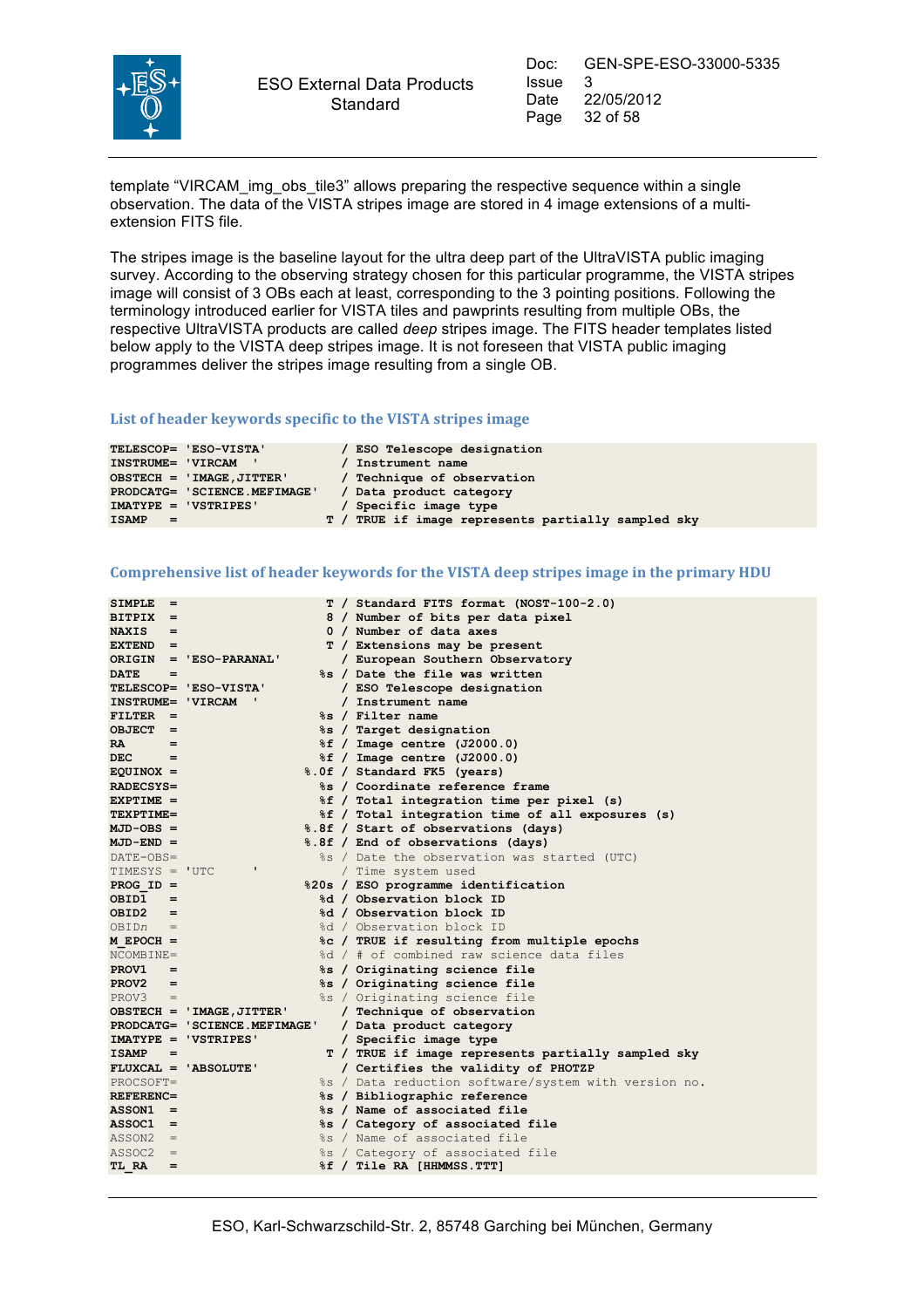

| TL DEC =                            |  | %f / Tile Declination [DDMMSS.TTT]   |
|-------------------------------------|--|--------------------------------------|
| TL OFFAN=                           |  | %f / Tile rotator offset angle [deg] |
| EPS REG $=$                         |  | %s / ESO public survey region name   |
| $NJITTER =$                         |  | %d / Number of jitter positions      |
| NOFFSETS=                           |  | %d / Number of offset positions      |
| $NUSTER =$                          |  | %d / Number of microstep positions   |
| $DIT =$                             |  | %f / Integration Time                |
| <b>NDTT</b><br>$\sim$ $\sim$ $\sim$ |  | %d / Number of sub-Integrations      |
| <b>CHECKSUM=</b>                    |  | %s / HDU checksum                    |
| DATASUM =                           |  | %s / Data unit checksum              |
| COMMENT                             |  |                                      |
| <b>END</b>                          |  |                                      |

#### **Comprehensive list of header keywords for the VISTA (deep) stripes image in the image extensions**

|                                                                   | $\mathbf{I}$<br>XTENSION= 'IMAGE |  | / FITS Extension first keyword                       |
|-------------------------------------------------------------------|----------------------------------|--|------------------------------------------------------|
| $BITPIX =$                                                        |                                  |  | %d / Number of bits per data pixel                   |
| <b>NAXIS</b><br>$\overline{\phantom{a}}$ $\overline{\phantom{a}}$ |                                  |  | 2 / Number of data axes                              |
| $NAXIS1 =$                                                        |                                  |  | %d / Length of data axis 1                           |
| $NAXIS2 =$                                                        |                                  |  | %d / Length of data axis 2                           |
| $PCOUNT =$                                                        |                                  |  | 0 / Parameter count                                  |
| $GCOUNT =$                                                        |                                  |  | 1 / Group count                                      |
| EXTNAME =                                                         |                                  |  | %s / FITS Extension name                             |
| $INHERIT =$                                                       |                                  |  | T / Primary header keywords are inherited            |
| <b>BZERO</b><br>$\overline{\phantom{a}}$ =                        |                                  |  | %f / real = fits-value*BSCALE+BZERO                  |
| $BSCALE =$                                                        |                                  |  | %f / real = fits-value*BSCALE+BZERO                  |
| BUNIT =                                                           |                                  |  | %s / Physical unit of array values                   |
| <b>BLANK</b><br>$\qquad \qquad =$                                 |                                  |  | %d / Value used for NULL pixels                      |
| $DATAMAX =$                                                       |                                  |  | %f / Maximum pixel value                             |
| $DATAMIN =$                                                       |                                  |  | %f / Minimal pixel value                             |
| $C$ RVAL1 =                                                       |                                  |  | %f / Coordinate value at ref pixel                   |
| $CRVAL2 =$                                                        |                                  |  | %f / Coordinate value at ref pixel                   |
| $CRPIX1 =$                                                        |                                  |  | %f / Ref pixel in X                                  |
| $CRPIX2 =$                                                        |                                  |  | %f / Ref pixel in Y                                  |
| $CTYPE1 =$                                                        |                                  |  | %s / pixel coordinate system                         |
| $CTYPE2 =$                                                        |                                  |  | %s / pixel coordinate system                         |
| $CUNIT1 =$                                                        |                                  |  | %s / Unit of coordinate transformation               |
| $CUNTT2 =$                                                        |                                  |  | %s / Unit of coordinate transformation               |
| $CD1 1 =$                                                         |                                  |  | %f / Transformation matrix element                   |
| $CD12 =$                                                          |                                  |  | %f / Transformation matrix element                   |
| $CD2 1 =$                                                         |                                  |  | %f / Transformation matrix element                   |
| $CD22 =$                                                          |                                  |  | %f / Transformation matrix element                   |
| $CSYER1 =$                                                        |                                  |  | %f / Systematic error                                |
| $CSYER2 =$                                                        |                                  |  | %f / Systematic error                                |
| $CRDER1 =$                                                        |                                  |  | %f / Random error                                    |
| $CRDER2 =$                                                        |                                  |  | %f / Random error                                    |
| $PHOTZP =$                                                        |                                  |  | %f / Photometric zeropoint MAG=-2.5*log(data)+PHOTZP |
| PHOTZPER=                                                         |                                  |  | %f / Uncertainty on PHOTZP                           |
| $PHOTSYS =$                                                       |                                  |  | %s / Photometric system VEGA or AB                   |
| GAIN<br>$\blacksquare$                                            |                                  |  | %f / Number of electrons per data unit               |
| <b>ABMAGLIM=</b>                                                  |                                  |  | %f / 5-sigma limiting AB magnitude for point sources |
| <b>ABMAGSAT=</b>                                                  |                                  |  | %f / Saturation limit for point sources (AB mags)    |
| <b>PSF FWHM=</b>                                                  |                                  |  | %f / Spatial resolution (arcsec)                     |
| ELLIPTIC=                                                         |                                  |  | %f / Average ellipticity of point sources            |
| CHECKSUM=                                                         |                                  |  | %s / HDU checksum                                    |
| $DATASUM =$                                                       |                                  |  | %s / Data unit checksum                              |
| <b>END</b>                                                        |                                  |  |                                                      |

#### **Notes regarding keyword definitions**

- MJD-OBS should be set to MJD-OBS of the first exposure contributing to this data product.<br>• MJD-END—the end of observations can be obtained in an approximate fashion using MJD-
- MJD-END—the end of observations can be obtained in an approximate fashion using MJD-OBS of the last exposure contributing to this data product and adding the total exposure time of this exposure, i.e. MJD-END = MJD-OBS+(DIT\*NDIT)/86400 in which MJD-OBS, DIT and NDIT refer to the last exposure.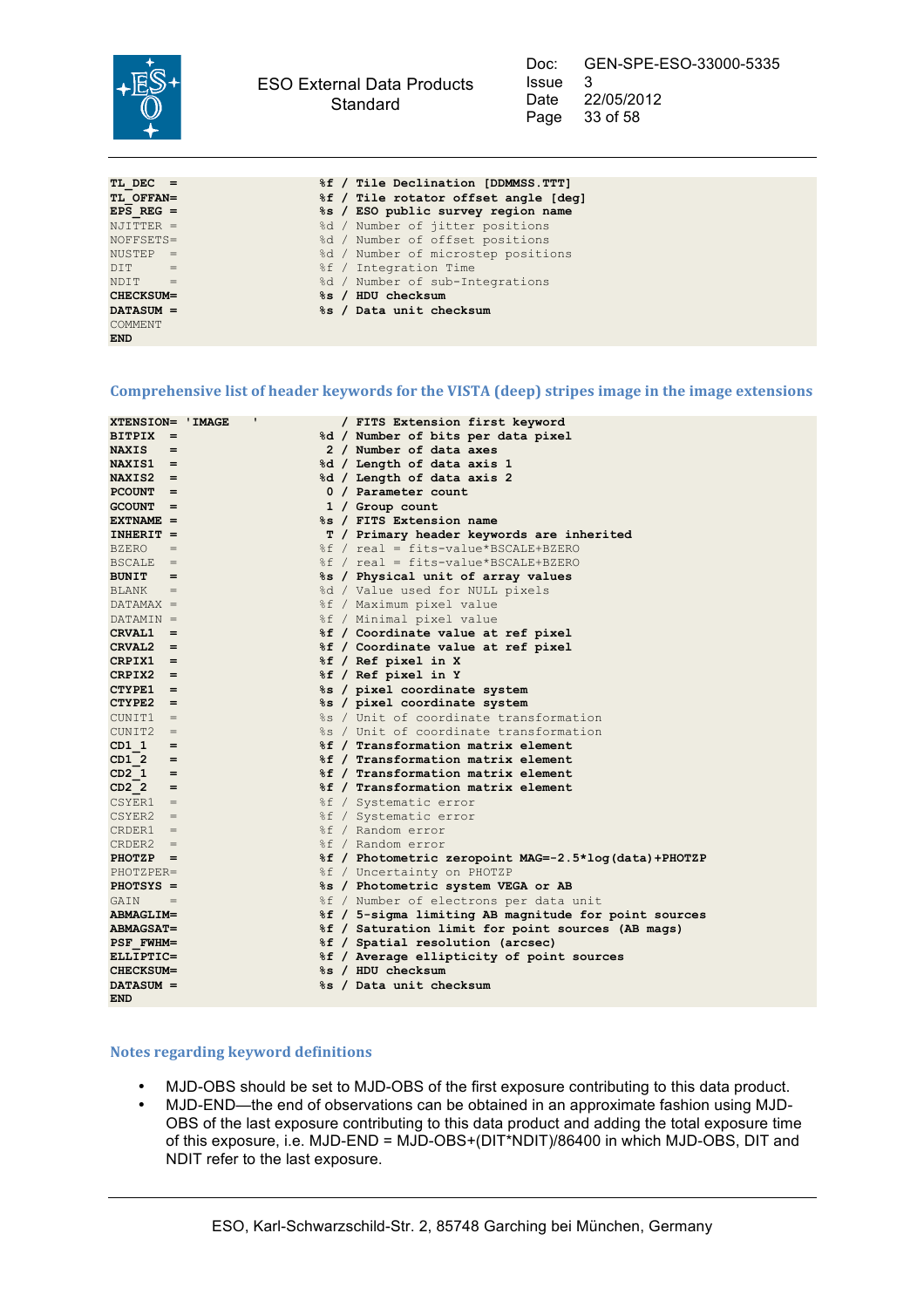

- EXPTIME—for a VISTA deep stripes image resulting from the co-addition of 3 deep pawprint images offset by ca. 1/3 of the detector size, having total exposure time  $T_{\rm ex}$  each, EXPTIME should be set to  $2<sup>*</sup>T<sub>exp</sub>$ .
- TEXPTIME—for the example given above TEXPTIME should be set to  $3 \text{°T}_{\text{exo}}$ .
- ASSON1 and ASSOC1 are compulsory for VISTA pawprint to associate the respective weight image, also known as confidence map (see §3.1.3). Further instances of the indexed keywords ASSONi and ASSONi may be used to associate more data products if needed.

# 3.2.4 VISTA source list

The VISTA source list provides the file format for the tabular data of sources extracted from VISTA imaging data products. Typically the VISTA source list is pipeline-produced, using the nightly calibrations and is delivered on an image-by-image basis.

The single-band source catalogue extracted from one VISTA tile is the prototypical example but a VISTA source list may origin from other images types like the VISTA pawprint as well. Any VISTA source list is necessarily associated to its originating image due to its processing provenance. The VISTA source list is based on the FITS binary table format. Each data array of the originating image gives rise to one binary table extension in the FITS file. Thus, the source list of a VISTA tile contains one single binary table extension while the source list of VISTA pawprint contains 16 binary table extensions. The primary HDU does not contain data.

The VISTA source list adopts a number of keywords that characterize the originating imaging observation to facilitate direct archive queries.

#### List of header keywords specific to the VISTA source list

|                     | TELESCOP= 'ESO-VISTA'      | / ESO Telescope designation                         |
|---------------------|----------------------------|-----------------------------------------------------|
|                     | INSTRUME= 'VIRCAM '        | Instrument name                                     |
|                     | OBSTECH = 'IMAGE, JITTER'  | / Technique of observation                          |
|                     | PRODCATG= 'SCIENCE.SRCTBL' | / Data product category                             |
| $IMATYPE =$         |                            | %s / Specific image type                            |
| <b>ISAMP</b><br>$=$ |                            | %c / TRUE if image represents partially sampled sky |
|                     |                            |                                                     |

#### **Comprehensive list of header keywords for the VISTA source list in the primary HDU**

| <b>SIMPLE</b><br>$=$<br>$BITPLY =$<br>NAXIS<br>$=$<br>$EXTERID =$                                                                                    | ORIGIN = 'ESO-PARANAL'                       |  | T / Standard FITS format (NOST-100-2.0)<br>8 / Number of bits per data pixel<br>0 / Number of data axes<br>T / Extensions may be present<br>/ European Southern Observatory                                                                                                                                                                                               |
|------------------------------------------------------------------------------------------------------------------------------------------------------|----------------------------------------------|--|---------------------------------------------------------------------------------------------------------------------------------------------------------------------------------------------------------------------------------------------------------------------------------------------------------------------------------------------------------------------------|
| <b>DATE</b><br>$=$<br>$FILTER =$<br>$OBJECT =$                                                                                                       | TELESCOP= 'ESO-VISTA'<br>INSTRUME= 'VIRCAM ' |  | %s / Date the file was written<br>/ ESO Telescope designation<br>/ Instrument name<br>%s / Filter name<br>%s / Target designation                                                                                                                                                                                                                                         |
| RA<br>$=$<br><b>DEC</b><br>$\mathbf{r} = \mathbf{r}$<br>$EOUTNOX =$<br>RADECSYS=<br>EXPTIME =<br>TEXPTIME=<br>$MJD-OBS =$                            |                                              |  | %f / Image centre (J2000.0)<br>f / Image centre (J2000.0)<br>%. Of / Standard FK5 (years)<br>%s / Coordinate reference frame<br>%f / Total integration time per pixel (s)<br>%f / Total integration time of all exposures (s)                                                                                                                                             |
| $MJD$ -END =<br>$DATA-OBS =$<br>TIMESYS = 'UTC<br>$PROG$ ID =<br>$OBID1 =$<br>OBID2<br>$\mathcal{L} =$<br>OBIDn<br>$=$<br>$M$ EPOCH $=$<br>SINGLEXP= | <b>Contract District</b>                     |  | %.8f / Start of observations (days)<br>%.8f / End of observations (days)<br>%s / Date the observation was started (UTC)<br>/ Time system used<br>%20s / ESO programme identification<br>%d / Observation block ID<br>%d / Observation block ID<br>%d / Observation block ID<br>%c / TRUE if resulting from multiple epochs<br>%c / TRUE if resulting from single exposure |
|                                                                                                                                                      |                                              |  |                                                                                                                                                                                                                                                                                                                                                                           |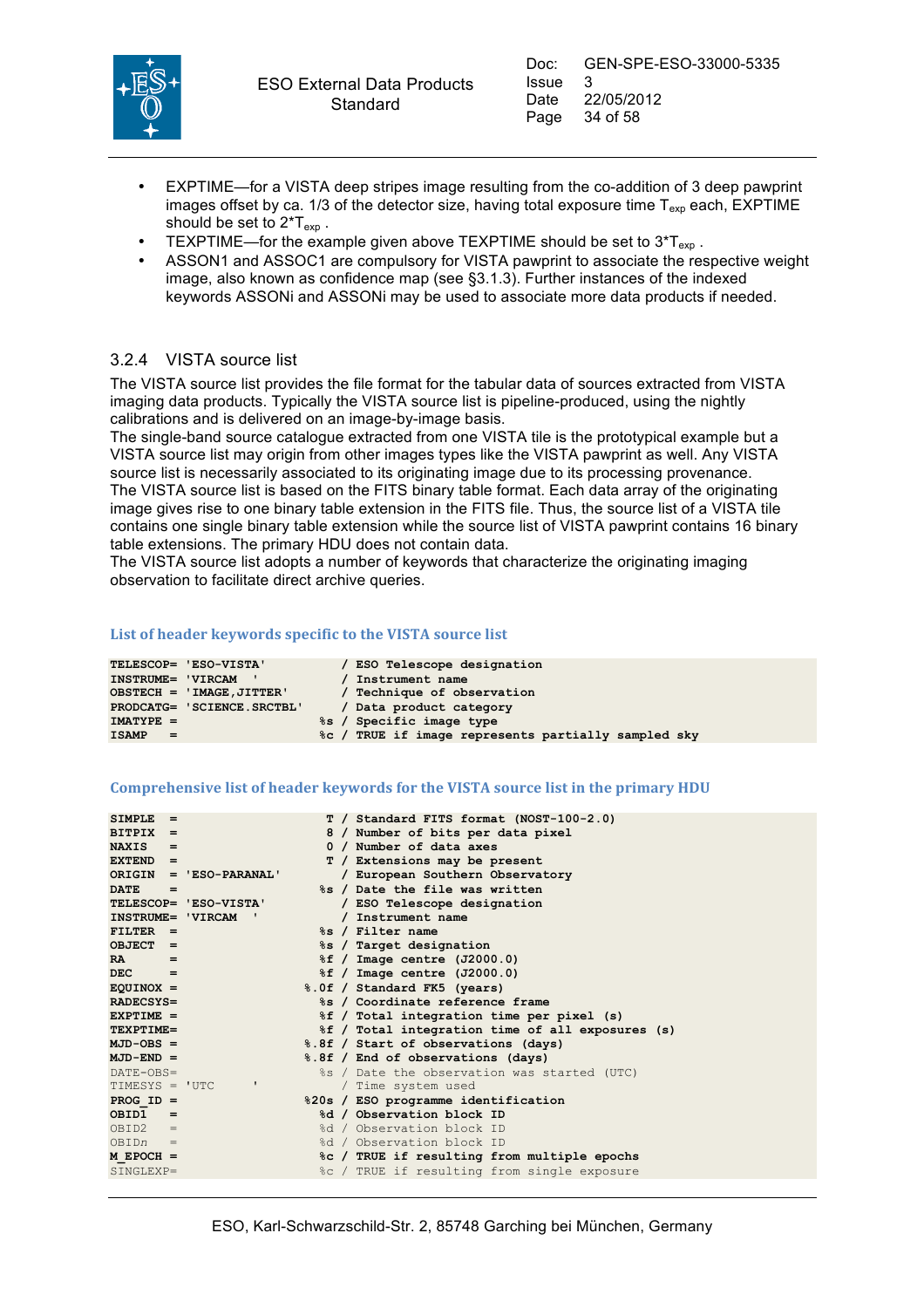

Doc: Issue 3 Date Page GEN-SPE-ESO-33000-5335 22/05/2012 35 of 58

| PROV1<br>$\equiv$          |  | %s / Originating science file                        |
|----------------------------|--|------------------------------------------------------|
| $PROV2 =$                  |  | %s / Originating science file                        |
| $PROV3 =$                  |  | %s / Originating science file                        |
| OBSTECH = 'IMAGE, JITTER'  |  | / Technique of observation                           |
| PRODCATG= 'SCIENCE.SRCTBL' |  | / Data product category                              |
| $IMAYYPE =$                |  | %s / Specific image type                             |
| $ISAMP =$                  |  | %c / TRUE if image represents partially sampled sky  |
| PROCSOFT=                  |  | %s / Data reduction software/system with version no. |
| <b>REFERENC=</b>           |  | %s / Bibliographic reference                         |
| $ASSON1 =$                 |  | %s / Name of associated file                         |
| $ASSOC1 =$                 |  | %s / Category of associated file                     |
| $TLRA =$                   |  | %f / Tile RA [HHMMSS.TTT]                            |
| $TL$ DEC =                 |  | %f / Tile Declination [DDMMSS.TTT]                   |
| TL OFFAN=                  |  | %f / Tile rotator offset angle [deg]                 |
| EPS REG $=$                |  | %s / ESO public survey region name                   |
| CHECKSUM=                  |  | %s / HDU checksum                                    |
| DATASUM =                  |  | %s / Data unit checksum                              |
| COMMENT                    |  |                                                      |
| <b>END</b>                 |  |                                                      |

# Comprehensive list of header keywords for the VISTA source list in the binary table extensions

|                            | XTENSION= 'BINTABLE' |  | / FITS Extension first keyword                       |
|----------------------------|----------------------|--|------------------------------------------------------|
| $BITPIX =$                 |                      |  | 8 / Number of bits per data pixel                    |
| $NAXIS =$                  |                      |  | 2 / Number of data axes                              |
| $NAXIS1 =$                 |                      |  | %d / Length of data axis 1                           |
| $NAXIS2 =$                 |                      |  | %d / Length of data axis 2                           |
| $PCOUNT =$                 |                      |  | 0 / Parameter count                                  |
| $GCOUNT =$                 |                      |  | 1 / Group count                                      |
| TFIELDS =                  |                      |  | %d / Number of fields in each row                    |
| $TTYPEi =$                 |                      |  | %s / Label for field i                               |
| $TFORMi =$                 |                      |  | %s / Data format of field i                          |
| TUNIT <i>i</i> =           |                      |  | %s / Physical unit of field i                        |
| EXTNAME =                  |                      |  | %s / FITS Extension name                             |
| $INHERIT =$                |                      |  | T / Primary header keywords are inherited            |
| NXOUT<br>$\alpha = \alpha$ |                      |  | %d / Length of image data axis 1                     |
| $NYOUT =$                  |                      |  | %d / Length of image data axis 2                     |
| $TCRVL3 =$                 |                      |  | %f / Coordinate value at ref pixel                   |
| $TCRVL5 =$                 |                      |  | %f / Coordinate value at ref pixel                   |
| $TCRPX3 =$                 |                      |  | %f / Ref pixel in X                                  |
| $TCRPX5 =$                 |                      |  | %f / Ref pixel in Y                                  |
| $TCTYP3 =$                 |                      |  | %s / Pixel coordinate system                         |
| $TCTYP5 =$                 |                      |  | %s / Pixel coordinate system                         |
| $TC3$ 3 =                  |                      |  | %f / Transformation matrix element                   |
| $TC3 5 =$                  |                      |  | %f / Transformation matrix element                   |
| $TC5 3 =$                  |                      |  | %f / Transformation matrix element                   |
| $TC5 5 =$                  |                      |  | %f / Transformation matrix element                   |
| FPRA1<br>$\blacksquare$    |                      |  | %f / Footprint (J2000.0)                             |
| $FPDF1 =$                  |                      |  | %f / Footprint (J2000.0)                             |
| $FPRA2 =$                  |                      |  | %f / Footprint (J2000.0)                             |
| $FPDE2 =$                  |                      |  | %f / Footprint (J2000.0)                             |
| $FPRA3 =$                  |                      |  | %f / Footprint (J2000.0)                             |
| $FPDE3 =$                  |                      |  | %f / Footprint (J2000.0)                             |
| FPRA4<br>$\equiv$          |                      |  | %f / Footprint (J2000.0)                             |
| FPDE4                      | $=$                  |  | %f / Footprint (J2000.0)                             |
| $PHOTSYS =$                |                      |  | %s / Photometric system VEGA or AB                   |
| ABMAGLIM=                  |                      |  | %f / 5-sigma limiting AB magnitude for point sources |
| <b>ABMAGSAT=</b>           |                      |  | %f / Saturation limit for point sources (AB mags)    |
| <b>PSF FWHM=</b>           |                      |  | %f / Spatial resolution (arcsec)                     |
| ELLIPTIC=                  |                      |  | %f / Average ellipticity of point sources            |
| CHECKSUM=                  |                      |  | %s / HDU checksum                                    |
| DATASUM =                  |                      |  | %s / Data unit checksum                              |
| <b>END</b>                 |                      |  |                                                      |

**Notes regarding keyword definitions**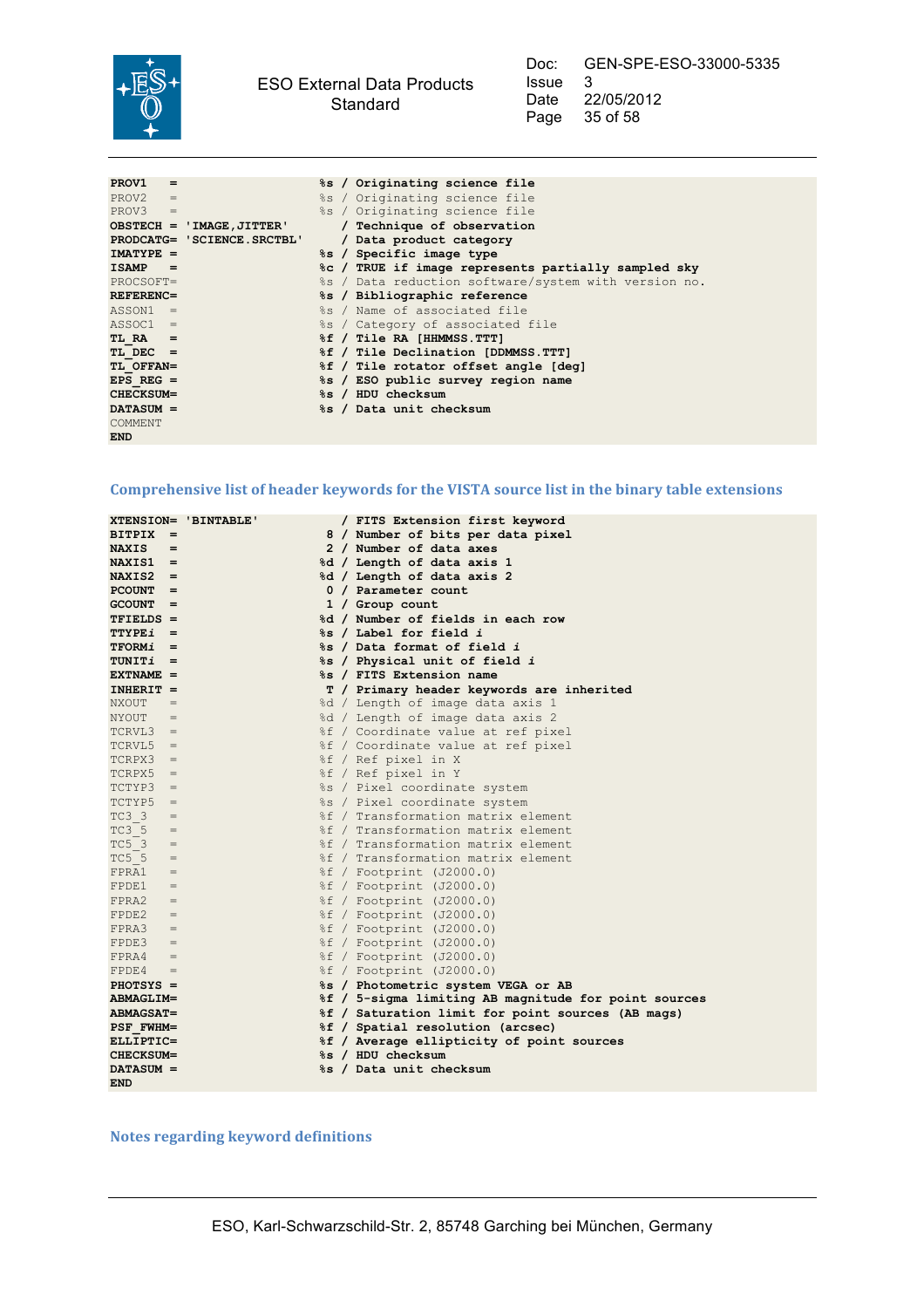

- IMATYPE and ISAMP characterize the VISTA image type from which sources have been extracted as specified in Table 7. ISAMP must be set to 'T' (true) if IMATYPE is 'PAWPRINT' or 'VSTRIPES'.
- The keywords that characterize the observation at large, namely ORIGIN, TELESCOP, INSTRUME, FILTER, OBJECT, EQUINOX, RADECSYS, EXPTIME, TEXPTIME, MJD-OBS, MJD-END, PROG\_ID, OBIDi, M\_EPOCH, SINGLEXP, OBSTECH, IMATYPE, ISAMP, REFERENC, TL\_RA, TL\_DEC, TL\_OFFAN, EPS\_REG, should be adopted from the original image from which the sources were extracted.
- PROV1—reference to the image data product from which this source list was extracted. Provided that image and source list are being released through the same data collection, PROV1 has to be set to the filename of the image under which it is submitted or it can refer to the filename in the preceding data release. At the time of archiving the data, the system will substitute the filenames with unique ESO archive identifiers. If the image has been submitted to and archived by ESO at an earlier time and it is not part of the preceding data release, PROV1 has to be set to the ESO archive identifier, which has been assigned to the respective file at the time of archiving.

# 3.2.5 VISTA multi-band source list

This section specifies the content and data format for lists of tabulated sources, which are produced on a tile-by-tile basis by combining the data obtained through different filters, subsequently denoted *multi-band source lists<sup>11</sup>*. All the six VISTA public imaging surveys have planned to deliver products of this type every six months as per ESO public survey policies (cf. http://www.eso.org/sci/observing/phase3/policies\_eps).

#### **Characteristics**

- The multi-band source list results from the combination of imaging data acquired in two or more spectral bands defined by the instrument's filter set.
- Source lists are produced in a tile-by-tile fashion. Therefore, each one is uniquely associated with its originating VISTA tile on the sky.
- Multi-band source lists are typically based on the calibrations obtained in the single night. Of course, this does not preclude multi-band source lists based on a global calibration, if it is available.
- Fluxes and magnitudes should be aperture-matched, i.e. a correction should be applied to compensate PSF variations across the different bands.
- Each multi-band source list should include the source position in equatorial coordinates with respect to the standard equinox of J2000.0 in decimal degrees (i.e., ICRS position or FK5 based system).
- Each multi-band source list must have one column that uniquely identifies each source within the respective file or FITS extension. The source identifier may be defined in compliance to the IAU Recommendations for Nomenclature using a pattern like <Acronym> J<HHMMSS.ss+DDMMSS.s>, for example "VHS J123456.78+001234.5".
- Variable sources should be flagged in the multi-band source list using a dedicated Boolean column named "VARFLAG".
- The sky coverage, or footprint, of the multi-band source list should be defined in terms of the N vertices of a geodesic polygon using equatorial coordinates (J2000).
- For each band the approximate limiting magnitude should be provided to characterize the data product. Usually this information can be adopted from the respective single-band source list.

 <sup>11</sup> The term *source list* was chosen in contrast to the survey *source catalogues,* which are data products processed to a higher level where not only bands but also tiles are merged and a global calibration across tiles is required. The survey catalogues represent part of the annual survey data releases, as described in the ESO policies for data product delivery, see http://www.eso.org/sci/observing/phase3/policies\_eps.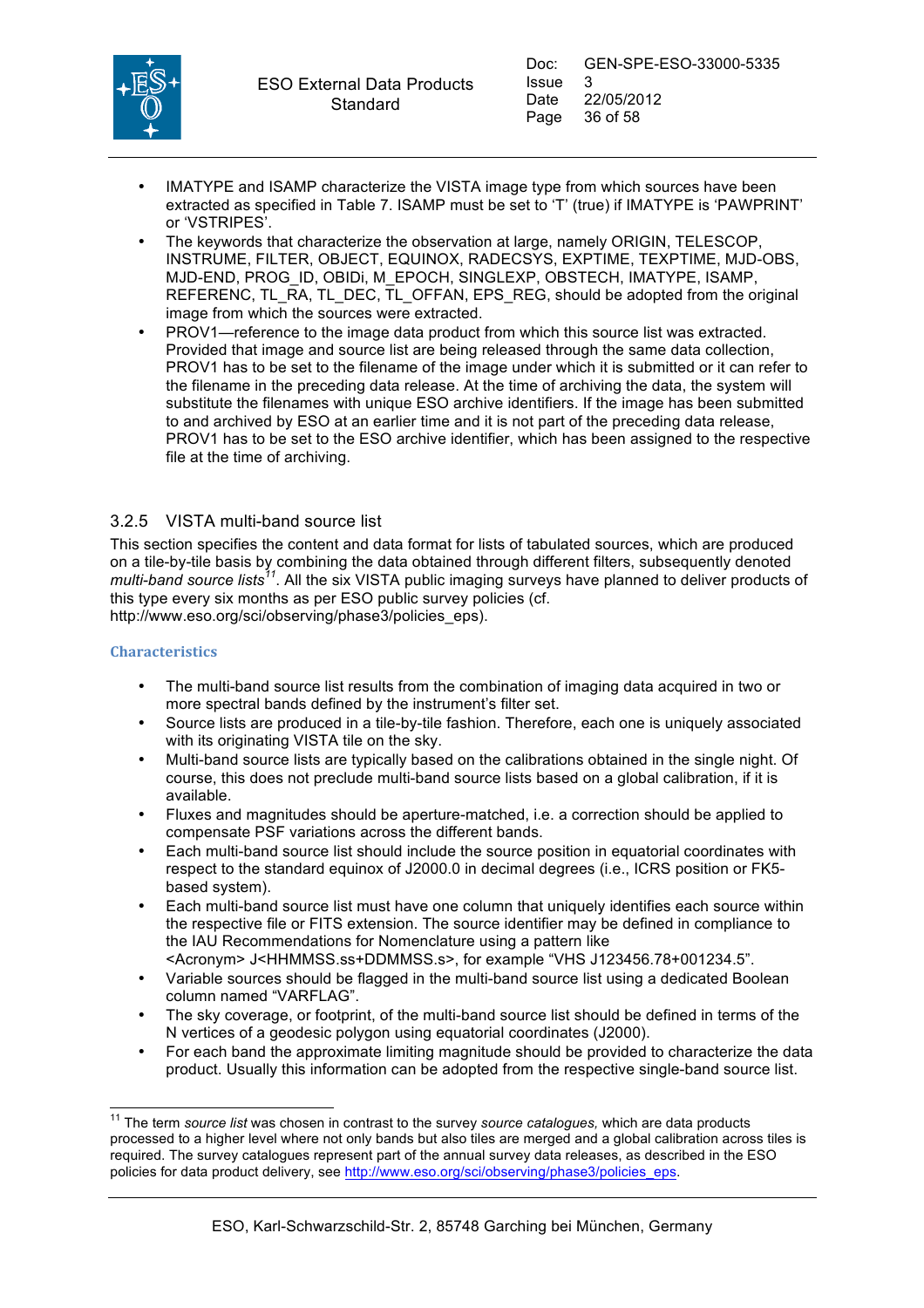

• Depending on the adopted data reduction strategy multi-band source lists can be produced from one or more of the following types of VISTA imaging data products: VISTA tile image, pawprint image, and stripes image, VISTA (single-band) source list.

#### List of header keywords defining the VISTA multi-band source list

|                     | TELESCOP= 'ESO-VISTA'      | / ESO Telescope designation                         |
|---------------------|----------------------------|-----------------------------------------------------|
| INSTRUME= 'VIRCAM   |                            | Instrument name                                     |
| $FILTER = 'MULTI$   |                            | / Band-merged data product                          |
|                     | OBSTECH = 'IMAGE, JITTER'  | / Technique of observation                          |
|                     | PRODCATG= 'SCIENCE.SRCTBL' | / Data product category                             |
| $IMAYYPE =$         |                            | %s / Specific image type                            |
| <b>ISAMP</b><br>$=$ |                            | %c / TRUE if image represents partially sampled sky |
|                     |                            |                                                     |

#### Comprehensive list of header keywords for the VISTA multi-band source list in the primary HDU

| <b>SIMPLE</b>     | $=$                        |                              | T / Standard FITS format (NOST-100-2.0)              |
|-------------------|----------------------------|------------------------------|------------------------------------------------------|
| $BITPIX =$        |                            |                              | 8 / Number of bits per data pixel                    |
| <b>NAXIS</b>      | $\blacksquare$             |                              | 0 / Number of data axes                              |
| $EXTEMD =$        |                            |                              | T / Extensions may be present                        |
|                   |                            | ORIGIN = 'ESO-PARANAL'       | / European Southern Observatory                      |
| <b>DATE</b>       | $=$                        |                              | %s / Date the file was written                       |
|                   |                            | TELESCOP= 'ESO-VISTA'        | / ESO Telescope designation                          |
| INSTRUME= 'VIRCAM |                            |                              | / Instrument name                                    |
| $FILTER = 'MULTI$ |                            | $\mathbf{I}$                 | / Band-merged data product                           |
| $FILTER1 =$       |                            |                              | %s / Filter name                                     |
| $FLLTER2 =$       |                            |                              | %s / Filter name                                     |
| $FILTER3 =$       |                            |                              | %s / Filter name                                     |
| $OBJECT =$        |                            |                              | %s / Target designation                              |
| <b>RA</b>         | $=$                        |                              | %f / Image centre (J2000.0)                          |
| DEC               | $=$                        |                              | %f / Image centre (J2000.0)                          |
| $EQUINOX =$       |                            |                              | %. Of / Standard FK5 (years)                         |
| RADECSYS=         |                            |                              | %s / Coordinate reference frame                      |
| $MJD-OBS =$       |                            |                              | %.8f / Start of observations (days)                  |
| $MJD$ -END =      |                            |                              | %.8f / End of observations (days)                    |
| DATE-OBS=         |                            |                              | %s / Date the observation was started (UTC)          |
| TIMESYS = 'UTC    |                            | $\mathbf{I}$                 | / Time system used                                   |
| PROG ID $=$       |                            |                              | %20s / ESO programme identification                  |
| OBID1             | $=$                        |                              | %d / Observation block ID                            |
| OBID2             | $\blacksquare$             |                              | %d / Observation block ID                            |
| OBID <sub>n</sub> | $\overline{\phantom{a}}$ = |                              | %d / Observation block ID                            |
| $M$ EPOCH =       |                            |                              | %c / TRUE if resulting from multiple epochs          |
| PROV1<br>$=$      |                            |                              | %s / Originating science file                        |
| PROV2             | $=$                        |                              | %s / Originating science file                        |
| PROV3             | $\blacksquare$             |                              | %s / Originating science file                        |
|                   |                            | OBSTECH = $'$ IMAGE, JITTER' | / Technique of observation                           |
|                   |                            | PRODCATG= 'SCIENCE.SRCTBL'   | / Data product category                              |
| <b>APMATCHD=</b>  |                            |                              | %c / TRUE if fluxes are aperture-matched             |
| $IMATYPE =$       |                            |                              | %s / Specific image type                             |
| <b>ISAMP</b>      | $=$                        |                              | %c / TRUE if image represents partially sampled sky  |
| PROCSOFT=         |                            |                              | %s / Data reduction software/system with version no. |
| <b>REFERENC=</b>  |                            |                              | %s / Bibliographic reference                         |
| $ASSON1 =$        |                            |                              | %s / Name of associated file                         |
| $ASSOC1 =$        |                            |                              | %s / Category of associated file                     |
| TL RA             | $=$                        |                              | %f / Tile RA [HHMMSS.TTT]                            |
| $TL$ DEC =        |                            |                              | %f / Tile Declination [DDMMSS.TTT]                   |
| TL OFFAN=         |                            |                              | %f / Tile rotator offset angle [deg]                 |
| EPS REG $=$       |                            |                              | %s / ESO public survey region name                   |
| CHECKSUM=         |                            |                              | %s / HDU checksum                                    |
| DATASUM =         |                            |                              | %s / Data unit checksum                              |
| COMMENT           |                            |                              |                                                      |
| <b>END</b>        |                            |                              |                                                      |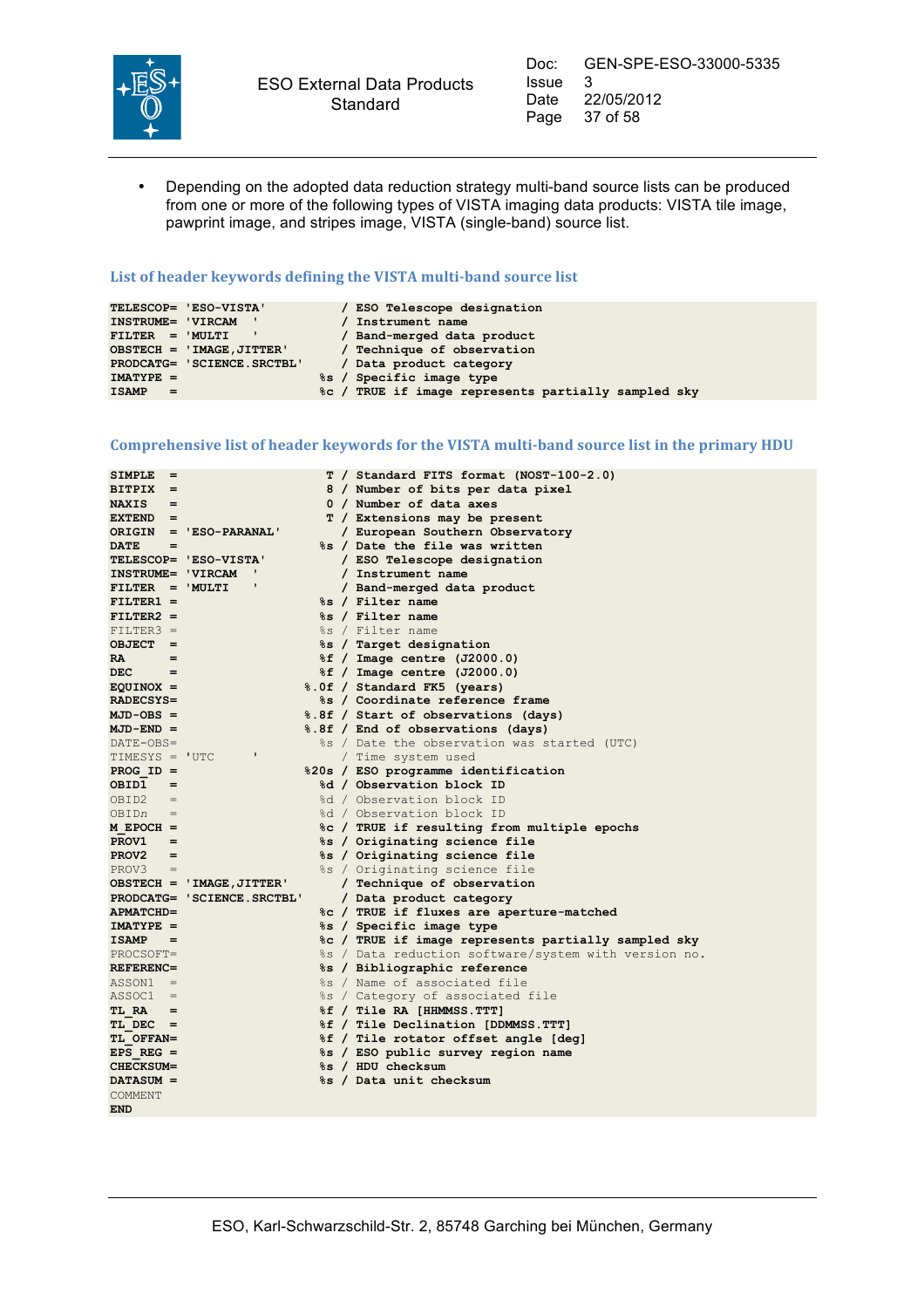

**Comprehensive list of header keywords for the VISTA multi-band source list in the binary table extensions**

|                           | XTENSION= 'BINTABLE' | / FITS Extension first keyword                       |
|---------------------------|----------------------|------------------------------------------------------|
| $BITPIX =$                |                      | 8 / Number of bits per data pixel                    |
| $NAXIS =$                 |                      | 2 / Number of data axes                              |
| $NAXIS1 =$                |                      | %d / Length of data axis 1                           |
| $NAXIS2 =$                |                      | %d / Length of data axis 2                           |
| $PCOUNT =$                |                      | 0 / Parameter count                                  |
| <b>GCOUNT</b><br>$\equiv$ |                      | 1 / Group count                                      |
| $TFIELDS =$               |                      | %d / Number of fields in each row                    |
| <b>TTYPEi</b><br>$=$      |                      | %s / Label for field i                               |
| $TFORMi =$                |                      | %s / Data format of field i                          |
| TUNITi =                  |                      | %s / Physical unit of field i                        |
| $EXTNAME =$               |                      | %s / FITS Extension name                             |
| $INHERIT =$               |                      | T / Primary header keywords are inherited            |
| FPRA1<br>$=$              |                      | %f / Footprint (J2000.0)                             |
| FPDE1<br>$\equiv$         |                      | %f / Footprint (J2000.0)                             |
| $FPRA2 =$                 |                      | %f / Footprint (J2000.0)                             |
| $FPDE2 =$                 |                      | %f / Footprint (J2000.0)                             |
| $FPRA3 =$                 |                      | %f / Footprint (J2000.0)                             |
| $FPDE3 =$                 |                      | %f / Footprint (J2000.0)                             |
| $FPRA4 =$                 |                      | %f / Footprint (J2000.0)                             |
| FPDE4<br>$\equiv$         |                      | %f / Footprint (J2000.0)                             |
| $PHOTSYS =$               |                      | %s / Photometric system VEGA or AB                   |
| $MAGLIM1 =$               |                      | %f / 5-sigma limiting AB magnitude for point sources |
| $MAGLIM2 =$               |                      | %f / 5-sigma limiting AB magnitude for point sources |
| $MAGLIM3 =$               |                      | %f / 5-sigma limiting AB magnitude for point sources |
| CHECKSUM=                 |                      | %s / HDU checksum                                    |
| DATASUM =                 |                      | %s / Data unit checksum                              |
| <b>END</b>                |                      |                                                      |

**Notes regarding the tabular data format** 

- If an upper limit is reported instead of a flux estimate for a source, this case should be clearly marked e.g. by setting a flag in a dedicated column of the table.
- Missing data can be represented by the special null value, IEEE NaN for floating point data or using the TNULL*i* keyword in case of integer data.

#### **Notes regarding keyword definitions**

- The keywords that characterize the observation at large, namely ORIGIN, TELESCOP, INSTRUME, FILTER*i*, OBJECT, EQUINOX, RADECSYS, MJD-OBS, MJD-END, PROG\_ID, OBIDi, M\_EPOCH, SINGLEXP, OBSTECH, IMATYPE, ISAMP, REFERENC, TL\_RA, TL\_DEC, TL\_OFFAN, EPS\_REG, should be adopted from the respective keywords of the images from which the sources were extracted.
- FILTER*i*—(distinct) list of spectral bands using FILTER names of the original imaging products.
- MJD-OBS should be set to the minimum MJD-OBS of the original images including all bands, and, similarly, MJD-END should be set to the maximum MJD-END of the original images including all bands.
- PROV*i*—list of precursor products, normally images, based on which this source list was generated. Note that PROV*i* cannot be validated if it points to a file that is not included in the ESO archive system. Therefore, it is necessary that the PROV*i* refer to product files already being archived in the ESO archive or to files being submitted simultaneously with the referencing product.
- PHOTSYS—specifies the photometric system for the magnitudes reported in the binary table. PHOTSYS does *not* apply to the MAGLIM*i* keywords, whose values have to be given in the AB photometric system invariably.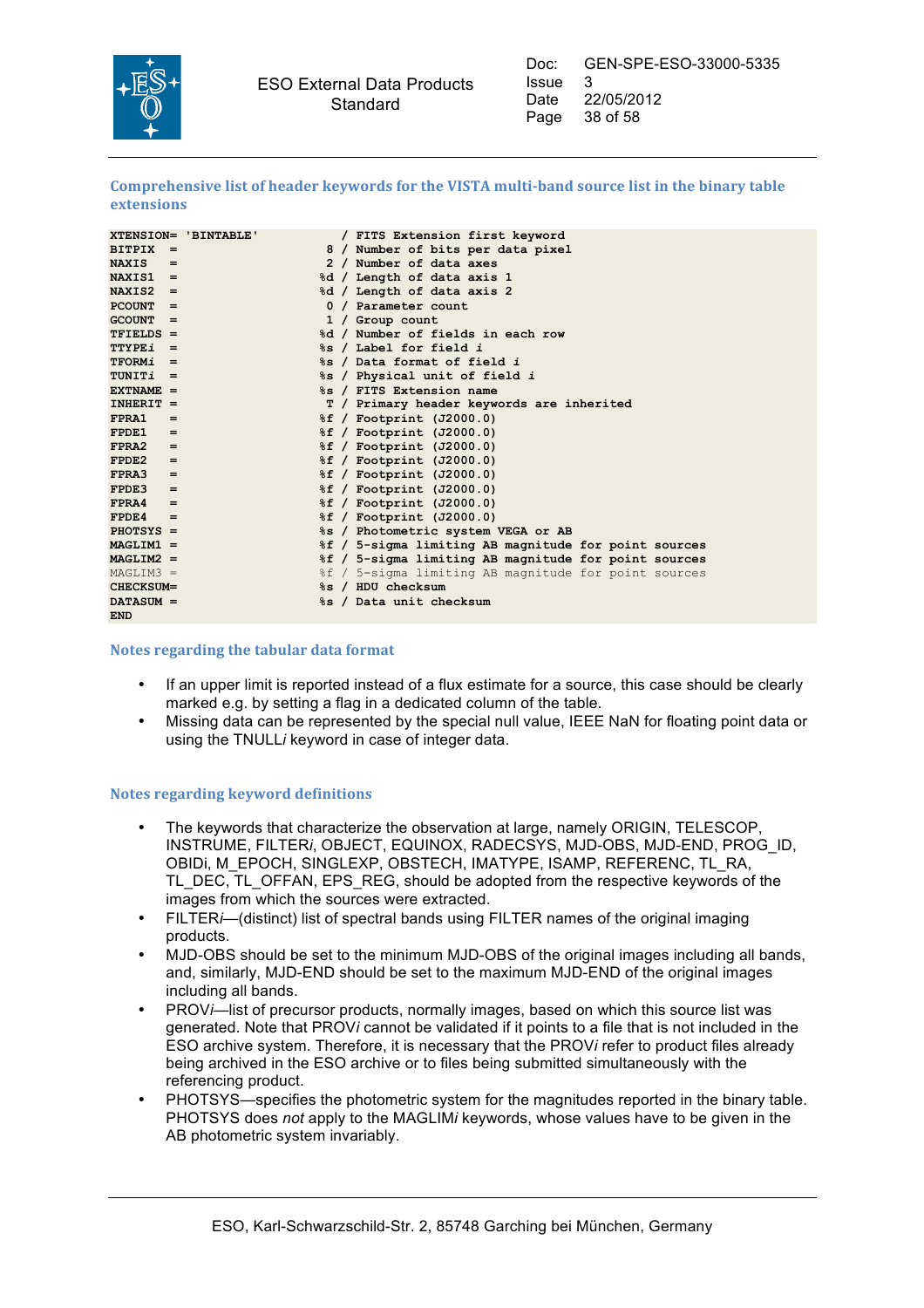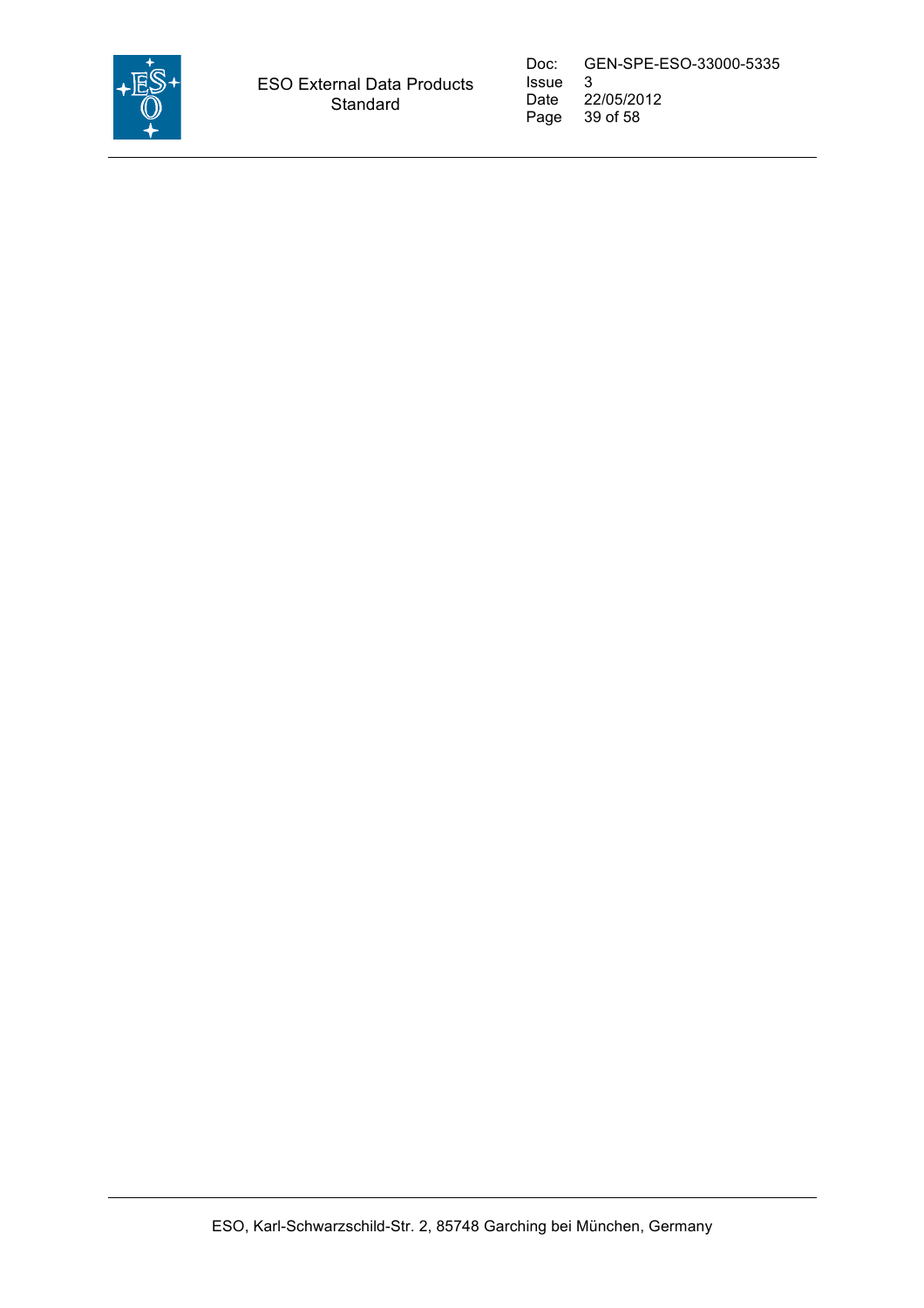

✓

✓

Doc: **Issue** Date Page GEN-SPE-ESO-33000-5335 3 22/05/2012 40 of 58

# **4 Science catalogue data**

The ESO/EDP catalogue data format supports the submission of astronomical catalogues and similar scientific data in tabular format using the Phase 3 process. It applies to catalogues produced by ESO Public Surveys and other ESO observing programmes including multi-colour photometric source catalogues, multi-epoch photometry (a.k.a. light curves), catalogues of variables, proper motion catalogues, target catalogues for spectroscopic surveys, galaxy redshift catalogues, catalogues of stellar properties and chemical abundances.

# *4.1 Format specifications*

# 4.1.1 Simple catalogue format

This format applies for example to the scientific source catalogues resulting from deep surveys like the VIDEO and the UltraVISTA programmes. It is also suitable for the target catalogues of spectroscopic public surveys. The entire scientific catalogue is submitted in the form of one single FITS file with the format declaration

**PRODCATG= 'SCIENCE.CATALOG' / Data product category** 

in the primary header and the catalogue data being stored in the binary table extension identified by

| XTENSION= 'BINTABLE'        |  |                       | / FITS Extension first keyword |  |
|-----------------------------|--|-----------------------|--------------------------------|--|
| $EXTNAME = 'PHASE3CATALOG'$ |  | / FITS Extension name |                                |  |

The simple catalogue format supports catalogues having a total size up to 2 GB (gigabytes).

Large survey catalogues exceeding this limit shall be submitted in a tile-by-tile fashion using the multifile catalogue format (§4.1.2). The single file catalogue format does not apply to the scientific source catalogues resulting from large-area surveys like VHS, VIKING, VVV, VMC, or the VST public survey programmes; please refer to the title-by-tile submission scheme in these cases.

The keyword EXTNAME = 'PHASE3CATALOG' identifies the FITS extension that contains the catalogue data. Note that the keywords EXTVER and EXTLEVEL are *not allowed*.

Required and optional FITS header keywords for the simple catalogue format are defined in Table 8.

At submission the release directory on the Phase 3 FTP server just contains the catalogue FITS file and the release description (PDF file).

## Table 8: FITS header of the single-file catalogue data format

| <b>SIMPLE</b>    | $=$ |                   |  | T / Standard FITS format (NOST-100-2.0) |
|------------------|-----|-------------------|--|-----------------------------------------|
| <b>BITPIX</b>    | $=$ |                   |  | %d / Number of bits per data pixel      |
| NAXIS            | $=$ |                   |  | 0 / Number of data axes                 |
| <b>EXTEND</b>    | $=$ |                   |  | T / Extensions may be present           |
| ORIGIN           |     | $=$ 'ESO-PARANAL' |  | European Southern Observatory           |
| <b>DATE</b>      | $=$ |                   |  | %s / Date the file was written          |
| TELESCOP=        |     |                   |  | %s / ESO Telescope designation          |
| <b>INSTRUME=</b> |     |                   |  | %s / Instrument name                    |
| $FILTER =$       |     |                   |  | %s / Filter name                        |
| $FILTERI =$      |     |                   |  | %s / Filter name                        |
| $OBJECT =$       |     |                   |  | %s / Target designation                 |
| RA.              | $=$ |                   |  | $\frac{1}{2}$ / Field centre (J2000.0)  |
| DEC <sub>2</sub> | $=$ |                   |  | %f / Field centre (J2000.0)             |
| $EOUTNOX =$      |     |                   |  | %. Of / Standard FK5 (years)            |
| RADECSYS=        |     |                   |  | %s / Coordinate reference frame         |
| $MJD-OBS =$      |     |                   |  | %.8f / Start of observations (days)     |
| $MJD$ -END =     |     |                   |  | %.8f / End of observations (days)       |
|                  |     |                   |  |                                         |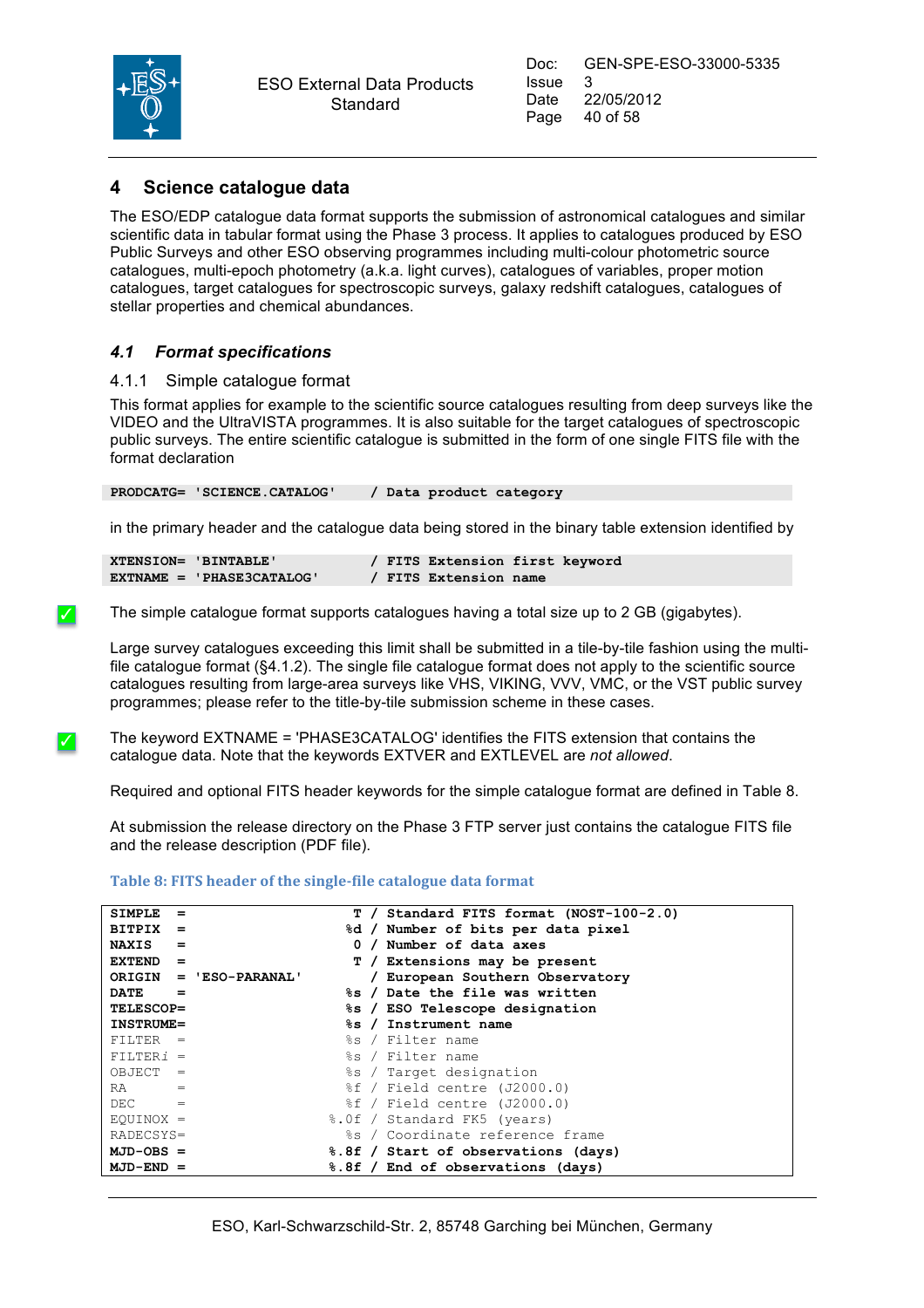

| $DATA-CBS =$                               | %s / Date the observation was started (UTC)          |
|--------------------------------------------|------------------------------------------------------|
| ,<br>TIMESYS = 'UTC                        | / Time system used                                   |
| PROG ID $=$                                | %20s / ESO programme identification                  |
| $PROGIDi =$                                | %20s / ESO programme identification                  |
| PROVi<br>$=$                               | %s / Originating science file                        |
| $OBSTECH =$                                | %s / Technique of observation                        |
| PRODCATG= 'SCIENCE.CATALOG'                | / Data product category                              |
| <b>REFERENC=</b>                           | %s / Bibliographic reference                         |
| ABMAGLIM=                                  | %f / 5-sigma limiting AB magnitude for point sources |
| $MAGLIMi =$                                | %f / 5-sigma limiting AB magnitude for point sources |
| SKYSQDEG=                                  | %f / Sky coverage in units of square degrees         |
| FPRAi<br>$\equiv$                          | %f / Footprint (J2000.0)                             |
| FPDEi<br>$\hspace{1.6cm} = \hspace{1.6cm}$ | %f / Footprint (J2000.0)                             |
| CHECKSUM=                                  | %s / HDU checksum                                    |
| DATASUM =                                  | %s / Data unit checksum                              |
| <b>END</b>                                 |                                                      |
| ====> xtension 1                           |                                                      |
| XTENSION= 'BINTABLE'                       | / FITS Extension first keyword                       |
| EXTNAME = 'PHASE3CATALOG'                  | / FITS Extension name                                |
| $BITPIX =$                                 | 8 / Number of bits per data pixel                    |
| $NAXIS =$                                  | 2 / Number of data axes                              |
| $NAXIS1 =$                                 | %d / Length of data axis 1                           |
| $NAXIS2 =$                                 | %d / Length of data axis 2                           |
| $PCOUNT =$                                 | 0 / Parameter count                                  |
| $GCOUNT =$                                 | 1 / Group count                                      |
| TFIELDS =                                  | %d / Number of fields in each row                    |
| $TTYPE1 =$                                 | %s / Label for field i                               |
| $TFORMi =$                                 | %s / Data format of field i                          |
| TCOMMi =                                   | %s / Description for field i                         |
| $TDISP1 =$                                 | %s / Display format for field i                      |
| TUNIT <i>i</i> =                           | %s / Physical unit of field i                        |
| TUCD <i>i</i> =                            | %s / Unified content descriptor of field i           |
| $TUTYPI =$                                 | %s / Utype of field i                                |
| $TDMINI =$                                 | %f / Minimum valid physical value of field i         |
| $TDMAXi =$                                 | %f / Maximum valid physical value of field i         |
| TINDXi =                                   | %c / TRUE if database index exists for field i       |
| $TPRICi =$                                 | %c / TRUE if field i represents principal parameter  |
| TXLNK <i>i</i> =                           | %s / Type of data link represented by field i        |
| $TXP3C1 =$                                 | %s / Data link target collection name                |
| $TXP3R1 =$                                 | %d / Data link target release number                 |
| $TXCTY1 =$                                 | %s / Data link target catalogue's TTYPE              |
| CHECKSUM=                                  | %s / HDU checksum                                    |
| DATASUM =                                  | %s / Data unit checksum                              |
| <b>END</b>                                 |                                                      |

# *4.1.1.1 Specific guidelines for survey catalogues*

For UltraVISTA and VIDEO the characterization of each survey catalogue in terms of coverage and flux limit using the following keywords is mandatory.

| $FILTERi =$      | %s / Filter name                                     |
|------------------|------------------------------------------------------|
| $PHOTSYS =$      | %s / Photometric system VEGA or AB                   |
| $MAGLIMi =$      | %f / 5-sigma limiting AB magnitude for point sources |
| <b>SKYSODEG=</b> | %f / Sky coverage in units of square degrees         |
| $FPRA1 =$        | %f / Footprint (J2000.0)                             |
| $F$ PDE $i =$    | %f / Footprint (J2000.0)                             |
| EPS REG $=$      | %s / ESO public survey region name                   |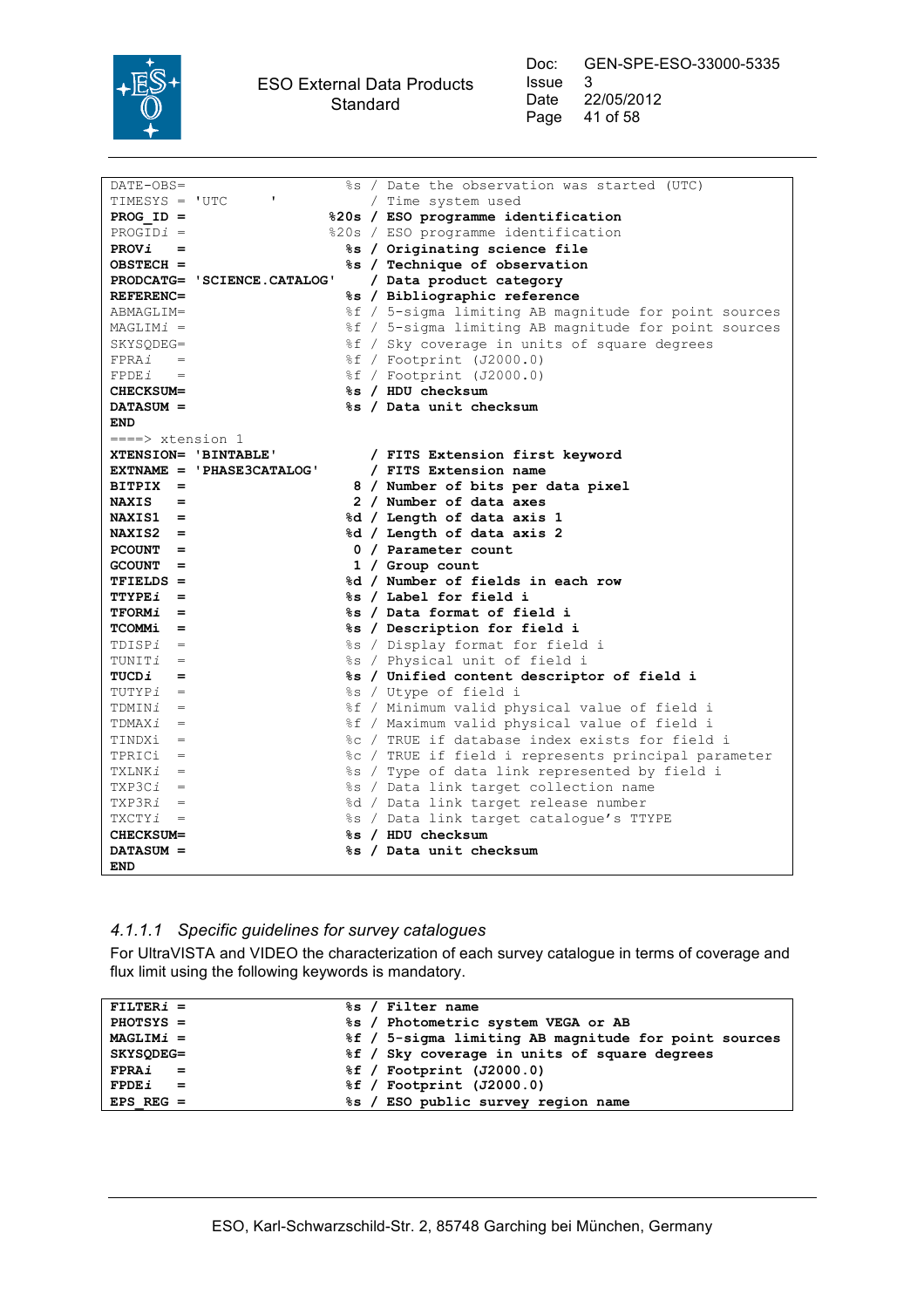

# *4.1.1.2 Catalogue Revisions*

The policies for ESO public surveys foresee that new data is released once per year. According to the progress of observations a new catalogue data release may exceed the previous one in terms of survey area, depth, spectral coverage (i.e. number of different filters), or a combination thereof. To release a revised version of a simple catalogue, the new FITS file that replaces the previous data altogether is submitted via Phase 3 as a *superseding* release of the same data collection. The name and title of the catalogue remains unchanged while the version number is automatically incremented by one.

Other release options ("updating or complementing") do not apply to simple catalogues.

# 4.1.2 Multi-file catalogues format for large catalogues

This format applies to large-area survey programmes, which produce extensive scientific catalogues in excess of the 2 GB volume limit, namely VHS, VIKING, VVV, VMC, VST-Atlas, KIDS, and VPHAS+. The multi-file catalogue format supports the data preparation and submission of large survey catalogues in a tile-by-tile fashion. The catalogue data are submitted in the form of multiple FITS files, each of them corresponding to one survey tile as defined during Phase 2. Then, the data files will be automatically concatenated during archive ingestion to appear as one single catalogue unit in the ESO Catalogue Facility.

Using the multi-file format each survey catalogue consists of one metadata file and *N* (>1) associated catalogue data files. The metadata file, which contains the global definitions for the entire catalogue in the primary header, is declared by

**PRODCATG= 'SCIENCE.MCATALOG' / Data product category** 

The binary table extension of the metadata file specifies the structure of the catalogue in terms of the complete set of catalogue column definitions (Table 9), but usually does not contain data, i.e., the binary table may have zero rows.

The associated catalogue data files have

✓

✓

✓

```
PRODCATG= 'SCIENCE.CATALOGTILE' / Data product category
```
in the primary header and contain all the catalogue data together with a minimum set of mandatory keywords in their binary table extensions (Table 10).

The multi-file catalogue format supports catalogue data files with a total size up to 2 GB (gigabytes).

The keyword EXTNAME = 'PHASE3CATALOG' identifies the FITS extension that contains the catalogue (meta)data. Note that the keywords EXTVER and EXTLEVEL are *not allowed*.

The column definitions in the metadata file apply to all data files of this catalogue. Each catalogue data file must define column labels (TTYPE*i*) and data types (TFORM*i*) consistent with the definition provided in the metadata file. The other column-related keywords do not need to be repeated.

The tile-by-tile submission scheme is no replacement for source merging in the overlapping region of adjacent survey tiles. In practice, the Phase 3 data provider will define the final catalogue tiles (without overlaps) at last after cross-calibration and merging the data in overlapping image areas.

## **Table 9: FITS header of the metadata file in multi-file catalogue format**

| $SIMPLE =$   |     | T / Standard FITS format (NOST-100-2.0) |
|--------------|-----|-----------------------------------------|
| $BITPIX =$   |     | %d / Number of bits per data pixel      |
| <b>NAXIS</b> | $=$ | 0 / Number of data axes                 |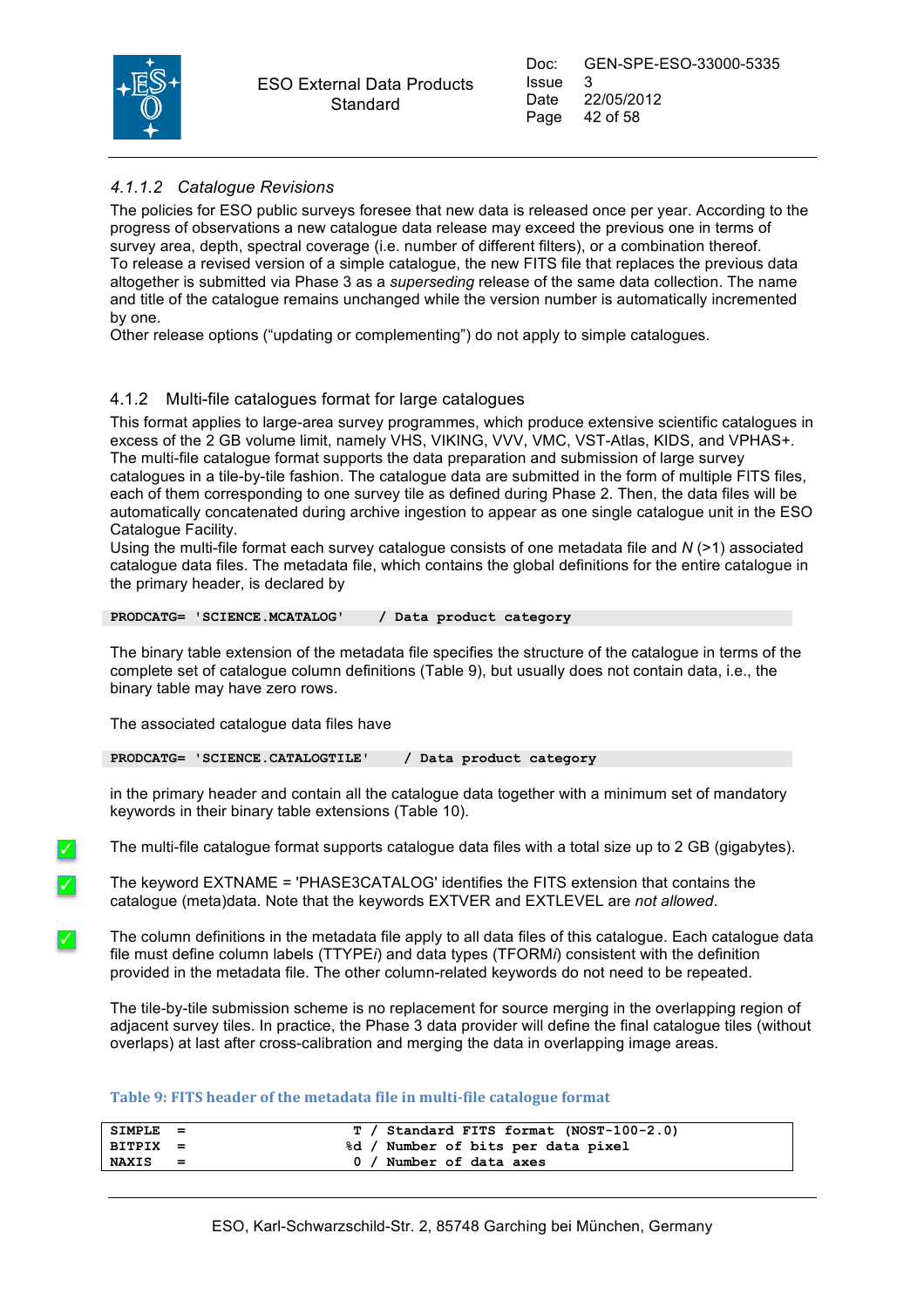

| <b>EXTEND</b><br>$=$                   |                              | T / Extensions may be present                                       |
|----------------------------------------|------------------------------|---------------------------------------------------------------------|
|                                        | ORIGIN = 'ESO-PARANAL'       | / European Southern Observatory                                     |
| <b>DATE</b><br>$=$                     |                              | %s / Date the file was written                                      |
| TELESCOP=                              |                              | %s / ESO Telescope designation                                      |
| <b>INSTRUME=</b>                       |                              | %s / Instrument name                                                |
| FILTER<br>$=$                          |                              | %s / Filter name                                                    |
| $FILTERI =$                            |                              | %s / Filter name                                                    |
| $OBJECT =$                             |                              | %s / Target designation                                             |
| RA.<br>$=$                             |                              | %f / Field centre (J2000.0)                                         |
| DEC.<br>$=$                            |                              | %f / Field centre (J2000.0)                                         |
| $EQUINOX =$                            |                              | %. Of / Standard FK5 (years)                                        |
| RADECSYS=                              |                              | %s / Coordinate reference frame                                     |
|                                        |                              | %.8f / Start of observations (days)                                 |
| $MJD-OBS =$                            |                              |                                                                     |
| $MJD-END =$                            |                              | %.8f / End of observations (days)                                   |
| DATE-OBS=                              |                              | %s / Date the observation was started (UTC)                         |
| TIMESYS = 'UTC                         |                              | / Time system used                                                  |
| PROG ID $=$                            |                              | %20s / ESO programme identification                                 |
| $PROGIDi =$                            |                              | %20s / ESO programme identification                                 |
| OBSTECH =                              |                              | %s / Technique of observation                                       |
|                                        | PRODCATG= 'SCIENCE.MCATALOG' | / Data product category                                             |
| <b>REFERENC=</b>                       |                              | %s / Bibliographic reference                                        |
| ABMAGLIM=                              |                              | %f / 5-sigma limiting AB magnitude for point sources                |
| $MAGLIMi =$                            |                              | %f / 5-sigma limiting AB magnitude for point sources                |
| SKYSQDEG=                              |                              | %f / Sky coverage in units of square degrees                        |
| FPRAi<br>$=$                           |                              | %f / Footprint (J2000.0)                                            |
| FPDEi<br>$\overline{a}$ =              |                              | %f / Footprint (J2000.0)                                            |
| <b>CHECKSUM=</b>                       |                              | %s / HDU checksum                                                   |
| DATASUM =                              |                              | %s / Data unit checksum                                             |
|                                        |                              |                                                                     |
|                                        |                              |                                                                     |
| END                                    |                              |                                                                     |
| $\Rightarrow$ $\Rightarrow$ xtension 1 |                              |                                                                     |
|                                        | XTENSION= 'BINTABLE'         | / FITS Extension first keyword                                      |
|                                        | EXTNAME = 'PHASE3CATALOG'    | / FITS Extension name                                               |
| $BITPIX =$                             |                              | 8 / Number of bits per data pixel                                   |
| $NAXIS =$                              |                              | 2 / Number of data axes                                             |
| $NAXIS1 =$                             |                              | %d / Length of data axis 1                                          |
| $NAXIS2 =$                             |                              | %d / Length of data axis 2                                          |
| $PCOUNT =$                             |                              | 0 / Parameter count                                                 |
| $GCOUNT =$                             |                              | 1 / Group count                                                     |
| $TFIELDS =$                            |                              | %d / Number of fields in each row                                   |
| $TTYPEi =$                             |                              | %s / Label for field i                                              |
| TFORMi =                               |                              | %s / Data format of field i                                         |
| <b>TCOMMi =</b>                        |                              | %s / Description for field i                                        |
| TDISP <i>i</i> =                       |                              | %s / Display format for field i                                     |
| TUNIT <i>i</i><br>$=$                  |                              | %s / Physical unit of field i                                       |
| TUCDi<br>=                             |                              |                                                                     |
| TUTYPi<br>$=$                          |                              | %s / Unified content descriptor of field i<br>%s / Utype of field i |
| TDMIN <i>i</i> =                       |                              |                                                                     |
| $=$                                    |                              | %f / Minimum valid physical value of field i                        |
| TDMAXi                                 |                              | %f / Maximum valid physical value of field i                        |
| TINDXi<br>$=$                          |                              | %c / TRUE if database index exists for field i                      |
| $TPRICi =$                             |                              | %c / TRUE if field i represents principal parameter                 |
| TXLNK <i>i</i> =                       |                              | %s / Type of data link represented by field i                       |
| $TXP3C1 =$                             |                              | %s / Data link target collection name                               |
| $TXP3R1 =$                             |                              | %d / Data link target release number                                |
| TXCTYi =                               |                              | %s / Data link target catalogue's TTYPE                             |
| CHECKSUM=                              |                              | %s / HDU checksum                                                   |
| DATASUM =<br><b>END</b>                |                              | %s / Data unit checksum                                             |

## Table 10: FITS header of the catalogue data file in multi-file catalogue format

**SIMPLE = T / Standard FITS format (NOST-100-2.0)**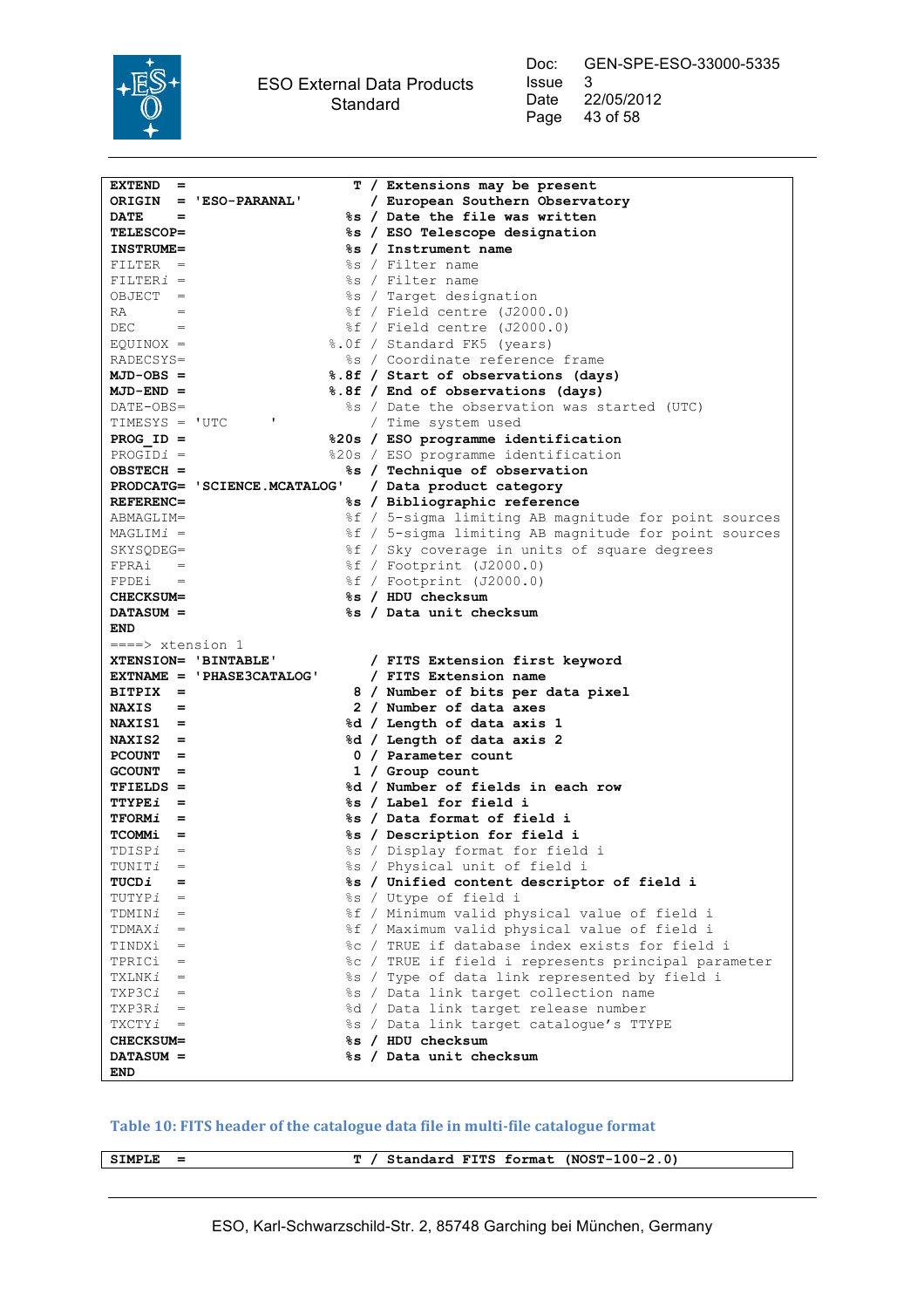

| <b>BITPIX</b><br>$=$             |                           |  | %d / Number of bits per data pixel                      |
|----------------------------------|---------------------------|--|---------------------------------------------------------|
| <b>NAXIS</b><br>$=$              |                           |  | 0 / Number of data axes                                 |
| $EXTEND =$                       |                           |  | T / Extensions may be present                           |
|                                  | ORIGIN = 'ESO-PARANAL'    |  | / European Southern Observatory                         |
| <b>DATE</b><br>$\qquad \qquad =$ |                           |  | %s / Date the file was written                          |
| <b>TELESCOP=</b>                 |                           |  | %s / ESO Telescope designation                          |
| <b>INSTRUME=</b>                 |                           |  | %s / Instrument name                                    |
| $FILTER =$                       |                           |  | %s / Filter name                                        |
| $FILTERI =$                      |                           |  | %s / Filter name                                        |
| <b>OBJECT</b><br>$=$             |                           |  | %s / Survey field/tile designation                      |
| RA.<br>$\equiv$                  |                           |  | %f / Survey field/tile centre (J2000.0)                 |
| DEC<br>$=$                       |                           |  | %f / Survey field/tile centre (J2000.0)                 |
| $EQUINOX =$                      |                           |  | %. Of / Standard FK5 (years)                            |
| RADECSYS=                        |                           |  | %s / Coordinate reference frame                         |
| $MJD-OBS =$                      |                           |  | %.8f / Start of observations (days)                     |
| $MJD-END =$                      |                           |  | %.8f / End of observations (days)                       |
| DATE-OBS=                        |                           |  | %s / Date the observation was started (UTC)             |
| TIMESYS = 'UTC                   |                           |  | / Time system used                                      |
| PROG ID $=$                      |                           |  | %20s / ESO programme identification                     |
| $PROGIDi =$                      |                           |  | %20s / ESO programme identification                     |
| PROVi<br>$=$                     |                           |  | %s / Originating science file                           |
| OBSTECH =                        |                           |  | %s / Technique of observation                           |
|                                  |                           |  | PRODCATG= 'SCIENCE.CATALOGTILE' / Data product category |
| REFERENC=                        |                           |  | %s / Bibliographic reference                            |
| ABMAGLIM=                        |                           |  | %f / 5-sigma limiting AB magnitude for point sources    |
| $MAGLIMi =$                      |                           |  | %f / 5-sigma limiting AB magnitude for point sources    |
| SKYSQDEG=                        |                           |  | %f / Sky coverage in units of square degrees            |
| FPRAi<br>$=$                     |                           |  | %f / Footprint (J2000.0)                                |
| FPDEi<br>$\qquad \qquad =$       |                           |  | %f / Footprint (J2000.0)                                |
| CHECKSUM=                        |                           |  | %s / HDU checksum                                       |
| DATASUM =                        |                           |  | %s / Data unit checksum                                 |
| <b>END</b>                       |                           |  |                                                         |
| ====> xtension 1                 |                           |  |                                                         |
|                                  | XTENSION= 'BINTABLE'      |  | / FITS Extension first keyword                          |
|                                  | EXTNAME = 'PHASE3CATALOG' |  | / FITS Extension name                                   |
| $BITPIX =$                       |                           |  | 8 / Number of bits per data pixel                       |
| $NAXIS =$                        |                           |  | 2 / Number of data axes                                 |
| $NAXIS1 =$                       |                           |  | %d / Length of data axis 1                              |
| $\texttt{NAXIS2} =$              |                           |  | %d / Length of data axis 2                              |
| $PCOUNT =$                       |                           |  | 0 / Parameter count                                     |
| GCOUNT =                         |                           |  | 1 / Group count                                         |
| TFIELDS =                        |                           |  | %d / Number of fields in each row                       |
| <b>TTYPEi</b><br>$=$             |                           |  | %s / Label for field i                                  |
| <b>TFORMi</b><br>$=$             |                           |  | %s / Data format of field i                             |
| CHECKSUM=                        |                           |  | %s / HDU checksum                                       |
| DATASUM =                        |                           |  | %s / Data unit checksum                                 |
| <b>END</b>                       |                           |  |                                                         |

The processing provenance (PROV*i*) records the list of original science files that were used as input to produce the data of this catalogue file. Normally these are again Phase 3 science data products like images or source lists depending on the details of the reduction strategy.

## *4.1.2.1 Specific guidelines for survey catalogues*

For VHS, VIKING, VVV, VMC, VST-Atlas, KIDS, and VPHAS+ the characterization of each survey catalogue in terms of flux limit per filter and total sky coverage is mandatory. They must be defined in the metadata file:

| FТ<br>= | name<br>.<br>*s<br>Filter |
|---------|---------------------------|
|         |                           |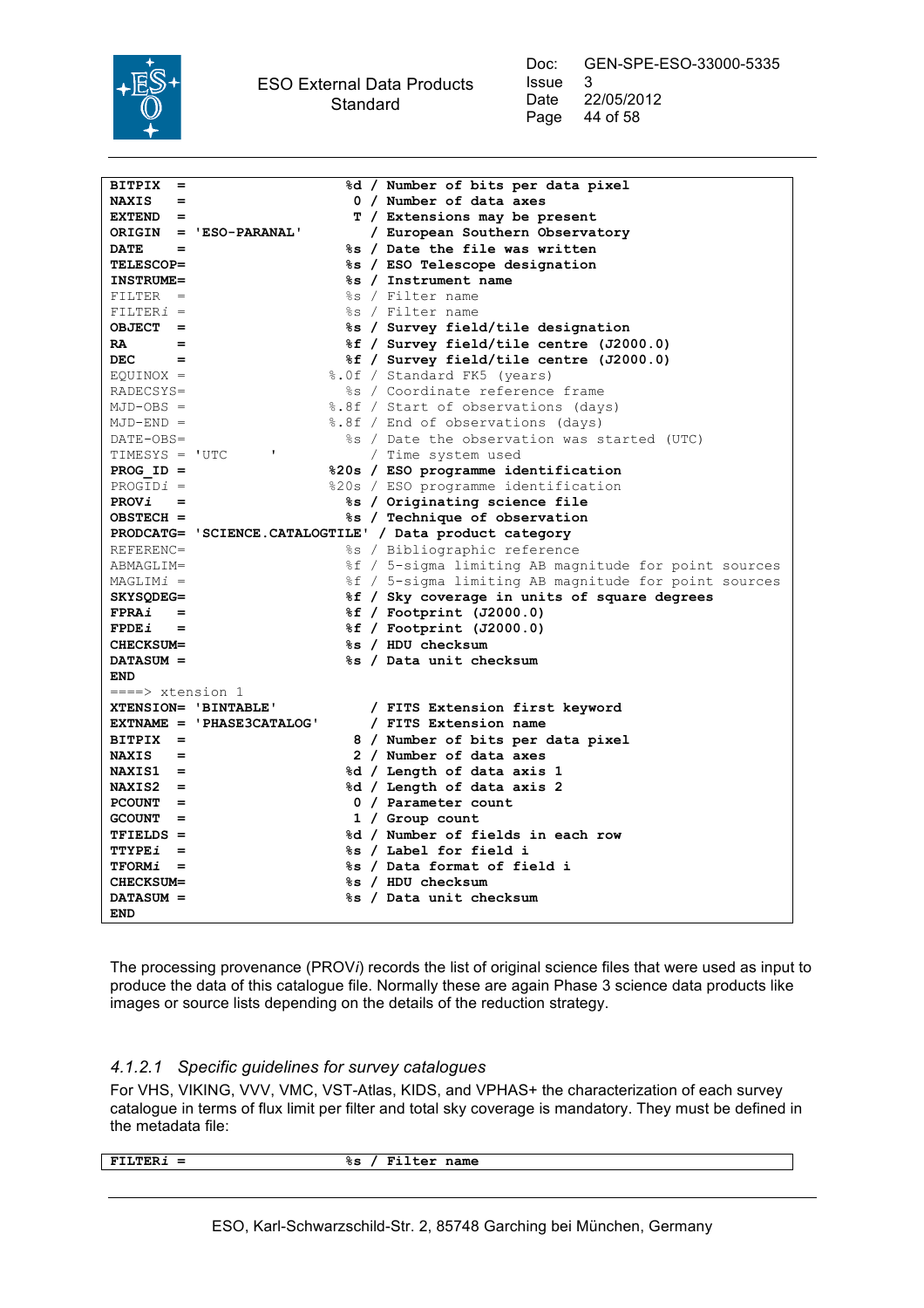

| $PHOTSYS =$       | %s / Photometric system VEGA or AB                   |
|-------------------|------------------------------------------------------|
| MAGLIM <i>i</i> = | %f / 5-sigma limiting AB magnitude for point sources |
| <b>SKYSODEG=</b>  | %f / Sky coverage in units of square degrees         |
| EPS REG $=$       | %s / ESO public survey region name                   |

# *4.1.2.2 Incremental Catalogue Data Releases*

Using the multi-file catalogue format in combination with the tile-by-tile delivery scheme supports incremental catalogue data releases for large-area surveys, i.e. annual data releases corresponding to their observational progress in terms of surveyed sky area. Each incremental data release adds new data to the previously released catalogue without the need to resubmit the previous data all over again. However, to avoid degeneracy in the resulting combined source catalogue careful planning and bookkeeping of the content of the tiles delivered by the survey team is required.

Incremental releases are setup using the Phase 3 release manager by creating an *"updating or complementing"* release for the same data collection that has been defined for the initial release of this catalogue.

- For consistency reasons, the catalogue data to be submitted as incremental release must follow exactly the same column definitions as given in the first release. ✓
- At the time of submission the release directory on the Phase 3 FTP server should contain *N* catalogue data files (according to the number of tiles), the catalogue metadata file, and the release description (PDF file). ✓

Note that the global catalogue parameters defined in the metadata file, like MJD-OBS, MJD-END, SKYSQDEG, always refer to the entire catalogue resulting from joining the data of the incremental release with the initial release.

After the initial release the catalogue structure is essentially frozen. Therefore, the incremental release scheme is **incompatible** with the aim of adding new catalogue parameters (i.e. a new column) or otherwise changing the column definitions. In this case the *"superseding"* release scheme is the appropriate choice.

# 4.1.3 Column definitions

✓

✓

✓

Each catalogue parameter is defined in terms of the following keywords indexed with *i* between 1 and 999 without leading zero.

| Type | Keyword       | <b>Description</b>                                                                                                                                                                                                                                                                                                                                                                                                                                                                                                                                                                   |
|------|---------------|--------------------------------------------------------------------------------------------------------------------------------------------------------------------------------------------------------------------------------------------------------------------------------------------------------------------------------------------------------------------------------------------------------------------------------------------------------------------------------------------------------------------------------------------------------------------------------------|
| (S)  | <b>TTYPEi</b> | Name of the parameter. Every column of the catalogue shall be<br>assigned a concise, unique, case-insensitive name. E.g., 'KMAG'<br>and 'Kmag' should be interpreted as the same name. It is required<br>that the character string to be composed only of upper and lower<br>case letters, digits, and the underscore (' ', decimal 95,<br>hexadecimal 5F) character. The reserved keywords listed in<br>Appendix A, page 55, must not be used as column names.<br>Because of the case-insensitive interpretation, this means for<br>instance that both 'DEC' and 'Dec' are invalid. |
| (S)  | <b>TFORMI</b> | Data format string according to Table 11. Note in particular the<br>constraint that numerical data must be scalar.                                                                                                                                                                                                                                                                                                                                                                                                                                                                   |
| (S)  | <b>TCOMMi</b> | Verbal description (68 characters max).                                                                                                                                                                                                                                                                                                                                                                                                                                                                                                                                              |
| (S)  | <b>TUCDI</b>  | Unified content descriptor according to the UCD1+ controlled<br>vocabulary to describe astronomical data quantities, version 1.23,<br>IVOA 02 April 2007,                                                                                                                                                                                                                                                                                                                                                                                                                            |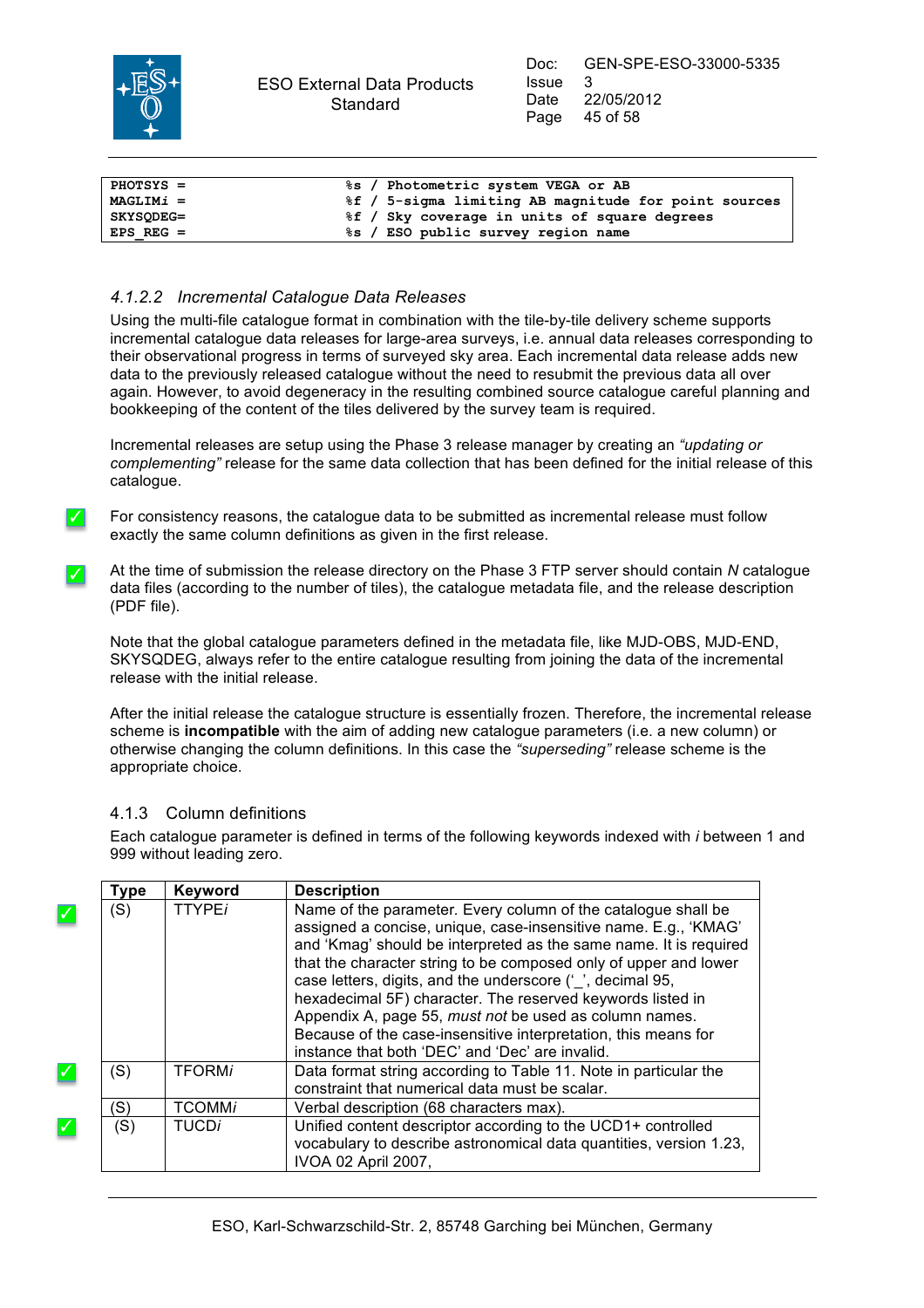

|     |               | http://www.ivoa.net/Documents/latest/UCDlist.html [RD2].                                                     |
|-----|---------------|--------------------------------------------------------------------------------------------------------------|
|     |               | CDS provides and maintains tools that help data providers to                                                 |
|     |               | assign UCD1+ to astronomical measurements, see:                                                              |
|     |               | http://cdsweb.u-strasbg.fr/UCD/tools.htx                                                                     |
| (S) | <b>TDISPi</b> | Recommended format for displaying an ASCII text representation                                               |
|     |               | of the contents of this column. The permitted display format codes                                           |
|     |               | for each type of data (i.e., character strings, logical, integer, or                                         |
|     |               | real) are given in Table 12.                                                                                 |
| (S) | <b>TUNITi</b> | Units and scale in which the physical quantity in this column is                                             |
|     |               | expressed. The unit string consists of a (base) unit possibly                                                |
|     |               | preceded, with no intervening spaces, by a single character (two                                             |
|     |               | for deca) representing scale factors mostly in steps of $103$ . The                                          |
|     |               | value of this keyword should conform to the recommendations                                                  |
|     |               | outlined in the ESO DICD [AD3], Chapter 8. Please also refer to                                              |
| (S) | <b>TUTYPi</b> | [AD2], Sect. 4.3, for further guidance.<br>Description of the catalogue column content in terms of a pointer |
|     |               | to a concept expressed in a VO data model (optional).                                                        |
| (R) | <b>TDMINi</b> | Floating point number specifying the minimum valid physical value                                            |
|     |               | represented in the respective column of the catalogue, exclusive                                             |
|     |               | of any special values. Applies to numeric data type columns.                                                 |
| (R) | <b>TDMAXi</b> | Floating point number specifying the maximum valid physical                                                  |
|     |               | value represented in the respective column of the catalogue,                                                 |
|     |               | exclusive of any special values. Applies to numeric data type                                                |
|     |               | columns.                                                                                                     |
| (1) | <b>TNULLi</b> | Shall contain the integer that represents an undefined value for                                             |
|     |               | data type B, I, J or K. The keyword must not be used in case of                                              |
|     |               | any other data type.                                                                                         |
| (L) | <b>TINDXi</b> | Setting this flag (TRUE) signifies that this parameter is considered                                         |
|     |               | important for searching and defining subsamples of the data.                                                 |
|     |               | Based on this input a database index may be defined for this                                                 |
|     |               | parameter to make database queries efficient.                                                                |
| (L) | <b>TPRICi</b> | Setting this flag (TRUE) defines the set of principal catalogue                                              |
|     |               | columns, which may be displayed by default. In addition, a data                                              |
|     |               | access service may return the set of principal catalogue columns                                             |
|     |               | unless the user has requested otherwise.                                                                     |
| (S) | <b>TXLNKi</b> | If this column represents a data link, this keyword should be set to                                         |
|     |               | one of the string values 'CATALOG', 'ARCFILE' or 'ORIGFILE' to                                               |
|     |               | indicate the type of link. See §4.2.2.1 for instructions how to                                              |
|     |               | define data links.                                                                                           |
| (S) | TXP3Ci        | Defines the target of this data link in terms of the Phase 3                                                 |
|     |               | collection name.                                                                                             |
| (S) | TXP3Ri        | Defines the target of this data link in terms of the Phase 3 release                                         |
|     |               | number.                                                                                                      |
| (S) | <b>TXCTYi</b> | Defines the name of the target column of this catalogue data link                                            |
|     |               | in terms of its TTYPEi.                                                                                      |

# *4.1.3.1 Data types*

✓

✓

The data types supported for science catalogues are listed in Table 11. The provider of catalogue data selects a format appropriate to the form, range of values, and accuracy of the data.

Note that vector-valued fields must be expanded into scalars before catalogue submission. It means for instance that the definition TFORM*i*='5E' is not supported and must be transformed into 5 separate columns, each one having TFORM*i*='E' (or, equivalently '1E').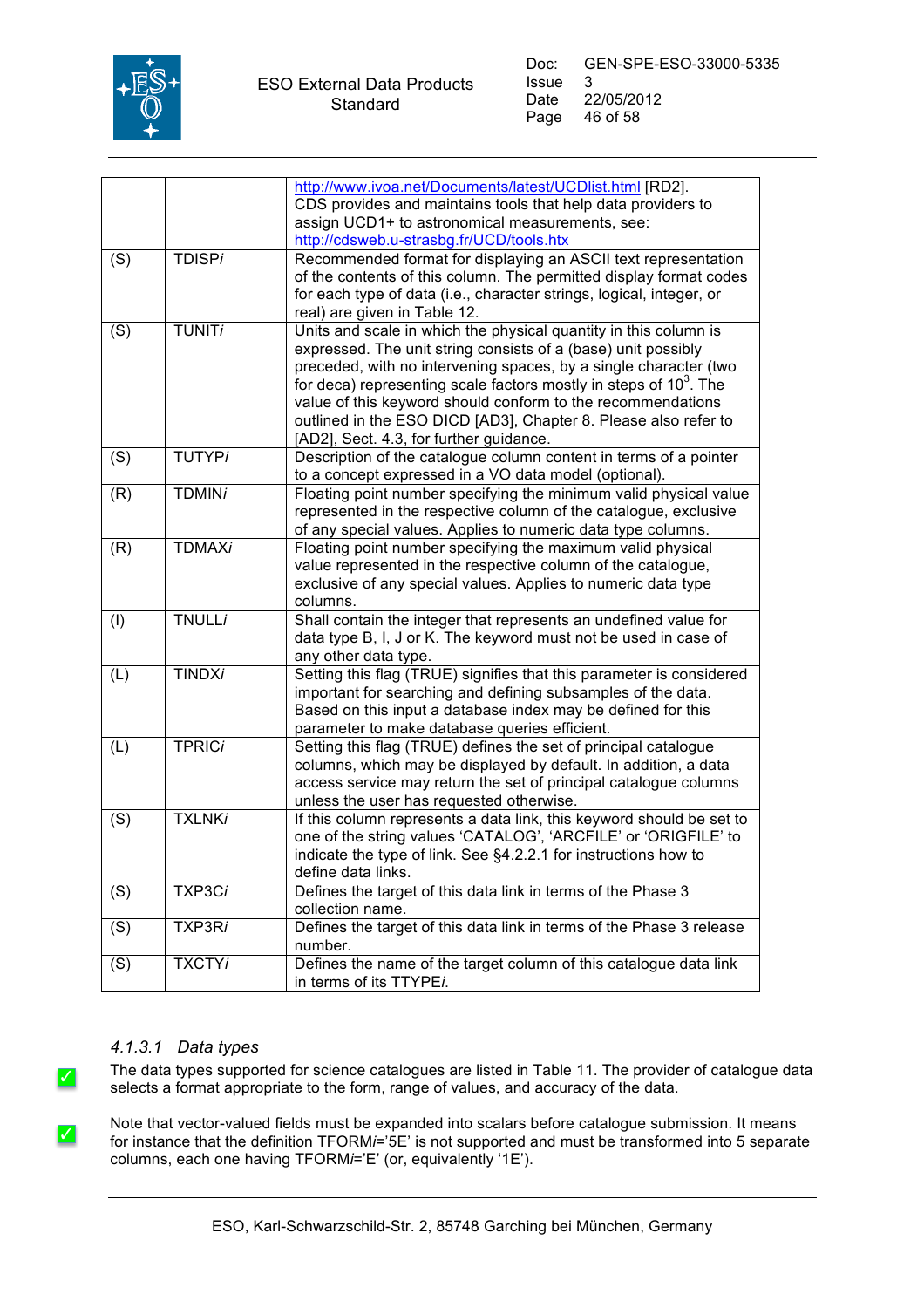

✓

Empty catalogue columns (where the repeat count specified in the value of the TFORM*i* keyword of the header is 0) are not permitted.

## **Table 11: Supported data types for science catalogues**

| <b>TFORMi</b> | <b>Description</b>                     | 8-bit Bytes |
|---------------|----------------------------------------|-------------|
|               | Logical                                |             |
| nA            | String of <i>n</i> characters          | n           |
| B             | Unsigned 8-Bit Integer (Byte)          |             |
|               | 16-Bit Integer                         | າ           |
|               | 32-Bit Integer                         | 4           |
|               | 64-Bit Integer                         | 8           |
| F             | <b>Single Precision Floating-Point</b> | 4           |
| D             | Double Precision Floating-Point        | 8           |

#### **Table 12: Valid TDISP***i* **format values in BINTABLE extensions for catalogues**

| <b>Field Value</b> | Data type                                               |
|--------------------|---------------------------------------------------------|
| Aw                 | Character                                               |
| Lw                 | Logical                                                 |
| lw.m               | Integer                                                 |
| Fw.d               | Floating-point, fixed decimal notation                  |
| Ew.dEe             | Floating-point, exponential notation                    |
| Gw.dEe             | General; appears as F if significance not lost, else E. |
| Dw.dEe             | Floating-point, exponential notation                    |

Notes: *w* is the width in characters of displayed values, *m* is the minimum number of digits displayed, *d* is the number of digits to right of decimal, and *e* is number of digits in exponent. The .*m* and E*e*  fields are optional.

## *4.1.3.2 Physical values*

Catalogues to be submitted via Phase 3 must directly store the physical values for each parameter without any scaling. The keywords TZERO*i* and TSCAL*i* should not be used in the header definition and the Phase 3 validator raises an error if one of these keywords is present.

# *4.1.3.3 Missing data*

✓

Sometimes a measurement could not be obtained for all parameters of a catalogue record, for example drop-outs in a multi-colour photometric catalogue. The fact that information is missing must be represented in the respective catalogue fields using the special NULL value according to Table 13. Entire columns that do not contain any valid data (dummy columns, padding) are not accepted and must be removed from the catalogue before data submission.

# **TFORM***i* **NULL representation** L A 0 byte (hexadecimal 00) indicates a NULL value. *n*A  $\blacksquare$  Null strings are defined by the presence of an ASCII NULL as the first character. B, I, J, K Null values are given by the value of the associated TNULL*i* keyword.

#### **Table 13: Representation of the special NULL value**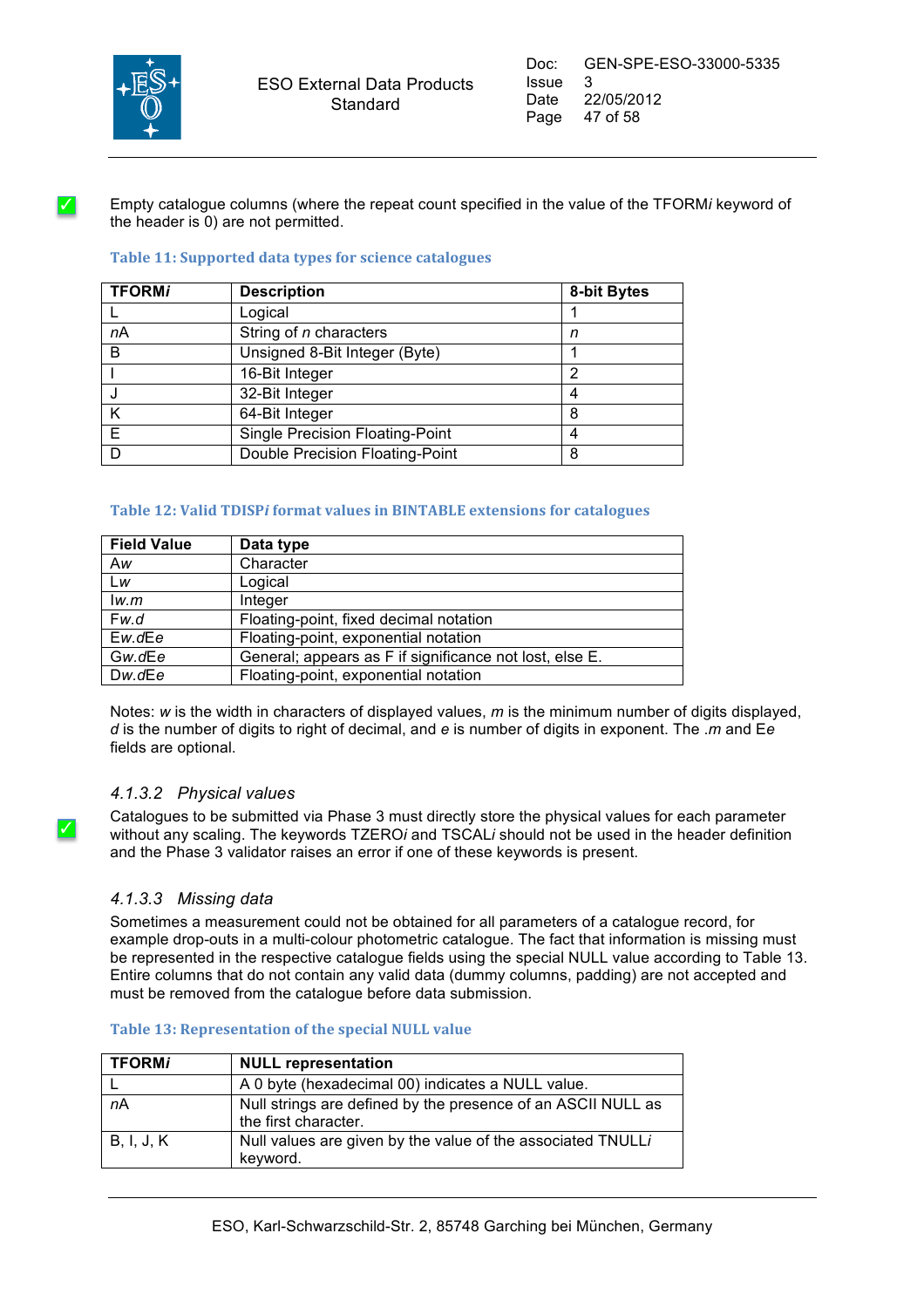

✓

✓

✓

| E, D | The IEEE NaN ("Not a Number") is used to represent null |
|------|---------------------------------------------------------|
|      | values.                                                 |

Note that special IEEE values other than 'NaN', e.g. 'Infinity', are not permitted in Phase 3 science catalogue data.

# *4.1.3.4 Unique identifier constraint*

Each catalogue has one column that serves as unique identifier for its records and which is indicated by the value of the UCD attribute:

**TUCD***i* **= 'meta.id;meta.main' / Unified content descriptor**

The identifier should be of string or integer data type having a minimum data type size to ensure global uniqueness in the context of the entire catalogue. For catalogues in multi-file format it means that the identifier must be unique with respect to the union set of all catalogue tiles. The unique identifier must not assume the special NULL value.

See §4.2.1.1 for the application of this concept in the context of source catalogues.

# *4.2 Catalogue types*

#### 4.2.1 Astronomical source catalogue

The source catalogue represents the high-level – often the final – data product of every astronomical survey including the nine ESO public imaging surveys currently running at the ESO/VISTA and VST facilities. The source catalogue normally contains *exactly one* entry for each source that has been detected and characterized during the survey programme, recording its best estimates for position, flux for each passband (i.e. apparent magnitudes), colours, morphology and other parameters depending on the scientific objectives.

Following the guidelines for catalogue data preparation ensures both, smooth ingestion into the ESO Archive and, subsequently, efficient access and data exploitation by the community.

#### *4.2.1.1 Unique source identifier*

Every source catalogue must have a unique source identifier, defined according to the IAU recommendations for nomenclature using the schema<sup>12</sup>

<prefix> J<hhmmss.s±ddmmss.s>

or, alternatively,

✓

<prefix> J<hhmmss.ss±ddmmss.ss>

where prefix denotes the survey programme. The source identifier serves as a reference key and must be recorded in any other catalogue that contains measurements for the given source, including for instance multi-epoch photometric data collections or catalogues of variables.

The source identifier must not assume the special NULL value.

#### Table 14: Example of the source catalogue with source identifiers.

| SOURCF<br>. .<br>ιu<br>-                           | \J2000<br>RΔ | <b>DEJ2000</b> | <b>SIGMA</b><br><b>USSIAN</b><br>GΑ | <b>TICITY</b><br><b>ELLIP</b> | $\cdots$ |
|----------------------------------------------------|--------------|----------------|-------------------------------------|-------------------------------|----------|
| 1027<br>$-2$<br>$\sim$<br><b>VHS</b><br>130248.6-1 |              |                |                                     |                               |          |

<sup>&</sup>lt;sup>12</sup> See also the "Specifications concerning designations for astronomical radiation sources outside the solar system" issued by the Task Group on Astronomical Designations of IAU Commission 5 (http://cdsweb.ustrasbg.fr/Dic/iau-spec.html).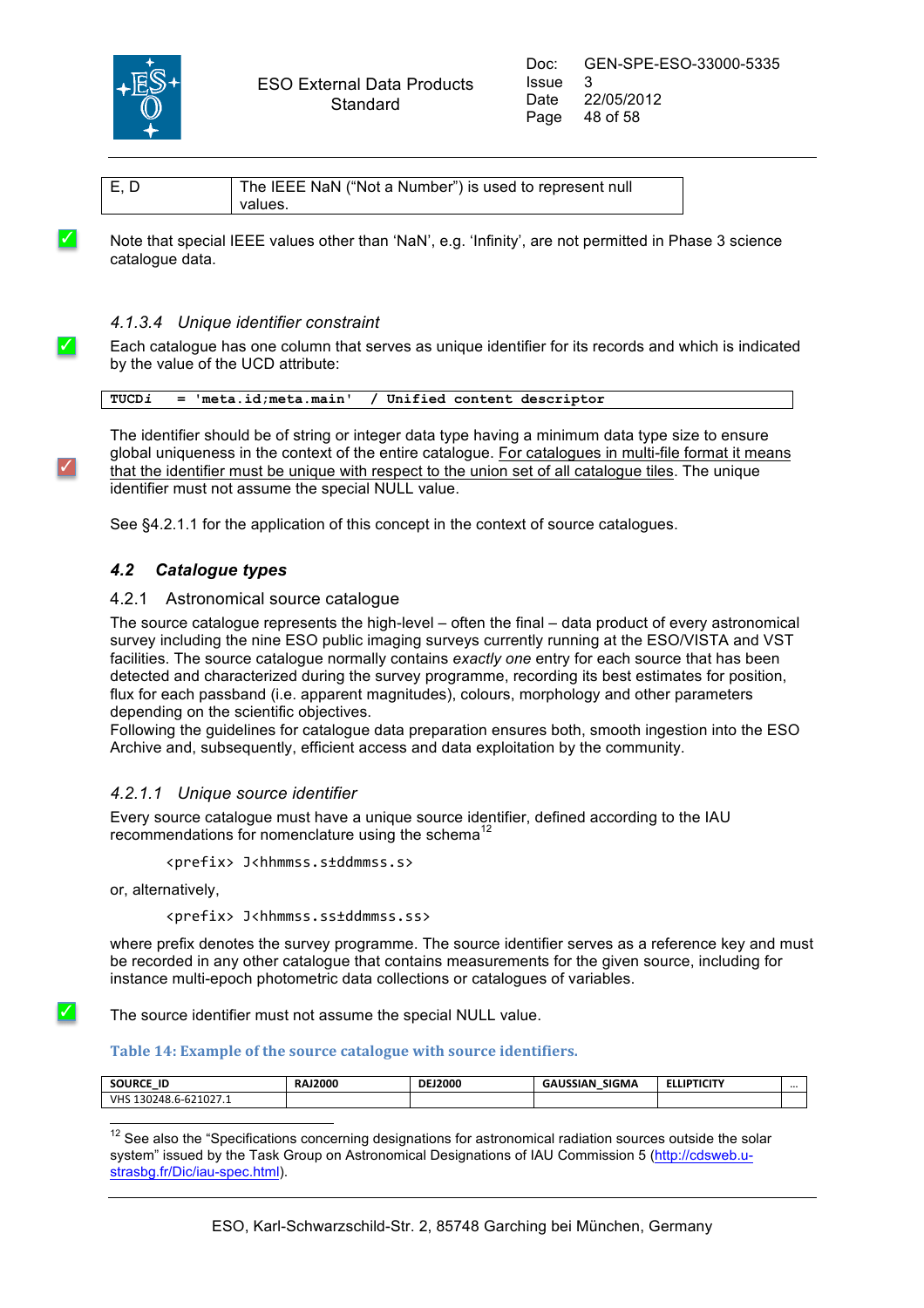

| VHS 130248.9-621027.4 |  |  |  |
|-----------------------|--|--|--|
| VHS 130250.1-621011.1 |  |  |  |
| $\cdots$              |  |  |  |

Survey PIs and data providers are responsible for the definition of source identifiers and their consistent application across different data products and Phase 3 releases.

The unified content descriptor (UCD) **meta.id;meta.main** shall be set to identify the catalogue column that represents the source identifier as in this example:

```
TTYPE1 = 'SOURCE_ID ' / Label
TFORM1 = '22A ' / Data format
TCOMM1 = 'VHS source designation' / Description
TUCD1 = 'meta.id;meta.main' / Unified content descriptor
```
# *4.2.1.2 Equatorial coordinates (J2000)*

Every source catalogue must contain at least Right Ascension and Declination in decimal degrees (J2000) to specify the celestial position of each source. The two coordinates must be identified in the FITS header by **pos.eq.ra;meta.main** and **pos.eq.dec;meta.main** set in the corresponding TUCD*i* keywords, for example:

```
\begin{tabular}{lllll} \multicolumn{1}{l} \texttt{TTYPE2} & = & 'RAJ2000 \quad ' \\ \texttt{TFORM2} & = & 'E & & ' \\ \end{tabular}\begin{array}{ccc} \text{TPORM2} & = & \text{'} \text{E} & \text{'} & \text{'} \\ \end{array}TCOMM2 = 'Right ascension in decimal degrees (J2000)' /
TUNIT2 = 'deg ' /
TUCD2 = 'pos.eq.ra;meta.main' / Unified content descriptor
TTYPE3 = 'DEJ2000 ' /
TFORM3 = 'ETCOMM3 = 'Declination in decimal degrees (J2000)' /
TUNIT3 = 'deg ' /
TUCD3 = 'pos.eq.dec;meta.main' / Unified content descriptor
```
# *4.2.1.3 Galactic coordinates*

Surveys primarily targeting galactic regions may include galactic coordinates *(l,b)* in addition, for example:

```
T<sup>T</sup>TYPF4 = ' GI.ON 'TFORM4 = 'ETCOMM4 = 'Galactic longitude' /
TUNIT4 = 'degTUCD4 = 'pos.galactic.lon' / Unified content descriptor
TTYPE5 = 'GLAT ' /
TFORM5 = 'ETCOMM5 = 'Galactic latitude' /
TUNIT5 = 'deg'TUCD5 = 'pos.galactic.lat' / Unified content descriptor
```
# *4.2.1.4 Example for a colour index*

Multi-band source catalogues should generally contain colour indices for each source in order to facilitate efficient queries including colour constraints. Each survey team is free to identify suitable colours according to their scientific objectives. The colour definitions should be documented in the data release description associated to each catalogue. Example for the definition of the J-H colour index in the FITS header of a catalogue file:

✓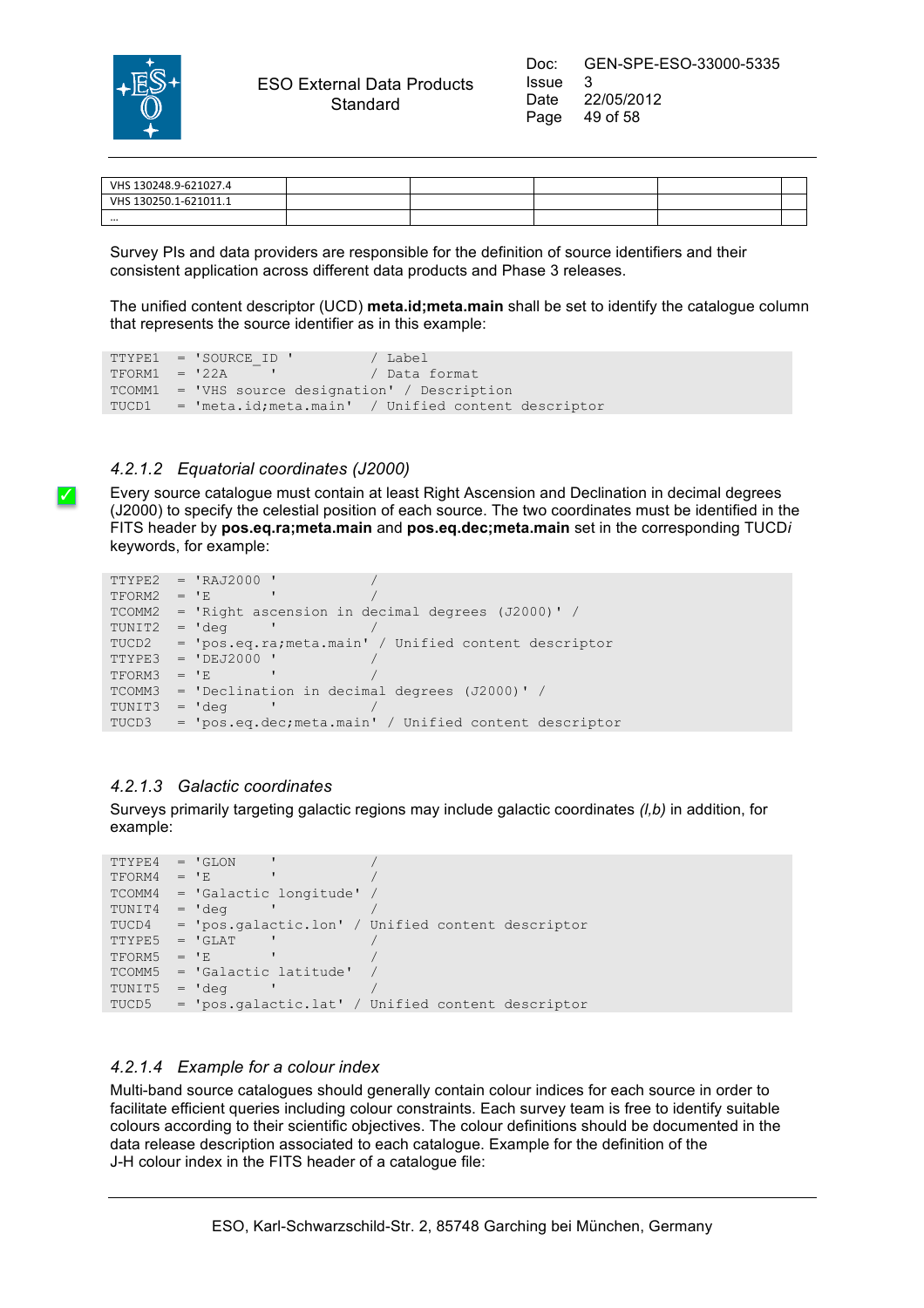

Doc: Issue Date Page GEN-SPE-ESO-33000-5335 3 22/05/2012 50 of 58

```
TTYPE12 = 'J_H '
TFORM12 = 'E 'TCOMM12 = 'J-H colour index' /
TDISP12 = 'F8.4'TUNIT12 = 'magTUCD12 = 'phot.color;em.IR.J;em.IR.H' / Unified content descriptor
\texttt{TINDX12} = T /
```
# 4.2.2 Multi-epoch photometric catalogue

The multi-epoch photometric catalogue is aimed at photometric light curves, i.e. time series of source flux measurements obtained in variability studies like the VVV – VISTA Variables in the Via Lactea survey programme. This type of catalogue, which records flux and possibly other parameters as a function of time, is always linked to a source catalogue (§4.2.1) that contains all sources being studied including their equatorial coordinates. In case of VVV the first-epoch multi-colour catalogue may serve this purpose.

## **Table 15: Example of the multi-epoch catalogue VVV\_MPHOT (schematically)**

| PHOT ID | SOURCE ID             | <b>MJD</b> | <b>KSMAG</b> | <b>KSERR</b> | $\cdots$ |
|---------|-----------------------|------------|--------------|--------------|----------|
| 1000001 | VVV 130248.9-621027.4 |            |              |              |          |
| 1000002 | VVV 130248.9-621027.4 |            |              |              |          |
| 1000003 | VVV 130248.9-621027.4 |            |              |              |          |
| 1000004 | VVV 130250.1-621011.1 |            |              |              |          |
| 1000005 | VVV 130250.1-621011.1 |            |              |              |          |
| 1000006 | VVV 130250.1-621011.1 |            |              |              |          |
|         |                       |            |              |              |          |

#### Table 16: Example of the associated source catalogue VVV\_CAT

| SOURCE ID             | <b>RAJ2000</b> | <b>DEJ2000</b> | ZMAG1 | YMAG1 | JMAG1 | <b>HMAG1</b> | <b>KSMAG1</b> | $\cdots$ |
|-----------------------|----------------|----------------|-------|-------|-------|--------------|---------------|----------|
| VVV 130248.9-621027.4 |                |                |       |       |       |              |               |          |
| VVV 130250.1-621011.1 |                |                |       |       |       |              |               |          |
| VVV 130258.6-621027.1 |                |                |       |       |       |              |               |          |
| $\cdots$              |                |                |       |       |       |              |               |          |

Table 15 illustrates the structure of the multi-epoch catalogue. Each record consists of the measurements for one source obtained at one epoch. PHOT\_ID serves as unique identifier for this catalogue according to §4.1.3.4, using integer sequential numbers in this case. This column has the unified content descriptor **meta.id;meta.main**. SOURCE\_ID identifies the astronomical source or object each flux measurement belongs to<sup>13</sup> and establishes the link to the source catalogue (Table 16). This allows to build archive services that query photometric data based on position or other source properties. MJD (modified Julian date) specifies the epoch of observation for each measurement. Other time coordinates, like JD, are possible as well. The parameters KSMAG and KSERR represent the measurement recorded in this example.

To summarize the requirements, the multi-epoch photometric catalogue consists of:

- One record (i.e. catalogue row) per source and epoch;
- One column for the unique identifier of each measurement;
- One column for the source identifier according to the associated source catalogue;
- One column for the time coordinate;

 $13$  The definition of unique source identifiers and their consistent application across different catalogues belongs to the responsibilities of the PI of the programme.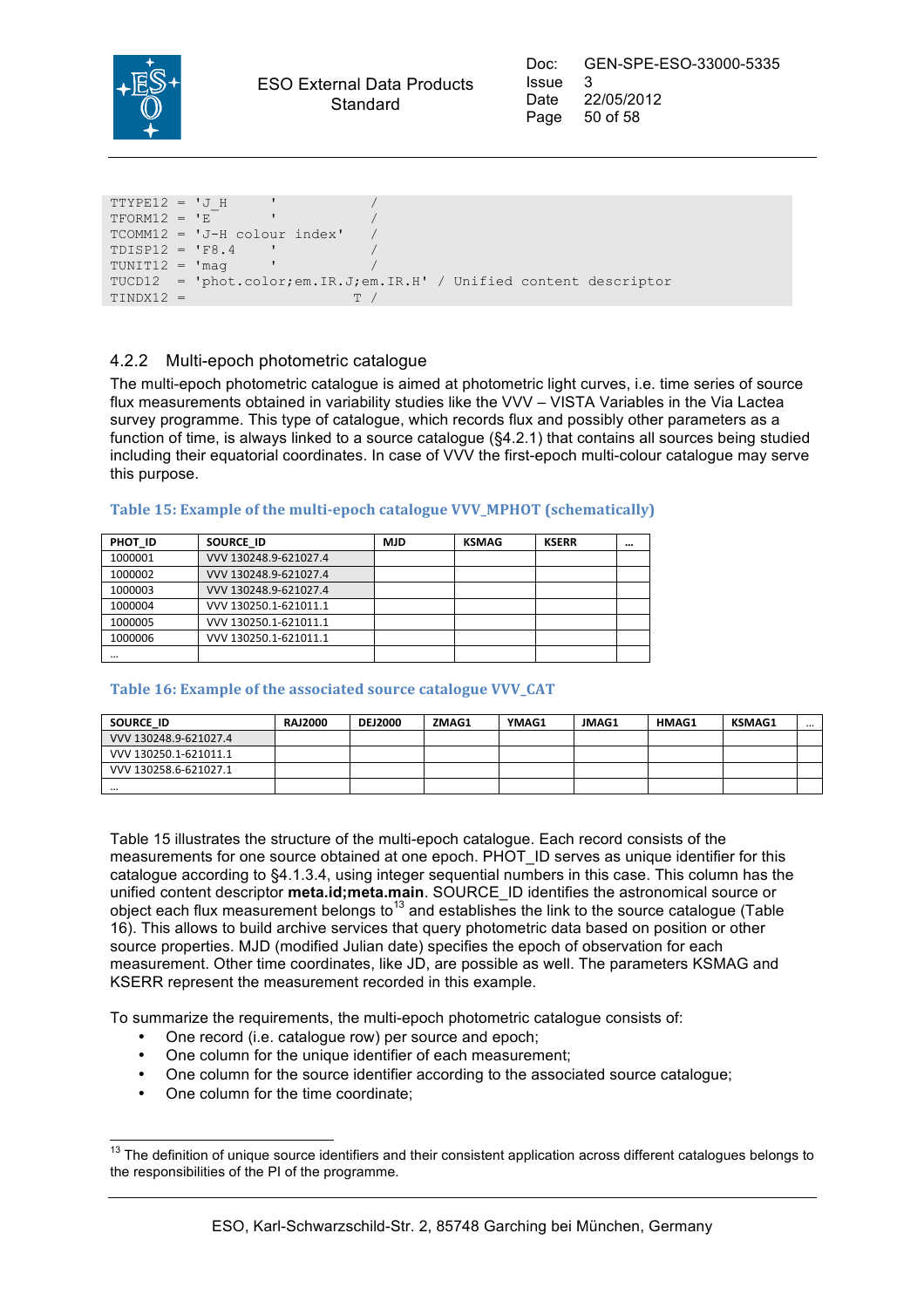

- *N* columns for the measured (photometric) parameters according to the objectives of the scientific programme.
- No time-independent information.

Note: Further results based on the analysis of the light curve data, for instance mean magnitude, indicator for flux variability like amplitude or likelihood of variation, variable type, period, phase etc. are recorded depending on the scientific objectives of the programme in a separate variability catalogue. The "Catalogue of Variables in the Via Lactea" (VVV\_VAR) is designed for this purpose.

# *4.2.2.1 Data link definition*

The FITS extension header of the multi-epoch photometric catalogue defines the data link to the source catalogue VVV\_CAT using the dedicated keywords TXLNK*i*, TXP3C*i*, TXP3R*i*, and TXCTY*i* associated to the SOURCE\_ID column with column number 2 in this case (cf. Table 17). TXLNK*i* has the fixed string value 'CATALOG' to indicate the data link. TXP3C*i* and TXP3R*i* define the Phase 3 catalogue name VVV\_CAT and the Phase 3 data release number 1, respectively. TXCTY*i* defines the column in the source catalogue which contains the source identifier, which is also labelled SOURCE ID in this example.

#### Table 17: FITS extension header for the multi-epoch photometric catalogue example VVV\_MPHOT

|                   |                                     | / Binary table<br>XTENSION= 'BINTABLE'                          |
|-------------------|-------------------------------------|-----------------------------------------------------------------|
| BITPIX            | $\hspace*{0.4em} = \hspace*{0.4em}$ | 8 / Required value                                              |
| NAXIS             | $\hspace*{0.4em} = \hspace*{0.4em}$ | 2 / Required value                                              |
| NAXIS1            | $=$                                 | 38 / Number of bytes per row                                    |
| NAXIS2            | $\hspace{1.6cm} = \hspace{1.6cm}$   | 8984450 / Number of rows                                        |
| $PCOUNT =$        |                                     | 0 / Normally 0 (no varying arrays)                              |
| <b>GCOUNT</b>     | $=$                                 | 1 / Required value                                              |
| TFIELDS =         |                                     | 4 / Number of columns in table                                  |
|                   |                                     | EXTNAME = 'PHASE3CATALOG'                                       |
| TTYPE1            |                                     | $= 'PHOT ID'$                                                   |
| $TFORM1 = 'J$     |                                     |                                                                 |
|                   |                                     | TCOMM1 = 'Photometric data point identifier (running number)' / |
| TUCD1             |                                     | $= 'meta.id; meta.maxi'$ /                                      |
| TPRIC1            | $=$                                 | T /                                                             |
|                   |                                     | TTYPE2 = 'SOURCE ID'<br>/ Label                                 |
| $TFORM2 = '22A$   |                                     | $\mathcal{A}$<br>/ Data format                                  |
| TCOMM2            |                                     | = 'VVV source identifier (catalogue data link)' / Description   |
| TUCD2             |                                     | / Unified content descriptor<br>$= 'meta.id'$                   |
| TXLNK2            |                                     | $= 'CATALOG'$<br>/ Data link type                               |
| TXP3C2            |                                     | $= 'VVV CAT'$<br>/ Data link to Phase 3 catalogue VVV CAT       |
| TXP3R2            | $=$                                 | 1 / Data link release number of VVV CAT                         |
|                   |                                     | / Data link cataloque's TTYPE<br>TXCTY2 = 'SOURCE ID'           |
| TTYPE3            |                                     | $= 'MJD$                                                        |
| $TFORM3 = 'D$     |                                     |                                                                 |
|                   |                                     | TCOMM3 = 'Date of observations' /                               |
| $TDISP3 = 'F12.6$ |                                     |                                                                 |
| TUNIT3            |                                     | $= 'days$                                                       |
| TUCD3             |                                     | $=$ 'time.epoch'                                                |
| TINDX3            | $=$                                 | T /                                                             |
| TTYPE4            |                                     | $=$ 'KSMAG                                                      |
| TFORM4            |                                     | $=$ 'E                                                          |
| TCOMM4            |                                     | = 'Ks magnitude'                                                |
| TUNIT4            |                                     | $=$ 'mag                                                        |
| TUCD4             |                                     | $=$ 'phot.maq;em.IR.K'                                          |
| TINDX4            | $\hspace{1.6cm} = \hspace{1.6cm}$   | T /                                                             |
| TPRIC4            | $=$                                 | T.                                                              |
| $TTYPE5 = 'KSER$  |                                     |                                                                 |
| $TFORM5 = 'E$     |                                     |                                                                 |
| TCOMM5            |                                     | = 'Error of Ks magnitude'                                       |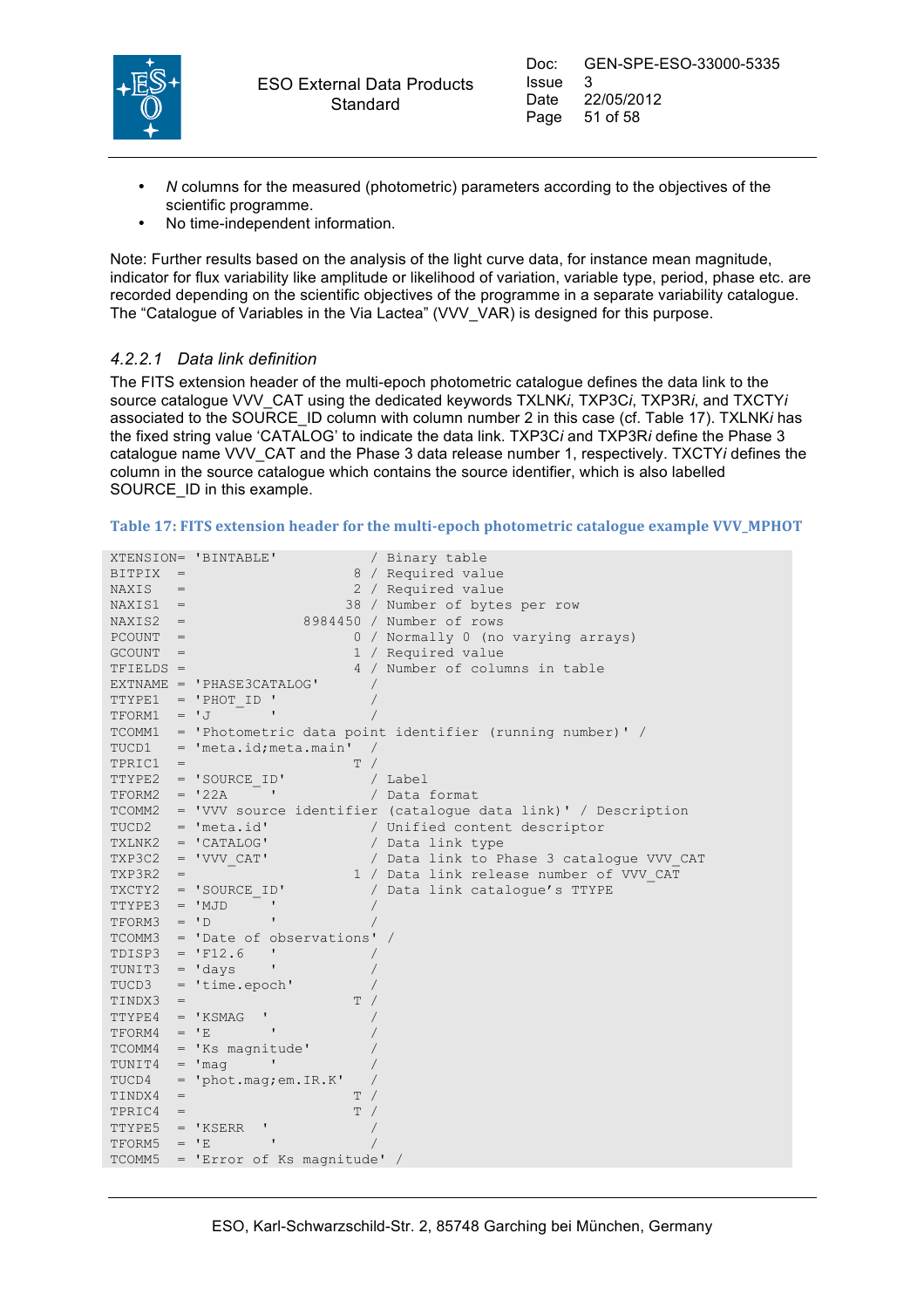

Doc: Issue Date Page GEN-SPE-ESO-33000-5335 3 22/05/2012 52 of 58

```
TUNIT5 = 'mag ' /
TUCD5 = 'stat.error;phot.mag;em.IR.K' /
\texttt{TINDX5} = F /
TPRIC5 = F / FCHECKSUM= 'IGaKJESKIEYKIEYK' / HDU checksum
DATASUM = '3598906350' / data unit checksum
END
```
# 4.2.3 Catalogue of variables

The catalogue of variables, which results from variability studies like the VVV – VISTA Variables in the Via Lactea survey programme is primarily defined by its specific content, e.g. mean magnitude, indicator for flux variability like amplitude or likelihood of variation, variable type, period, phase, etc. The PI is responsible for the exact definition of these parameters, driven by the scientific objective of the programme. Phase 3 requires that these parameters definitions be documented, formally in terms of FITS keywords (TTYPE*i*, TCOMM*i*, TUCD*i,* etc.), and informally in the data release description.

Furthermore, given that the catalogue of variables represents a subtype of the source catalogue (§4.2.1), the requirements specified therein apply as well, meaning that the catalogue must include the unique source identifier and equatorial (J2000) coordinates.

# *4.2.3.1 Subsamples*

If the catalogue of variables contains a subset of sources published in another Phase 3 source catalogue, then this link should be made explicit using the data link keywords. The formalism is the same as for the multi-epoch photometric catalogue (§4.2.2), for instance

```
TTYPE2 = 'SOURCEID' / Label<br>TFORM2 = '222 / Data
TFORM2 = '22A ' / Data format
TCOMM2 = 'VVV source identifier (catalogue data link)' / Description
TUCD2 = 'meta.id' / Unified content descriptor
TXLNK2 = 'CATALOG' / Data link type
TXP3C2 = 'VVV_CAT' / Data link to Phase 3 catalogue VVV_CAT
TXP3R2 = 1 / Data link release number of VVV_CAT
TXCTY2 = 'SOURCE_ID' / Data link catalogue's TTYPE
```
assuming that the catalogue of variables has the source identifier defined in column #2, referring to the multi-colour catalogue named VVV\_CAT with release number 1.

## *4.3 Instructions for catalogue submission*

#### 4.3.1 Phase 3 data collection and release

The Phase 3 process for catalogues relies on the same concepts of data collection and data release as the submission and release for other types of data like images or spectra. The Phase 3 Release Manager is the tool to manage these entities.

Each catalogue is represented by one and only one Phase 3 data collection. Therefore, for each new catalogue to be submitted, a dedicated Phase 3 data collection must be defined using the Phase 3 Release Manager. In this step, the data provider is prompted to enter name and title of the data collection, which refers to the catalogue in this case.

Subsequent submissions extending or revising an existing catalogue need to be submitted as a further data release to the same data collection to ensure consistent management of versions including the proper automatic tagging.

<sup>14</sup> http://www.eso.org/rm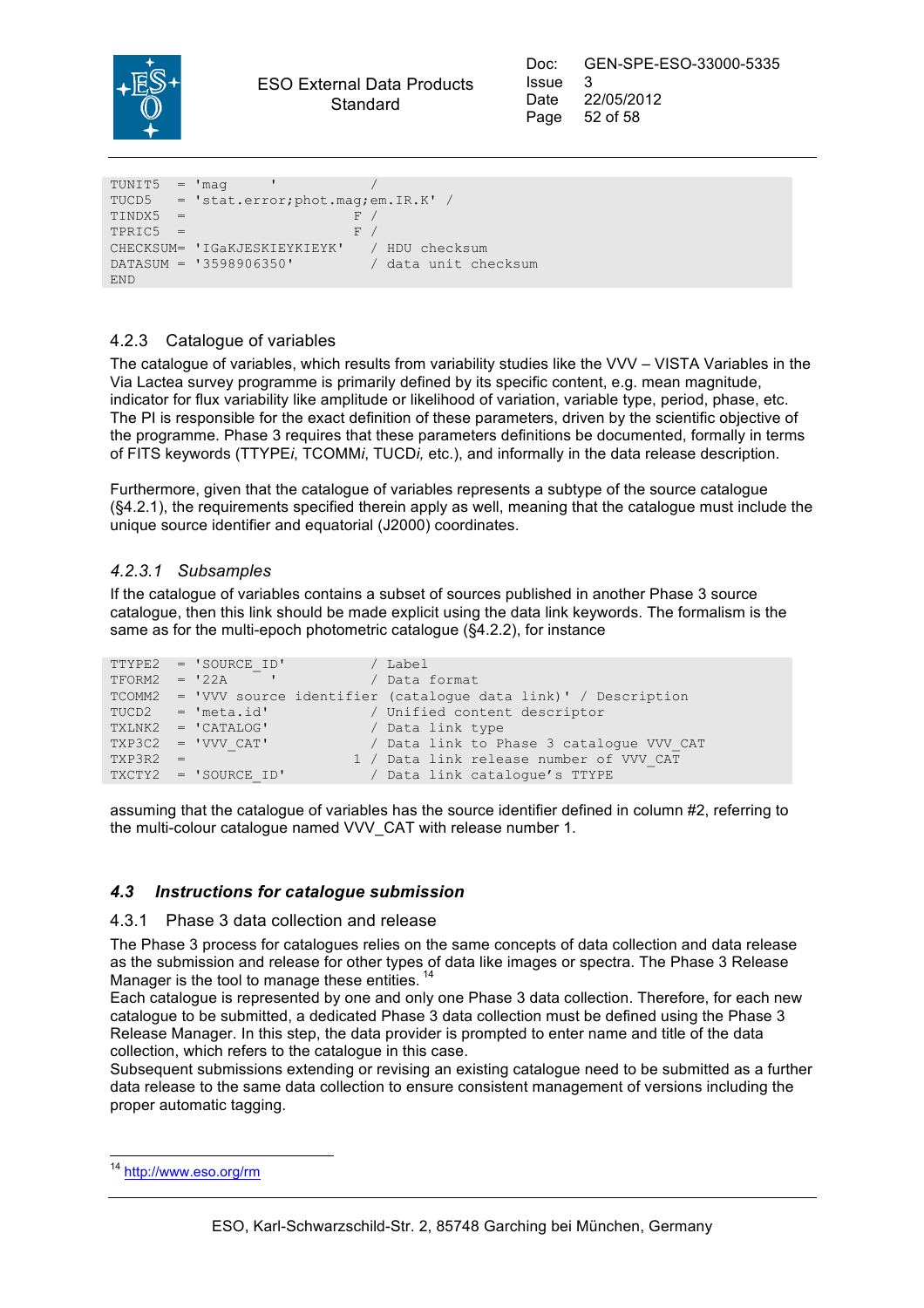

# 4.3.2 Catalogue name

The catalogue name is identical to the Phase 3 data collection name. This name is a string identifier, which must be defined as Phase 3 data collection name by the data provider before starting the first data submission. This determines the corresponding directory on the Phase 3 FTP server where the data then need to be transferred to. The name cannot be modified later. The catalogue name is used to define catalogue data links (see, e.g., §4.2.2.1).

The catalogue name is a character string composed of upper-case letters (A–Z), digits (0–9), and the underscore (' ', decimal 95, hexadecimal 5F) character. Spaces are not allowed. The string should have between 5 and 20 characters. Specifically, the string shall match the (Perl) regular expression: ^[A-Z\_][A-Z0-9\_]{4,19}\$. This constraint is validated by the system when a new Phase 3 data collection is created using the Release Manager.

Because the catalogue/collection name is employed as unique identifier in the context of the Phase 3 system, not just in the context of your Phase 3 programme, names should be sufficiently specific. Therefore, for instance, the name VIDEO\_CDFS\_CAT should be preferred over just CDFS\_CAT. It is generally a good idea to prepend the catalogue/collection name with the (abbreviated) programme name.

Subsequent versions of a given catalogue share the same name, i.e. the combination of catalogue name and catalogue version number (see below) uniquely identifies each catalogue instance stored in the ESO archive. For this reason the catalogue name, and Phase 3 data collection name in general, should not contain a number indicating its version. See Table 18 for examples.

| <b>Name</b>       | <b>Title</b>                                                    | Content                                                                                                                                                                              |
|-------------------|-----------------------------------------------------------------|--------------------------------------------------------------------------------------------------------------------------------------------------------------------------------------|
| UVISTA DEEP CAT   | Deep Near-Infrared Cataloque<br>of the COSMOS Field             | Aperture-matched source catalogue in YJHKs and NB118<br>based on the deep stacked images.                                                                                            |
| UVISTA UDEEP CAT  | Ultra-deep Near-Infrared<br>Catalogue of the COSMOS<br>Field    | Aperture-matched source catalogue in the YJHKs and<br>NB118 based on the stacked images of the ultra-deep part<br>of the survey.                                                     |
| <b>VIKING CAT</b> | <b>VIKING J-Band Selected</b><br><b>ZYJHKs Source Cataloque</b> | Merged multi-band source catalogue with aperture-<br>matched photometry in ZYJHKs for all objects selected<br>and defined in J-band.                                                 |
| VMC_CAT           | <b>VISTA Magellanic Survey</b><br><b>YJKs Source Cataloque</b>  | Homogeneous epoch-merged and band-merged master<br>source catalogue in YJKs                                                                                                          |
| <b>VMC VAR</b>    | <b>VISTA Magellanic Survey</b><br>Catalogue of Variables        | Mean magnitude, amplitude/likelihood of variation (when<br>possible), variable type (i.e. RR Lyrae stars, Cepheids,<br>late-type giants, eclipsing binaries).                        |
| VMC MPHOT         | <b>VISTA Magellanic Survey</b><br>Multi-Epoch Photometry        | Homogeneous catalogue of multi-epoch photometric data<br>points listing the measured magnitude as a function of<br>source ID and time of observation (also known as light<br>curve). |
| <b>VVV CAT</b>    | ZYJHKs Catalogue in the Via<br>Lactea                           | Homogeneous source catalogue with aperture-matched<br>photometry on the whole survey area (bulge and plane<br>region) based on the first-epoch data.                                 |
| <b>VVV VAR</b>    | Catalogue of Variables in the<br>Via Lactea                     | Mean magnitude, amplitude/likelihood of variation (when<br>possible), variable type (i.e. RR Lyrae stars, Cepheids,<br>late-type giants, eclipsing binaries).                        |

# **Table 18: Overview of Phase 3 catalogue data deliveries from the ESO/VISTA public survey programmes**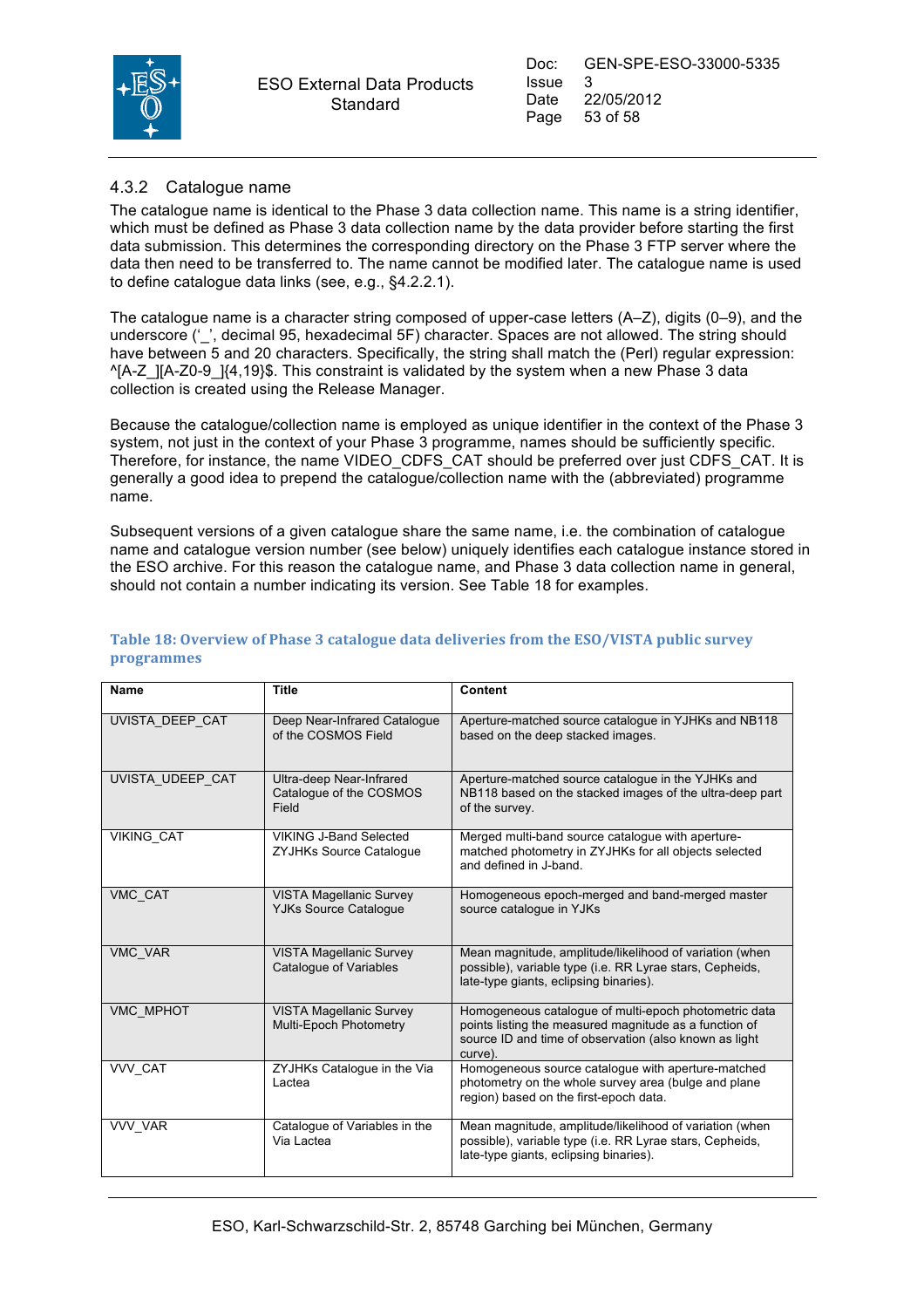

| <b>VVV MPHOT</b> | Multi-Epoch Ks-Band<br>Photometry in the Via Lactea      | One homogeneous catalogue of multi-epoch Ks<br>photometry in the VVV bulge and plane region.                                    |
|------------------|----------------------------------------------------------|---------------------------------------------------------------------------------------------------------------------------------|
| VHS DES CAT      | <b>VHS-DES Source Catalogue</b>                          | Merged multi-band source catalogue with aperture-<br>matched photometry in JHKs.                                                |
| VHS ATLAS CAT    | <b>VHS-ATLAS Source</b><br>Catalogue                     | Merged multi-band source catalogue with aperture-<br>matched photometry in YJHKs.                                               |
| VHS GPS CAT      | <b>VHS-GPS Source Catalogue</b>                          | Merged multi-band source catalogue with aperture-<br>matched photometry in J and Ks.                                            |
| VIDEO ELIAS CAT  | Deep ZYJHKs Catalogue of<br>the ELIAS-S1 field           | Combined multi-band source catalogue with aperture-<br>matched photometry in ZYJHKs based on the deep (i.e.<br>stacked) images. |
| VIDEO XMM CAT    | Deep ZYJHKs Catalogue of<br>the XMM-LSS field            | Combined multi-band source catalogue with aperture-<br>matched photometry in ZYJHKs based on the deep (i.e.<br>stacked) images. |
| VIDEO CDFS CAT   | Deep ZYJHKs Catalogue of<br>the Chandra Deep Field South | Combined multi-band source catalogue with aperture-<br>matched photometry in ZYJHKs based on the deep (i.e.<br>stacked) images. |

# 4.3.3 Catalogue Title

The catalogue title is identical to the Phase 3 data collection title. Analogous to the name, the title for the Phase 3 data collection is defined by the data provider before starting the first data submission.

The title allows for a brief significant text description of the content with a maximum length of 68 characters. It is used for display purposes in the context of the entire ESO Science Archive, not just in the context of your Phase 3 programme. Subsequent versions of a given catalogue/collection share the same title (as well as the name). Therefore, the Phase 3 catalogue/collection title should not contain any number indicating the data release version either. The Phase 3 support scientist (ESO/ASG) may modify the PI-provided title of a Phase 3 data collection/catalogue with regard to the overall alignment across the ESO Science Archive.

# 4.3.4 Catalogue Release number

The catalogue release number is identical to the Phase 3 data release number, sometimes also referred to as "release tag". The Phase 3 Release Manager automatically generates this index, numbering subsequent versions of the catalogue/data collection, when the Phase 3 user creates a new data release.

The catalogue release number is required to define catalogues data links (§4.2.2.1).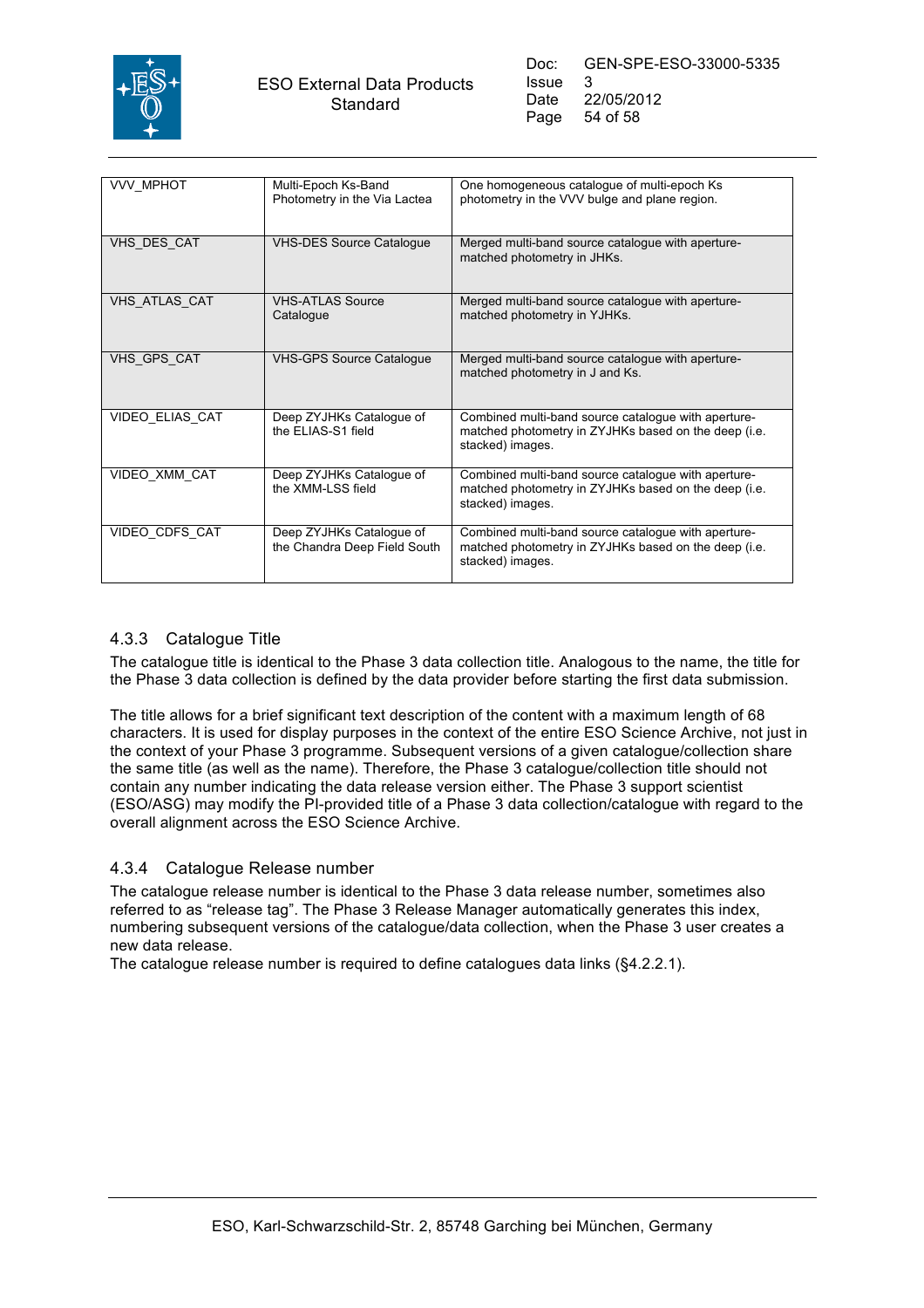

Doc: Issue Date Page GEN-SPE-ESO-33000-5335 3 22/05/2012 55 of 58

# **Appendix A Sybase IQ Reserved Words**

#### Source of information:

http://infocenter.sybase.com/help/index.jsp?topic=/com.sybase.infocenter.dc 38151.1510/html/iqrefbb/Alhakeywords.htm

| <b>SQL reserved words</b> |                   |              |              |  |  |  |
|---------------------------|-------------------|--------------|--------------|--|--|--|
| active                    | add               | all          | algorithm    |  |  |  |
| alter                     | and               | any          | append       |  |  |  |
| as                        | asc               | auto         | backup       |  |  |  |
| begin                     | between           | bigint       | binary       |  |  |  |
| bit                       | bottom            | break        | by           |  |  |  |
| calibrate                 | calibration       | call         | cancel       |  |  |  |
| capability                | cascade           | case         | cast         |  |  |  |
| certificate               | char              | char_convert | character    |  |  |  |
| check                     | checkpoint        | checksum     | clientport   |  |  |  |
| close                     | columns           | comment      | commit       |  |  |  |
| committed                 | comparisons       | computes     | conflict     |  |  |  |
| connect                   | constraint        | contains     | continue     |  |  |  |
| convert                   | create            | cross        | cube         |  |  |  |
| current                   | current_timestamp | current_user | cursor       |  |  |  |
| date                      | dbspace           | dbspacename  | deallocate   |  |  |  |
| debug                     | dec               | decimal      | declare      |  |  |  |
| decoupled                 | decrypted         | default      | delay        |  |  |  |
| delete                    | deleting          | density      | desc         |  |  |  |
| deterministic             | disable           | distinct     | do           |  |  |  |
| double                    | drop              | dynamic      | elements     |  |  |  |
| else                      | elseif            | enable       | encapsulated |  |  |  |
| encrypted                 | end               | endif        | escape       |  |  |  |
| except                    | exception         | exclude      | exec         |  |  |  |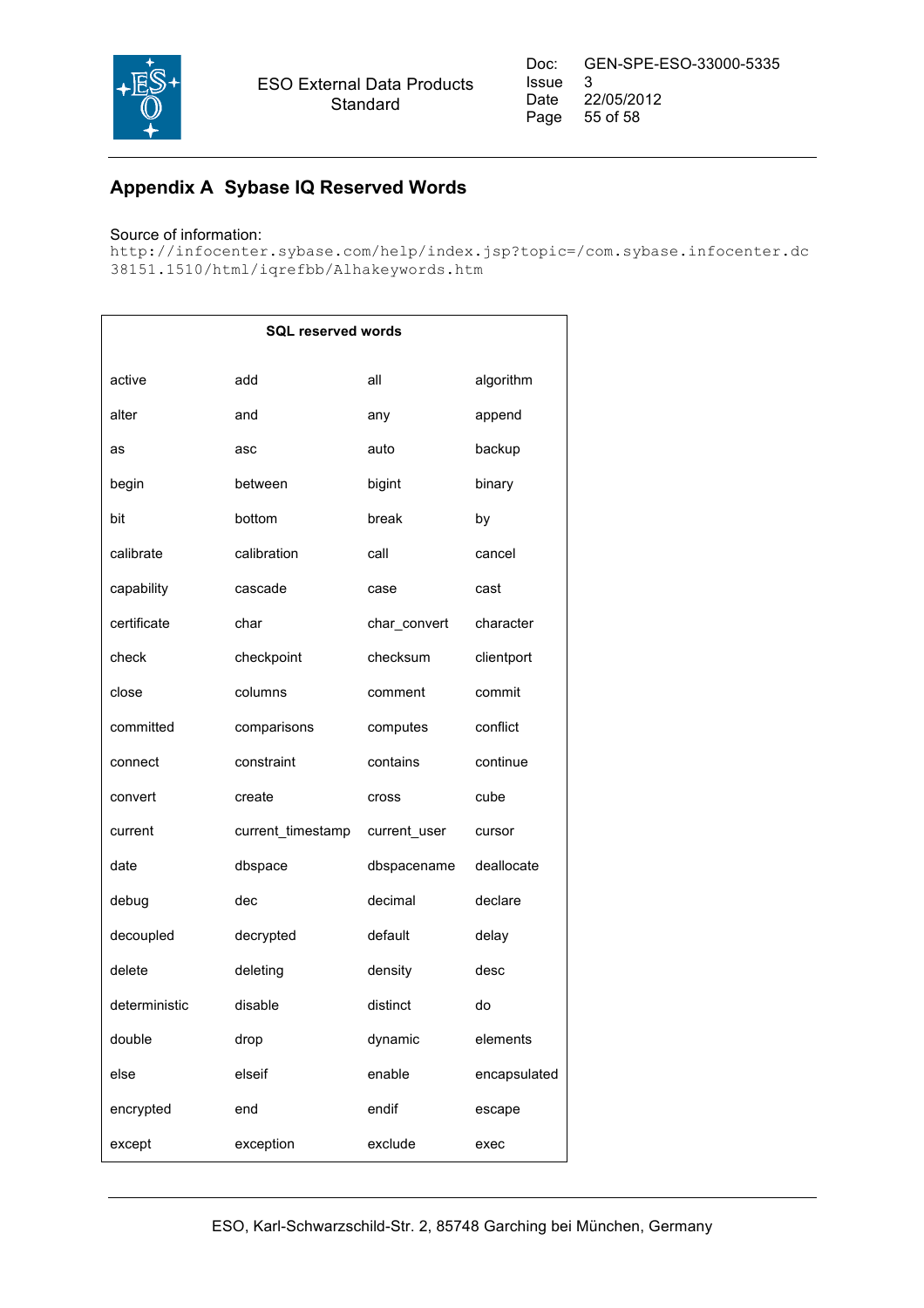

| execute       | existing    | exists       | explicit     |
|---------------|-------------|--------------|--------------|
| express       | externlogin | fastfirstrow | fetch        |
| first         | float       | following    | for          |
| force         | foreign     | forward      | from         |
| full          | gb          | goto         | grant        |
| group         | grouping    | having       | hidden       |
| history       | holdlock    | identified   | if           |
| in            | inactive    | index        | index_lparen |
| inner         | inout       | input        | insensitive  |
| insert        | inserting   | install      | instead      |
| int           | integer     | integrated   | intersect    |
| into          | iq          | is           | isolation    |
| jdk           | join        | kb           | key          |
| lateral       | left        | like         | lock         |
| logging       | login       | long         | mb           |
| match         | membership  | message      | mode         |
| modify        | namespace   | natural      | new          |
| no            | noholdlock  | nolock       | not          |
| notify        | null        | numeric      | of           |
| off           | on          | open         | optimization |
| option        | options     | or           | order        |
| others        | out         | outer        | over         |
| pages         | paglock     | partial      | partition    |
| passthrough   | password    | plan         | preceding    |
| precision     | prepare     | primary      | print        |
| privileges    | proc        | procedure    | proxy        |
| publication   | raiserror   | range        | raw          |
| readcommitted | readonly    | readpast     | readtext     |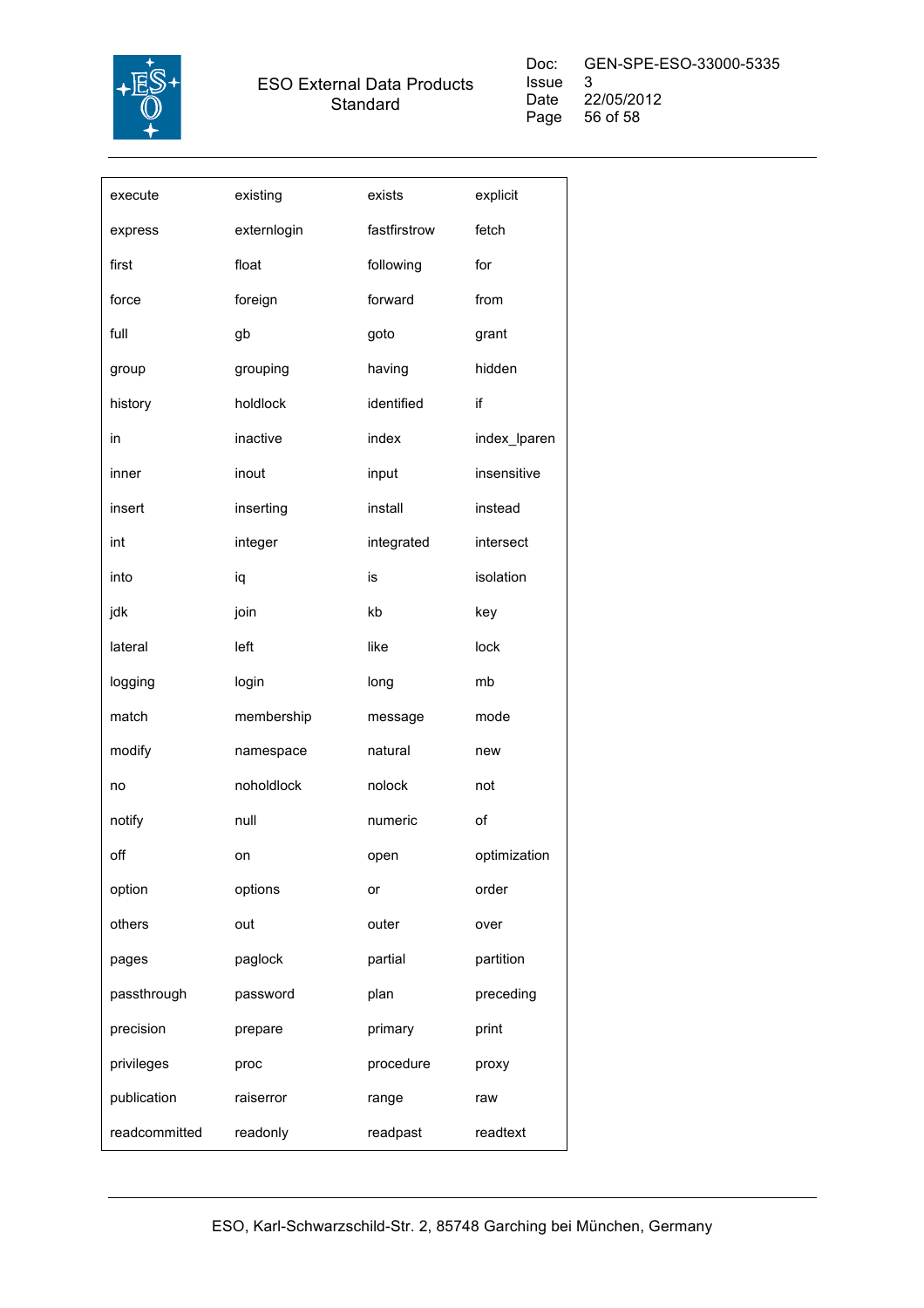

| readuncommitted | readwrite        | real           | recursive     |
|-----------------|------------------|----------------|---------------|
| reference       | references       | release        | relocate      |
| remote          | remove           | rename         | reorganize    |
| repeatable      | repeatableread   | reserve        | resizing      |
| resource        | restore          | restrict       | return        |
| revoke          | right            | rollback       | rollup        |
| root            | row              | rowlock        | rows          |
| save            | savepoint        | schedule       | scroll        |
| secure          | select           | sensitive      | serializable  |
| service         | session          | set            | setuser       |
| share           | smallint         | soapaction     | some          |
| space           | sqlcode          | sqlstate       | start         |
| stop            | subtrans         | subtransaction | synchronize   |
| syntax_error    | table            | tablock        | tablockx      |
| tb              | temporary        | then           | ties          |
| time            | timestamp        | tinyint        | to            |
| top             | tran             | transaction    | transactional |
| transfer        | tries            | trigger        | truncate      |
| tsequal         | unbounded        | uncommitted    | union         |
| unique          | uniqueidentifier | unknown        | unsigned      |
| update          | updating         | updlock        | url           |
| user            | utc              | using          | validate      |
| values          | varbinary        | varchar        | variable      |
| varying         | virtual          | view           | wait          |
| waitfor         | web              | when           | where         |
| while           | window           | with           | withauto      |
| with_cube       | with_lparen      | with_rollup    | within        |
| word            | work             | writeserver    | writetext     |